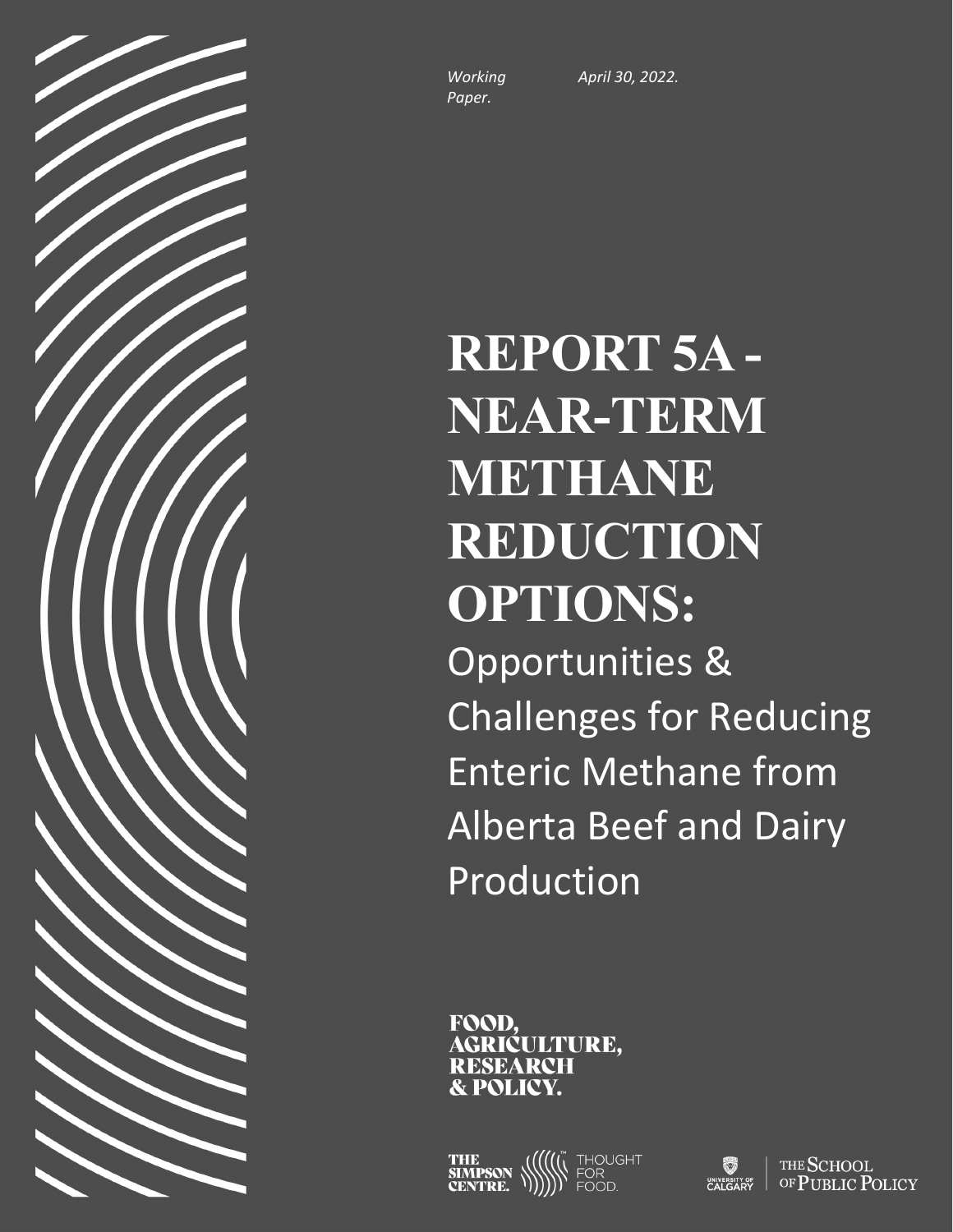

# **REPORT 5A - NEAR TERM METHANE REDUCTION OPTIONS: OPPORTUNITIES & CHALLENGES FOR REDUCING ENTERIC METHANE FROM ALBERTA BEEF AND DAIRY**

Working Paper. April 30, 2022.

#### Courtney Kowk<sup>1</sup>, Elena Vinco<sup>2\*</sup>

1: The University of Manitoba, Department of Agribusiness and Agricultural Economics, Winnipeg, MB, Canada 2: Simpson Centre, The School of Public Policy, University of Calgary, Calgary, AB, Canada

\*Corresponding author: elena.vinco@ucalgary.ca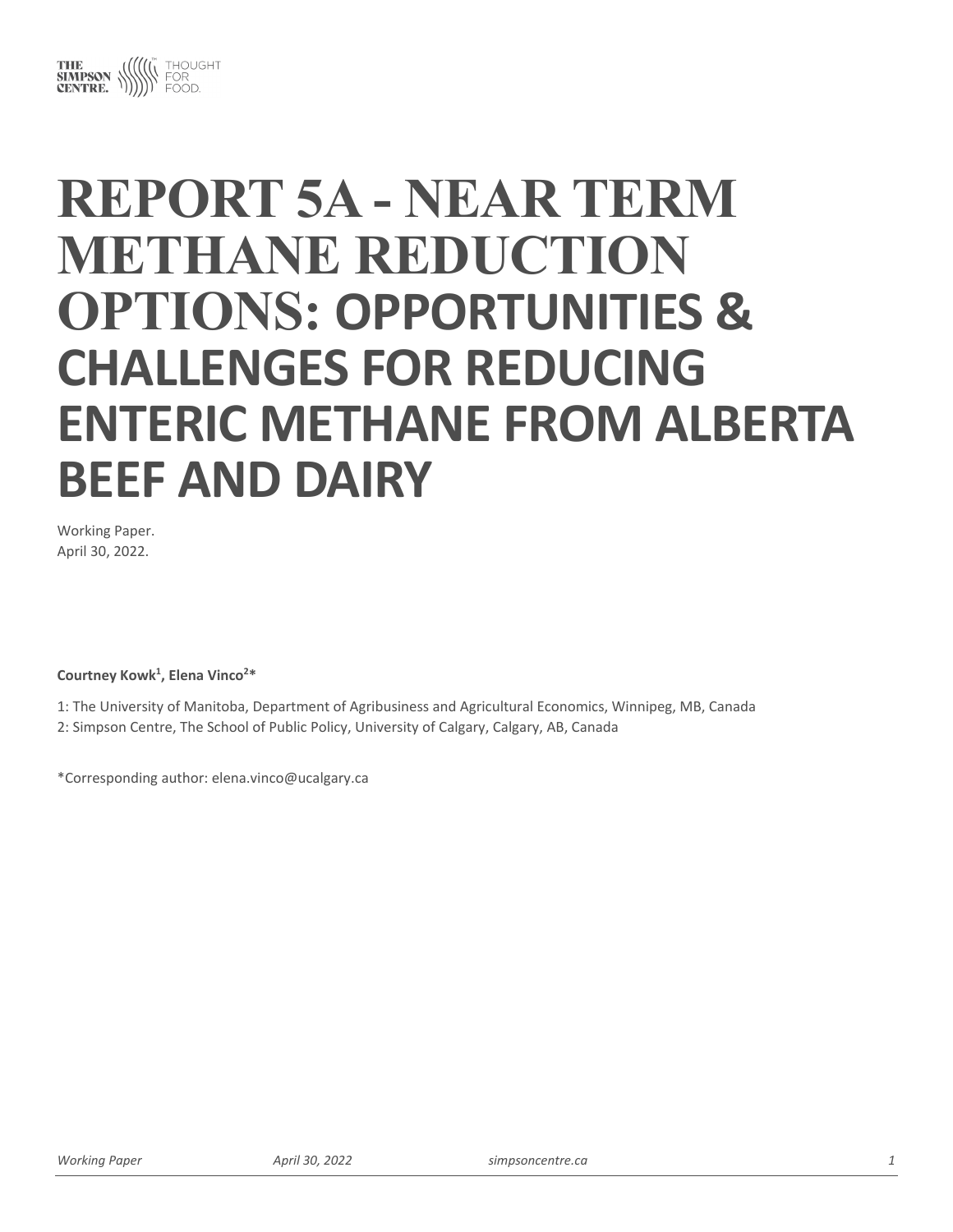

#### **ABSTRACT**

The reduction of greenhouse gas emissions is a global goal across sectors. Methane, an especially potent greenhouse gas relative to carbon dioxide, is the target of the Global Methane Pledge, an undertaking by over 100 countries to reduce methane emissions by 30 percent by 2030. The agricultural sector is uniquely positioned to support Canadian methane reductions through mitigation of enteric fermentation in cattle. Enteric fermentation in dairy and beef cattle contribute to over 85 percent of methane emissions from the agriculture sector. Different mitigation strategies and technologies have demonstrated variable effect on methane reduction, depending on factors related to cattle diet, management, and operational practices. Relevant research and literature based on criteria related to potential application in western Canada and Canadian cattle production in the beef are dairy sector was collected and reviewed using PRISMA approach. Research in the beef and dairy sector were divided and compiled into separate databases to determine the most effective and impactful mitigation strategies. Overall, the use of 3NOP and marine algal strains as dietary additives were identified as the most promising technologies in reducing enteric fermentation, without negatively impacting production markers and subsequent profit. Tanniferous legumes as a forage also shows promise, however current findings in research demonstrate mixed effects on various production markers in dairy and beef cattle. Other mitigation strategies identified through the review process, including the use of various natural and synthetic dietary additives, require further investigation as inconclusive and insignificant results are predominant. To drive adoption of methane reduction strategies by farmers, introduction of the mitigation technologies and strategies discussed must align with Federal and Provincial policy development and implementation and ensure sufficient profit to producers, potentially through the sale of carbon offsets as the market development, in order to cover additional costs of adoption and incentivise use. Prompt introduction and adoption of the mitigation strategies discussed can effectively reduce enteric methane emissions in Canadian cattle herds, propelling Canada towards the 30 percent emission reduction goal in time for 2030.

*Keywords: Methane, Enteric fermentation, 3NOP, Asparagopsis, Cattle production, GHG, Global Methane Pledge*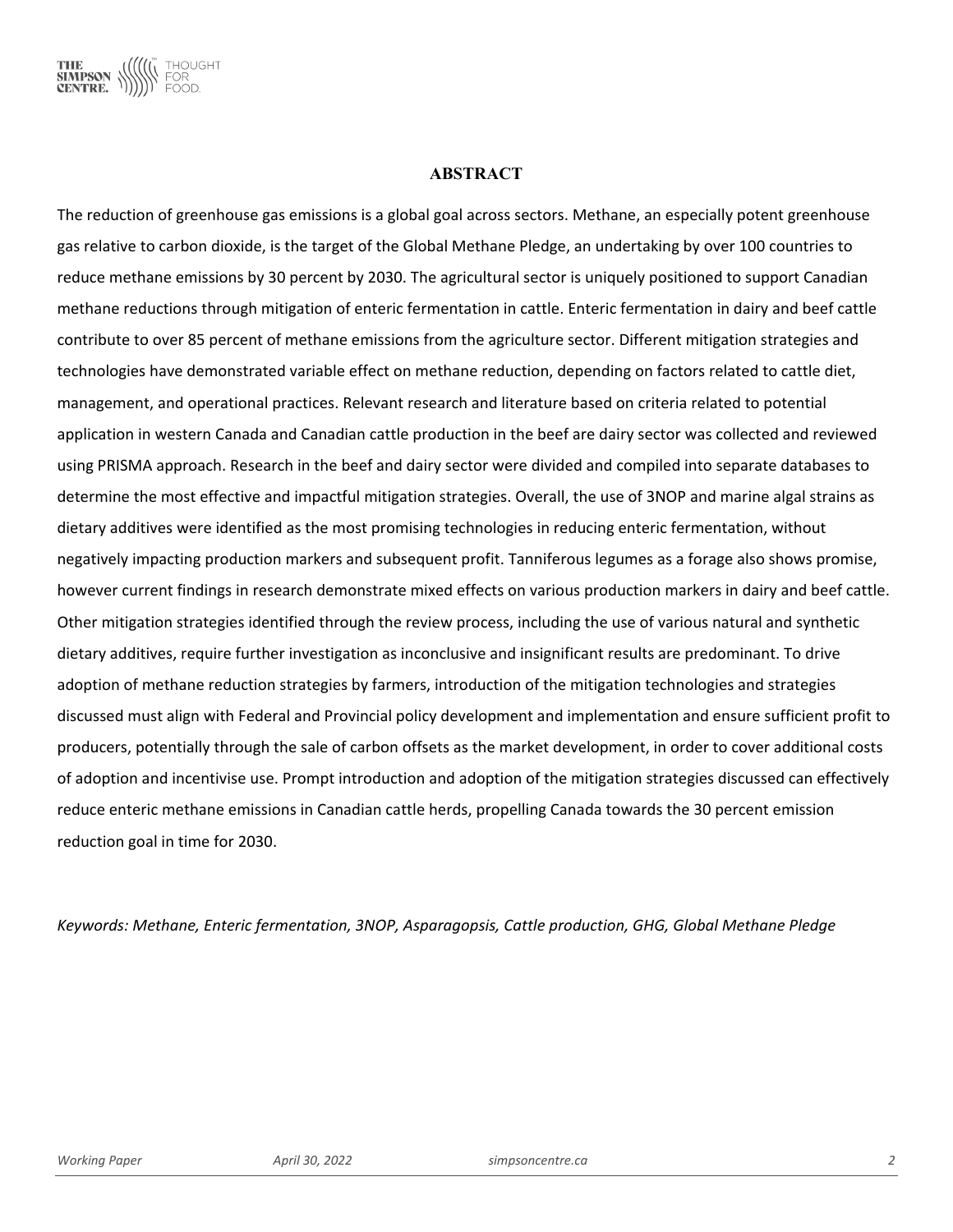

#### **INTRODUCTION**

Increasing environmental, social, and political pressures around global warming and climate change are driving carbon emissions reduction technologies (Ogunbode et al., 2020; Rauw et al., 2020)). In late 2021 at the COP26 climate conference Canada committed to a 30 percent reduction of methane emissions by 2030 in an effort to mitigate greenhouse gas (GHG) emissions (Environment and Climate Change Canada, 2021; "Much of World Signs up to Global Methane Pledge," 2021). By economic sector, agriculture is responsible for 10 percent of Canada's total emissions, emitting 69 Mt CO<sub>2</sub> eq (Environment and Climate Change Canada, 2022). From the most recent International Panel on Climate Change (IPCC) report demonstrated in Table 1, methane emissions make up over 70 percent of the total emissions from the agricultural sector, virtually entirely derived from livestock operations and production. Over 85 percent of emissions from livestock are derived from enteric fermentation, almost exclusively from cattle.

Cattle are subdivided into *dairy* and *non-dairy* cattle in IPCC National Inventory Reports (NIR) Common Reporting Framework (CRF) tables demonstrated in Table 2, based on production purposes and output. On average, dairy cattle produce 142.93 kg CH<sub>4</sub>/head/year, and non-dairy cattle produce 71.05 kg CH<sub>4</sub>/head/year. However, since the current non-dairy herd population is more than ten-times larger than the dairy herd, and subsequently is linked to almost sixtimes more CH<sub>4</sub> emissions per year, displayed in Table 2.

Methane is an especially potent GHG relative to  $CO<sub>2</sub>$  as uptake or offset is not possible through photosynthesis but has a shorter atmospheric half-life (Badr et al., 1991). This makes methane emissions derived from the agricultural sector an especially relevant target for reduction, as abatement would have potential major impact on climate change in the short-term. The sector is uniquely posed to reduce greenhouse gas emissions, specifically methane as a result of cattle enteric fermentation, through changes in cattle diet and operation management strategies (Black et al., 2021; Caro et al., 2016).

Cattle, as ruminants, naturally eructate methane as a product of normal feed digestion. Methane production can depend on multiple factors, including dietary components (i.e., forage: concentrate ratio, forage type, fiber content), cattle breed, and management (Alemu et al., 2017; de Faria Maciel et al., 2019; van Gastelen et al., 2019). Each of these factors present distinct areas for novel methodologies and techniques in reducing methane production depending on current individual farm infrastructure and practices.

Reducing methane emissions from dairy and beef cattle production in Canada, especially western Canada, is a focal point of current and future initiatives and subsidies. In Alberta, provincial initiatives like the Quantification Protocol for Selection for Low Residual Feed Intake (L-RFI) in Beef Cattle target reduction of direct and indirect greenhouse gas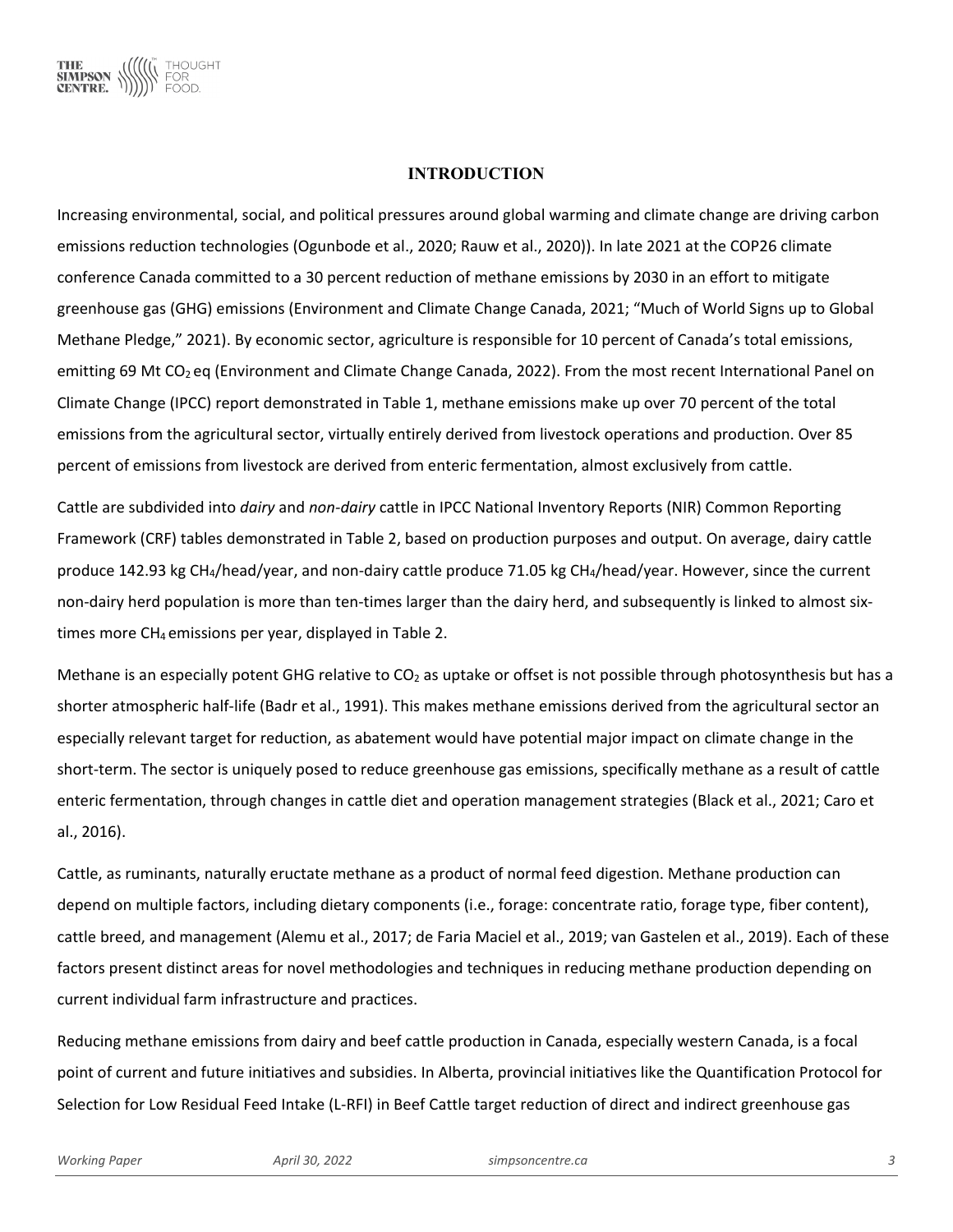

emissions through cattle breeding and manure management (Alberta. Alberta Environment.,2012). In the pipeline, several novel technologies are being researched and developed globally for preliminary implementation and eventual widespread application (Black et al., 2021).

The measures for agricultural GHG emissions and emissions derived from the enteric fermentation of cattle should be considered with caution. Although approaches to measure enteric fermentation are included in the International Panel on Climate Change 2019 Refinement methodology, aggregated national emission reports have variable margins of error (Dong et al., 2006). The different Tier 1, 2 and 3 methodologies potentially obfuscate true emission values and comparability between emission reports at regional and national levels (Hristov et al., 2018).

This report reviews current literature to identify possible mitigation and adaptation methodologies and technologies across selected dimensions to determine applicability and efficacy on reduction of enteric methane in dairy and beef cattle operations. Among the selected dimensions, factors associated with dairy and beef production operations in alignment with practices in western Canada and specifically Alberta, were selected for throughout the literature review.

#### **METHODOLOGY**

In collecting literature and review, a PRISMA approach was employed to assess the relevancy of included papers through the reviewing process. Studies from North America, South America, Europe, Asia, and Oceania were included to explore differing technology in various international operations and production settings. Although different mitigation strategies were considered across multiple dimensions, ultimately the aim of the reviewers was to determine feasibility and application in western Canada and Alberta, despite the influence of climactic conditions and variability like temperature and air moisture content on cattle operations and emissions (Bell et al., 2012; Cullen et al., 2016; Mazzetto et al., 2014).

In the screening and full text review stages, the categories listed below were developed to filter literature and provided the basis for data base collection and extraction. The inclusion and exclusion criteria defined within the category, indicated in italics, was used to facilitate keyword recognition and identification of relevant articles.

After screening using the key word criteria, reviews screened articles based on the dimensions listed below. All articles were screened by a total of three reviewers at the title and abstract stage, and by two reviewers at the full text stage. Screening was completed through blind voting by each reviewer independently in Covidence (Covidence systematic review software, Veritas Health Innovation). The basis of the inclusion and exclusion criteria, in addition to title, abstract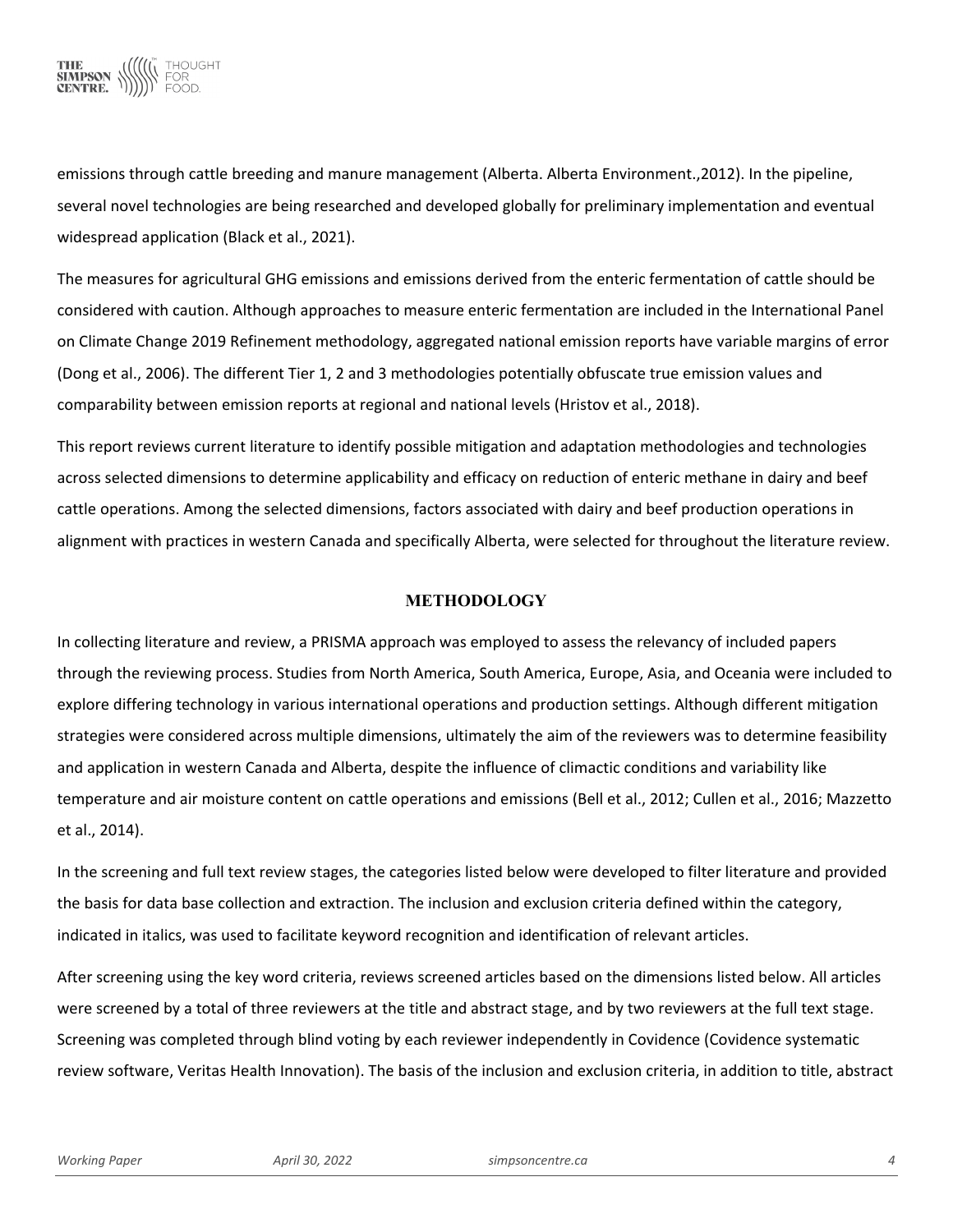

and full text screening, was to ensure included articles were relevant to Alberta and western Canada production and operations.

Overall, Covidence imported 1907 references for screening, removing 428 duplicates. The title and abstract were screened for 1477 studies, and 1168 studies were excluded. This left 309 studies for full text screening, of which 109 were considered unfit for extraction. The final database compiled for extraction totaled 189 articles: 84 related to dairy production and operations, and 56 related to beef production and operations. The remaining 49 review and metaanalysis literature was kept as reference material for this report.

#### **SPECIES AND CATTLE BREED**

As cattle production is responsible for almost the entirety of methane emissions through enteric fermentation, the research population was limited to cattle, and did not include other ruminant species, such as sheep, goats, and bison. Breeds were selected to reflect current Canadian breed types in dairy and beef production, as breed can influence methane production characteristics in cattle breeds (*Canadian Beef Breeds Council*,2022; *Holstein Canada: About Us - The Canadian Dairy Industry*, 2015.; Islam et al., 2021; Olijhoek et al., 2018; van Gastelen et al., 2019). *In vivo* trials were included, and *in vitro* trials were screened out, to help identify applicable methodologies further in development.

Breeding methods involving the selection of traits in cattle to change enteric fermentation and methane emissions in offspring were not included in this review. Although selection for traits in cattle to reduce enteric methane emissions in progeny has demonstrated success and is part of a provincial mitigation strategy in Alberta, the review aims to collect research interventions that are more accessible on farm to producers and cattle owners and will yield reduction results in the short-term horizon (Alberta. Alberta Environment., 2012.-b; González-Recio et al., 2020).

Inclusion screening tags: *Holstein, Ayrshire, Jersey, Angus, Hereford, Simmental, Charolais, Limousin, short horn, Gelbvien, vivo, Canada, Australia, United States.*

Exclusion screening tags: *Zebo, Hawoo, Wagyu, Brahman, Bos indicus, vitro, sheep, goat, bison, genetics, sequencing, lab*

### **FEED INGREDIENTS**

Environmental and climactic conditions in Alberta and western Canada impact the capacity to grow certain forages and fodder appropriate for animal feed, based on the 34 plant types in Alberta (Shen et al., 2019). The use of certain feed ingredients uncommon or not readily available in Alberta and western Canada were filtered out when included as a main ration component (e.g., tropical forages, coconut meal, citrus pulp or derivatives, almond hulls). Addition of additives or changes in feed regime were screened to only include trials that were administered through feed and did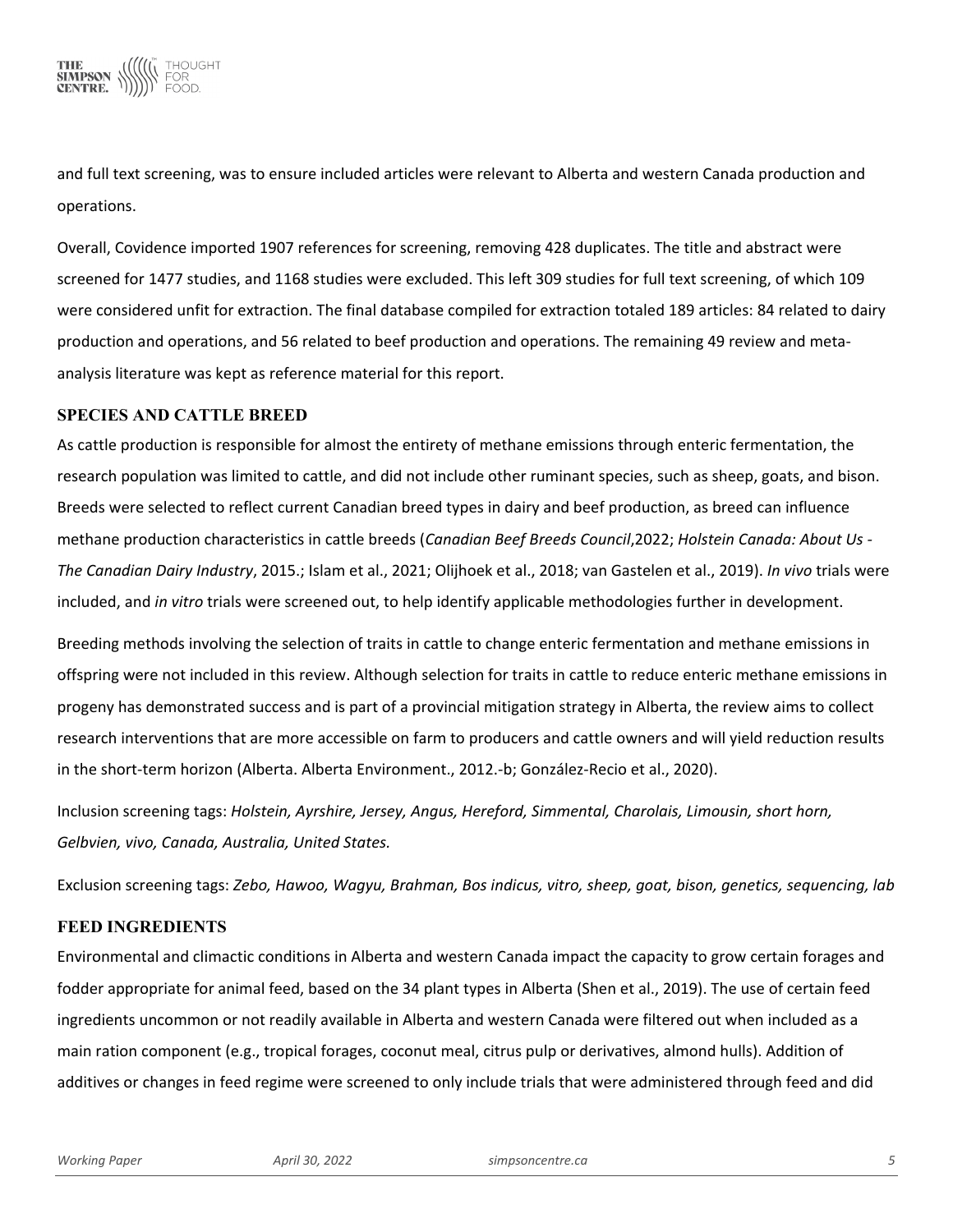

not include trails involving administration though direct ruminal cannula administration or dosage, with the exception of one article that utilised 3NOP administration.

# **HOUSING AND PASTURE**

Housing and access to pasture in feeding trials was an especially prohibitive criteria in dairy cattle production. Canadian dairy parlours commonly use tie-stall housing for lactating heifers and cows across the nation. Studies involving dairy cattle in grazing or pasture-based operations were not included for paper extraction. Studies with beef cattle included grazing steers and confined high-grain rations in feedlots.

Based on these criteria and system review, journals were collected and compiled. Data was extracted from each article to build a data base to support analysis and provide an understanding of current research in the dairy and beef sector, where and how this research was conducted, methane measurement technologies and duration, and methane reduction measurements. This extracted data formed the basis of the review and analysis presented in this report.

# **RESULTS AND DISCUSSION**

The goal of this review was to analyze published data related to mitigation of enteric methane (CH<sub>4</sub>) emissions from dairy and beef cattle and document the most effective and sustainable strategies of enteric  $CH_4$  reduction. The database for this research was made up of 189 studies and reviews compiling significant results of research on enteric CH<sub>4</sub> mitigation strategies from many regions of the world, with a focus on North America. With this in mind, the right mitigation approach aims to adapt to the specific needs of the farmers and animals (Knapp et al., 2014). Most importantly, if farmers are to be convinced to adopt these strategies, mitigation tactics will need to be cost effective or cost neutral.

The mitigation strategies examined in this report included (i) 3-nitrooxypropanol (3NOP), (ii) seaweeds and algae, (iii) tannins, iv) forage, grains and other components, v) dietary lipids, vi) nitrate, (vii) essential oils, (viii) natural and synthetic additives, ix) yeast.

The studies surrounding each mitigation strategy considered the geographic location, breed of cow, sample size, trial length, method of enteric CH4 measurement, and duration of measurement. The average sample size of beef cattle was 33 with experimental herds ranging from 4 to 326. Similarly, the average size in dairy cattle was 26 ranging from 4 to 365. Trial periods also varied, ranging from 14 days to 3 years in length. Enteric  $CH_4$  for each experiment was collected using either the sulfur hexafluoride tracer gas (SF6) technique, the Greenfeed Emission Monitoring system, respiratory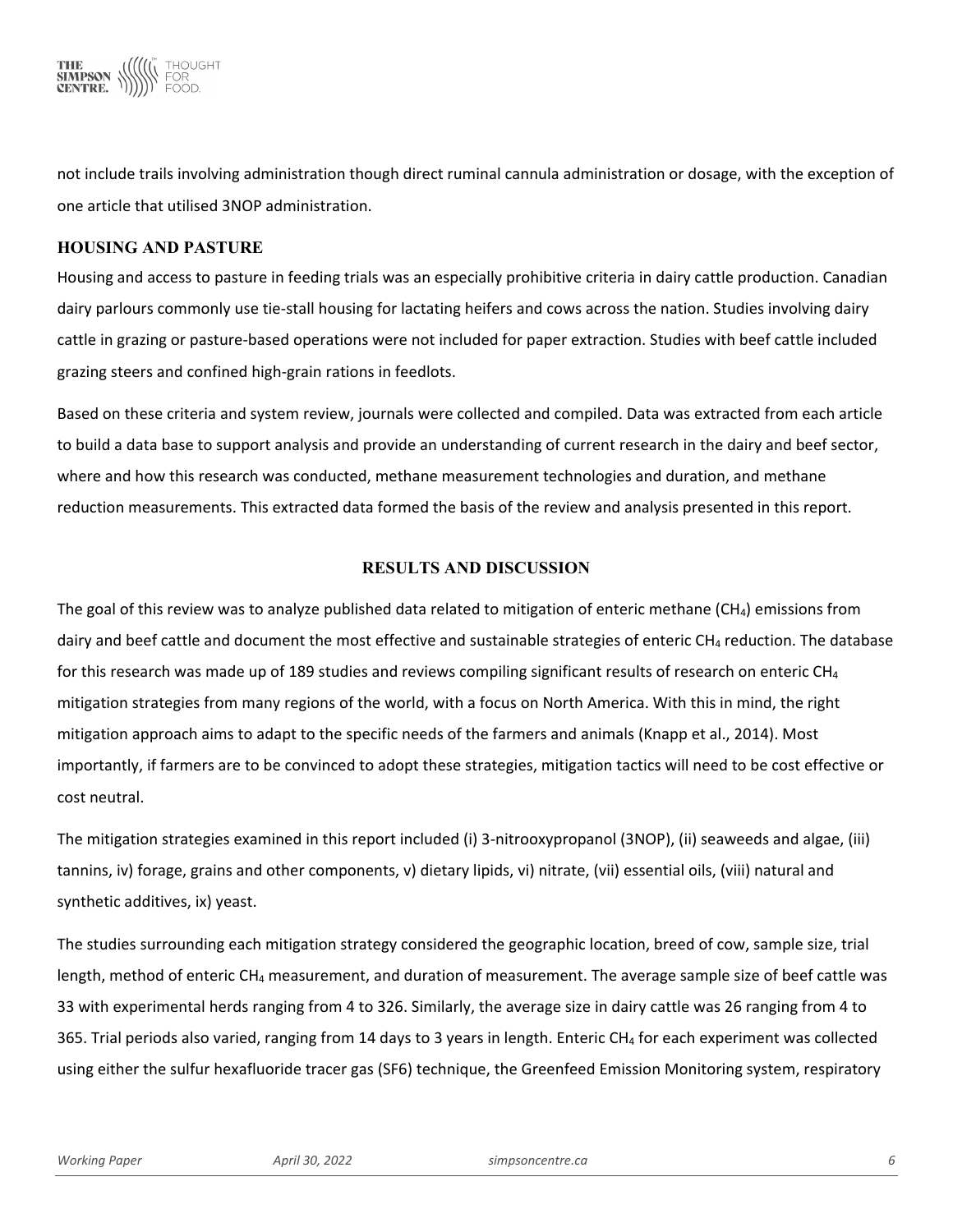

chambers, or a combination. All devices are considered acceptable methods of reporting enteric  $CH_4$  emissions, despite potential variances between methods (Jonker et al., 2016).

From the 140 studies considered, incorporating 3NOP and seaweeds into cattle diets showed the greatest and most consistent results of reducing enteric  $CH_4$ . Others show promise as enteric  $CH_4$  mitigation agents, however further research will be required in the future to provide conclusive results.

#### **3-NITROOXYPROPANOL (3NOP) AS A FEED SUPPLEMENT**

The investigational product 3NOP is an enteric  $CH_4$  inhibitor developed by DSM Nutrition Products Ltd (DSM, 2019). This feed additive is highly soluble and rapidly metabolised in the rumen where it has its beneficial effect. It has been shown to be an effective enteric CH<sub>4</sub> mitigant with consistent effects across studies regardless of animal species and diet composition (Dijkstra et al., 2018). The lowest proposed commercial dose of 3NOP (60 mg/kg DM of the total daily ration) when applied to TMR can reduce enteric CH<sub>4</sub> emissions from dairy cows by 22–35 percent (DSM, 2019).

An evaluation of 14 (7 dairy, 7 beef cattle) of the 140 total screened studies in the database used 3NOP as the enteric  $CH<sub>4</sub>$  mitigation technique. All the studies showed that a supplementation of 3NOP was significant in reducing methane emissions in cattle regardless of breed, production, and length of experimental period. 3NOP treatment did not have an apparent effect on milk yield, body weight change, or body condition score, though select studies highlighted that further research is needed to determine the effects of 3NOP dose on weight gain, feed conversion efficiency, and carcass characteristics to further support future widespread adoption of this enteric  $CH_4$  reduction practice. Currently, 3NOP is approved for use in Brazil and Chile, and was reviewed by the European Food Safety Association for use in the European Union in late 2021 and received market approval in February 2022 (Bampidis et al., 2021; Heerlen, 2022).

Various methods of providing 3NOP to ruminant livestock have been used (see Table 3): 3NOP mixed into a TMR, pumped directly into the rumen at feeding time through rumen cannula, top dressed onto feed, incorporated into a concentrate pellet, and added to the roughage component. 3NOP was shown to be effective in all of these methods but mixing to the total mixed ration (TMR) or a component of the ration was most consistent and applicable in practice. Mixing in TMR may allow for continual uptake of the inhibitor throughout the day. Several studies demonstrated once 3NOP is removed from the diet, its effect on enteric  $CH_4$  is negated over time. Melgar et al., (2021) found that the maximum mitigation effect of 3NOP (45 percent decrease) was observed immediately after feeding, persisted 10 h after feeding (an average of 35 percent decrease), decreased beyond 20 h after feeding (average 13 percent decrease), and was nonexistent 2 h before next feeding, which is consistent with the concept that 3NOP must continuously enter the rumen to be an efficient mitigant (Melgar et al., 2021).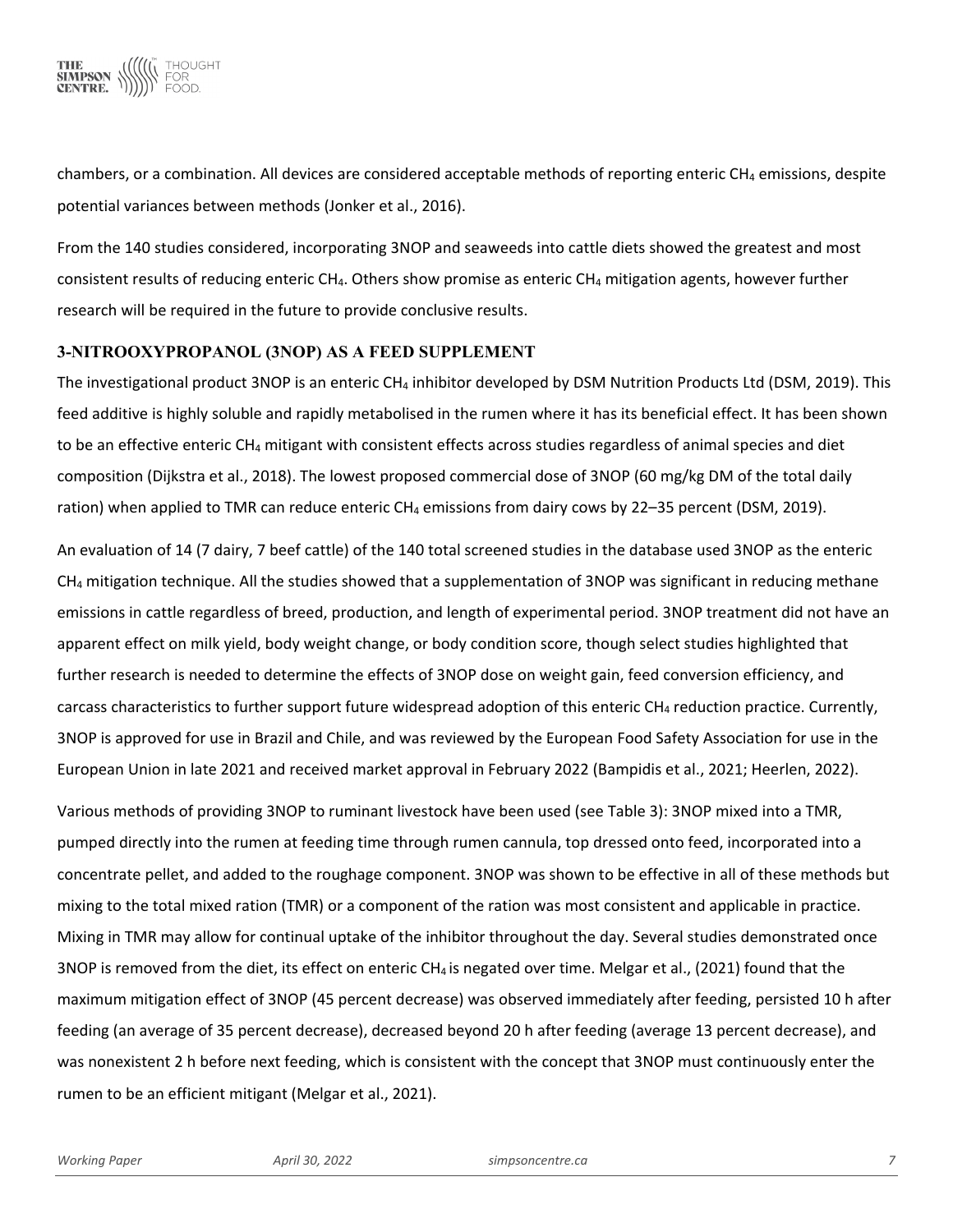

Inclusion of 3NOP in ruminant diets was found to decreases enteric  $CH_4$  emissions in a dose–dependent response manner. From the studies in the collected database, the average 3NOP dose used in cattle was 98 mg/kg of DM, ranging from 40 to 200 mg/kg of DM. The average dosage was higher in beef cattle than dairy, reporting 141 mg/kg of DM, ranging from 100 to 200 mg/kg of DM. The average dose in dairy cattle was 56 mg/kg DM. Several studies report that increasing dosage level of 3NOP linearly decreased enteric CH<sub>4</sub> emissions. The study by Hristov et al., (2015) used two different enteric CH4 measurement techniques (Greenfeed and Sulfur Hexafluoride Tracer (SF6) technique) with doses of 40, 60, and 80 mg/kg DM. Compared with the control, 3NOP decreased the average CH4 emission by 25 percent, 31 percent, and 32 percent respectively using the Greenfeed method. A similar decrease in enteric CH<sub>4</sub> emission by 3NOP was also observed using the SF6 technique. Compared with the control, 3NOP decreased average enteric CH<sub>4</sub> emission by 20 percent, 25 percent, and 29 percent, respectively. Vyas et al. (2016) also reported a linear effect of 3NOP dose between 100 and 200 mg/kg DM on CH<sub>4</sub> yield (g/kg DMI, maximum decrease of 45 percent) in feedlot cattle. In contrast, no linear response to 3NOP concentration was observed in beef cattle by Alemu et al. (2021). One of four treatments ranging from no to high (150mg/kg DM) levels of 3NOP were randomly fed to a study of 100 crossbred steers. Compared with the control (10.78 g/kg DMI), CH<sub>4</sub> yield (g/kg DMI) was decreased by 52 percent, 76 percent, and 63 percent for low, medium, and high doses of 3NOP, respectively. Reasons for this are not clear.

When examined across the selected studies, the efficacy of 3NOP in decreasing CH<sub>4</sub> emissions was similar between dairy and beef cattle. Conversely, Kim et al., (2020) stated that the effects of  $CH_4$  mitigation by increasing levels of 3NOP supplementation in dairy cattle were more critical than those in beef cattle. This meta-analysis indicated that the appropriate level of 3NOP to reduce enteric CH4 emissions may vary depending upon the animal type. The same result was not found in the current selection of studies. Kim et al., (2020) predicted dosing 100 mg 3NOP/kg DMI would decrease enteric CH4 emissions in dairy cattle by 36.4 percent compared with 17.3 percent in beef cattle. According to equations in the meta-analysis, a dose of 60 to 80 mg 3NOP/kg DMI for dairy cows and 150 to 200 mg 3NOP/kg DMI for beef cattle would be expected to decrease enteric  $CH_4$  emissions by 30 percent.

As previously reported, all of the studies evaluated showed a decrease in enteric CH<sub>4</sub> production when 3NOP was supplemented, however the scope of CH<sub>4</sub> emission reduction ranged from 18 percent (Seon-Ho et al., 2019) - 76 percent (Alemu et al., 2020), with the average reduction of 33 percent. Factors causing variability in the response to 3NOP among the studies may be related to feed type. Based on the review by Yu et al., (2021) in the same cattle type, the mitigation effect of 3NOP has been greater in high concentrate diets and less in high fiber diets. For example, several studies using 3NOP as a feed additive have reported very high reductions in  $CH_4$  emissions from feedlot cattle fed grain-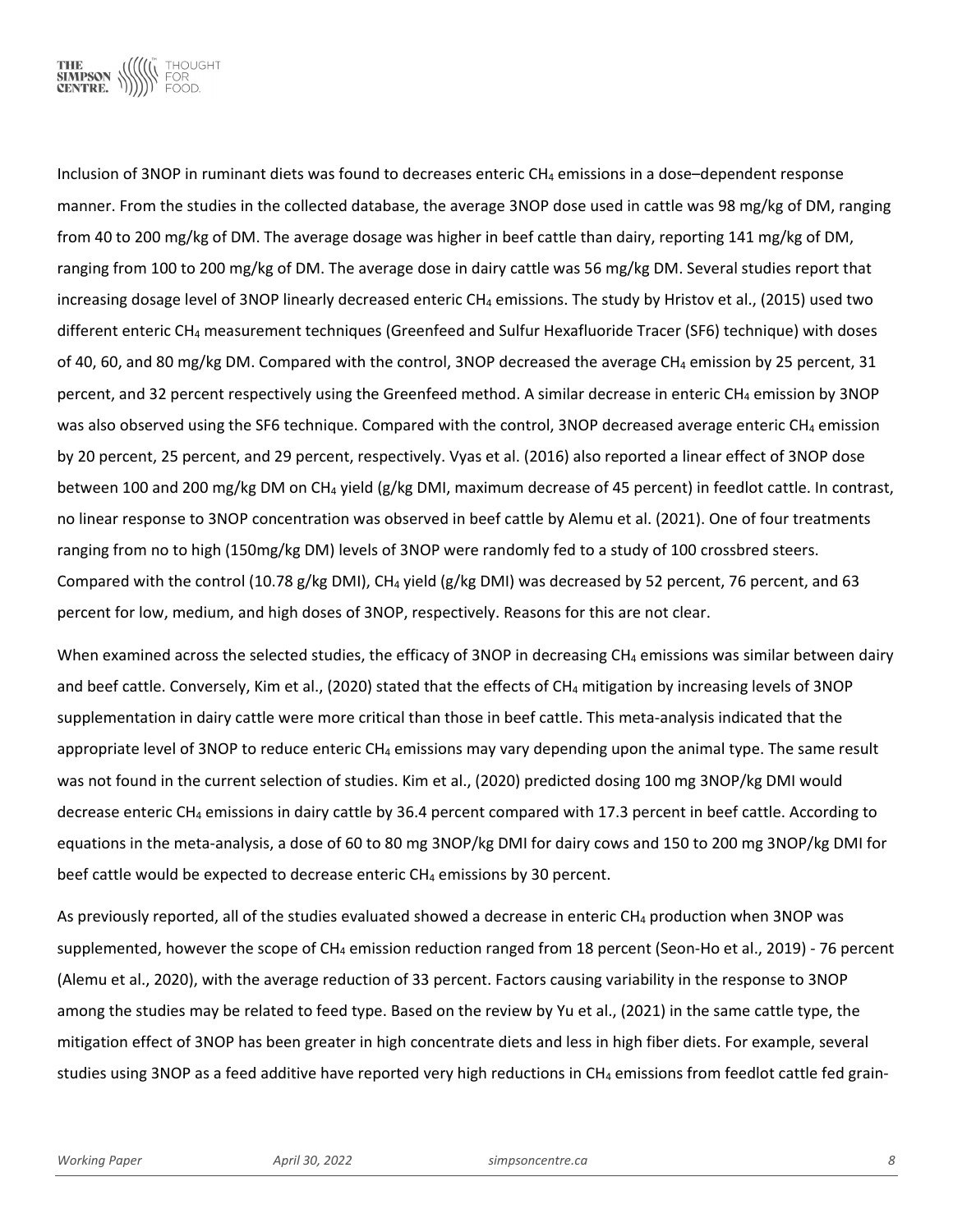

based diets (76 percent in Alemu et al., 2020 fed a corn-based diet and 59.6 percent in Romero-Perez et al., 2015 when fed a TMR with 35 percent barley grain.)

Other factors may be related to the variability in results are: method used to measure CH<sub>4</sub> emissions (chambers, Greenfeed system, and SF6), duration that cattle were fed 3NOP, and interaction effects when 3NOP was combined with other mitigation strategies or products. For example, in the study by Zhang et al., (2021) 50g/kg of canola oil was mixed into the TMR with 200mg/kg of 3NOP. The mixture resulted in a higher percent decrease (51 percent) in CH4 emissions when compared to exclusively canola oil (27.4 percent) and 3NOP (31.6 percent), potentially indicating an additive effect.

Although all the research found demonstrates positive results, 3NOP is not yet available in North America and will not be for some time. DSM's feed additive, given the brand name Bovaer, received market approval in February 2022 in the EU; the first time a feed additive was authorised in the EU for environmental benefits (Heerlen, 2022). This milestone will hopefully function as a model for Canadian regulatory approval in the near future.

# **SEAWEED AND SEAWEED BIO-ACTIVES AS A FEED SUPPLEMENT**

Seaweeds are diverse plants containing bio-actives that are increasingly under investigation as a feed supplement for the mitigation of enteric CH<sub>4</sub> (Abbott et al., 2020). The limited data available indicate dietary supplementation with seaweed produced a significant and substantial reduction in CH<sub>4</sub> yield. An evaluation of 2 studies (Kinley et al., 2020; Roque et al., 2019) and 3 meta-analyses concluded that while there is evidence of benefit from seaweed use to reduce CH4 yield, further research and trials are required to strengthen the evidence that benefits would also be observed in Canada.

More than 21 seaweeds have been shown to reduce enteric CH4 emissions. Red (*Asparagopsis taxiformis* (*A. taxiformis*)) and brown (*Ascophyllum nodosum*) seaweeds prove to be the dominant choices, while others have no reported mitigation effect at all. Incorporated into a high grain TMR, *A. taxiformis* was fed to Australian Brahman-Angus cross steers at 0.00 percent, 0.05 percent, 0.10 percent, and 0.20 percent of feed organic matter. Steers receiving 0.10 percent and 0.20 percent of *A. taxiformis* demonstrated decreased enteric CH4 emissions up to 40 percent and 98 percent, and weight gain improvements of 53 percent and 42 percent, respectively. There was no negative effect on daily feed intake, feed conversion efficiencies, or rumen function, and no residues or changes in meat quality were detected (Kinley et al., 2020).

Similarly in California, a decline in enteric CH<sub>4</sub> of 67.2 percent and 26.4 percent was observed when a very closely related species to *A. taxiformis*, *Asparagopsis armata* (*A. Armata*), a red algae, was fed to Holstein dairy cattle at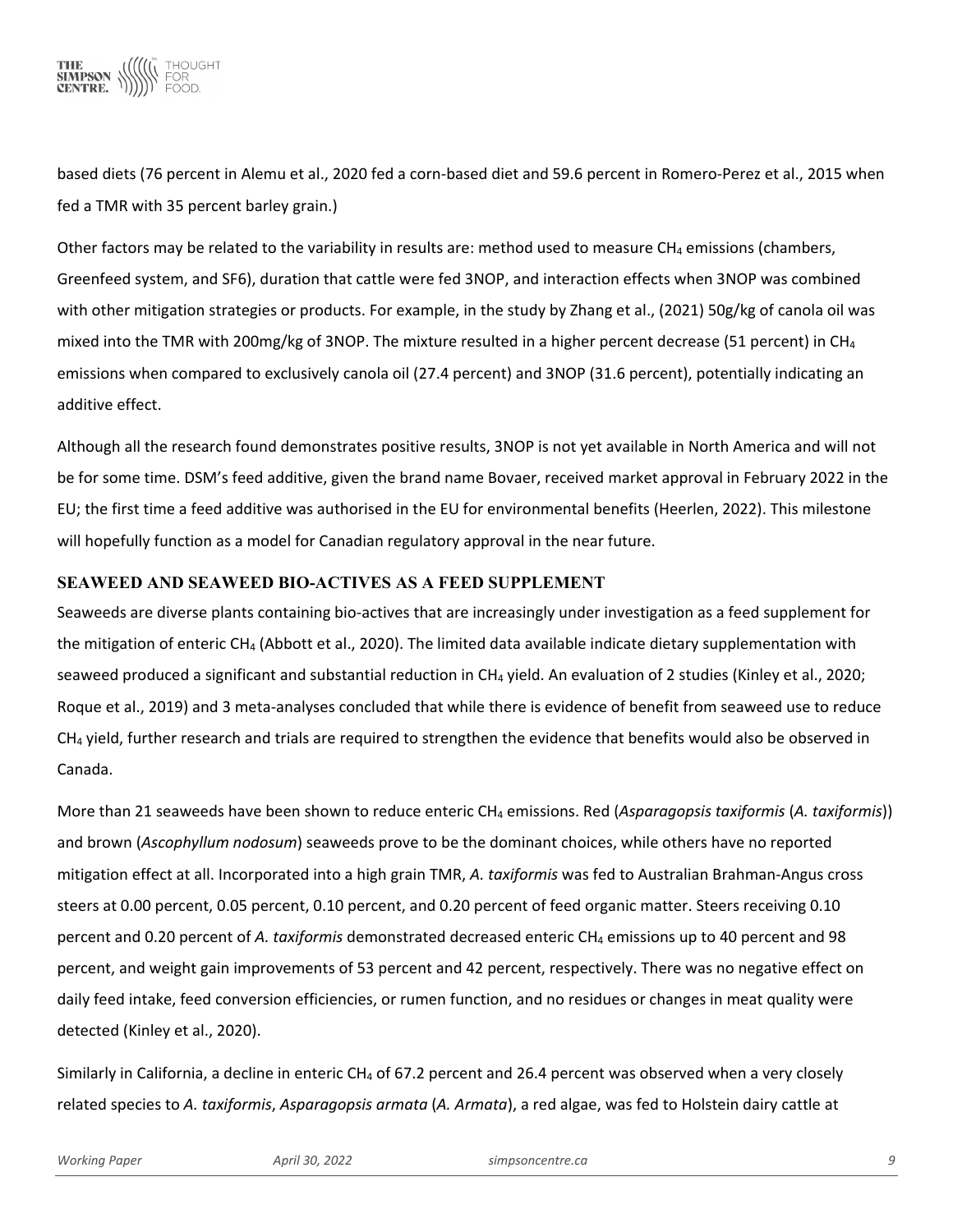

inclusion levels of 1 percent and 0.5 percent, respectively (Roque et al., 2019). No significant body weight change or milk yield difference between cows receiving *A. armata* at low inclusion compared to control; however, cattle receiving the 1 percent level gained 9.72 kg less than control cattle and produced 11.6 percent less milk.

McCaluey et al., (2020) found dosage amount to be crucial, with higher concentrations of algae in the diet tending to decrease DMI, milk production and substrate digestibility. Dosage of algal feed greater than 15 percent in the diet (DM basis) also tended to affect the palatability and overall intake. Dairy cows offered diet supplements with 6.5 percent or more of *A. armata* regularly refused feed and selected against these feeds (McCaluey et al., 2020). The trade-off between the supplemented dosage to support maximum CH<sub>4</sub> reduction versus the amount tolerated by cattle must be balanced carefully (McCauley et al., 2020).

The potential of seaweed as a feed additive to reduce enteric  $CH_4$  emissions from ruminants depends on a number of factors including the level of the bioactive compound present in the seaweed, which in turn is dependent on seaweed availability and sustainability, harvesting, transport, storage, and processing methods employed to formulate seaweed into a feed ingredient (Abbott et al., 2020). *Asparagopsis* (a genus of red macroalgae) used in experiments is typically grown in warmer climates and has been collected manually in the wild. This process is expensive and not practical for commercial application (Black et al., 2021). Due to its small size, harvesting and drying is difficult and labour intensive. This creates a large environmental footprint (McCauley et al., 2020). Commercial production of *Asparagopsis* in algae ponds in Tasmania has begun due to the enormous potential to virtually eliminate CH<sub>4</sub> emissions from cattle (McCauley et al., 2020). There are also several new projects in New Zealand and in the USA, targeted at understanding the history of this algae and how to commercialize it (McCauley et al., 2020). Although there is ongoing research to incorporate Canadian grown seaweed into cattle diets on Canada's East and West coasts, farmers on the prairies will likely be resistant about using seaweed in lieu of traditional feeds that grow in the immediate vicinity due to the additional costs for transport and of processing seaweed species.

#### **TANNINS AS A FEED SUPPLEMENT**

Dietary tannins' supplementation has received special attention, particularly in ruminants. Tannins are a group of polyphenolic compounds that are present in a wide variety of plants and can have positive effects on digestive health, the immune system and provide antiparasitic and anti-inflammatory effects for animals (Orzuna-Orzuna et al., 2021). Tannins are generally classified based on their chemical structure into two groups: condensed tannins' (CTs) and hydrolysable tannins' (HTs). The meta-analysis by Orzuna-Orzuna et al., (2021) showed that tannins' have been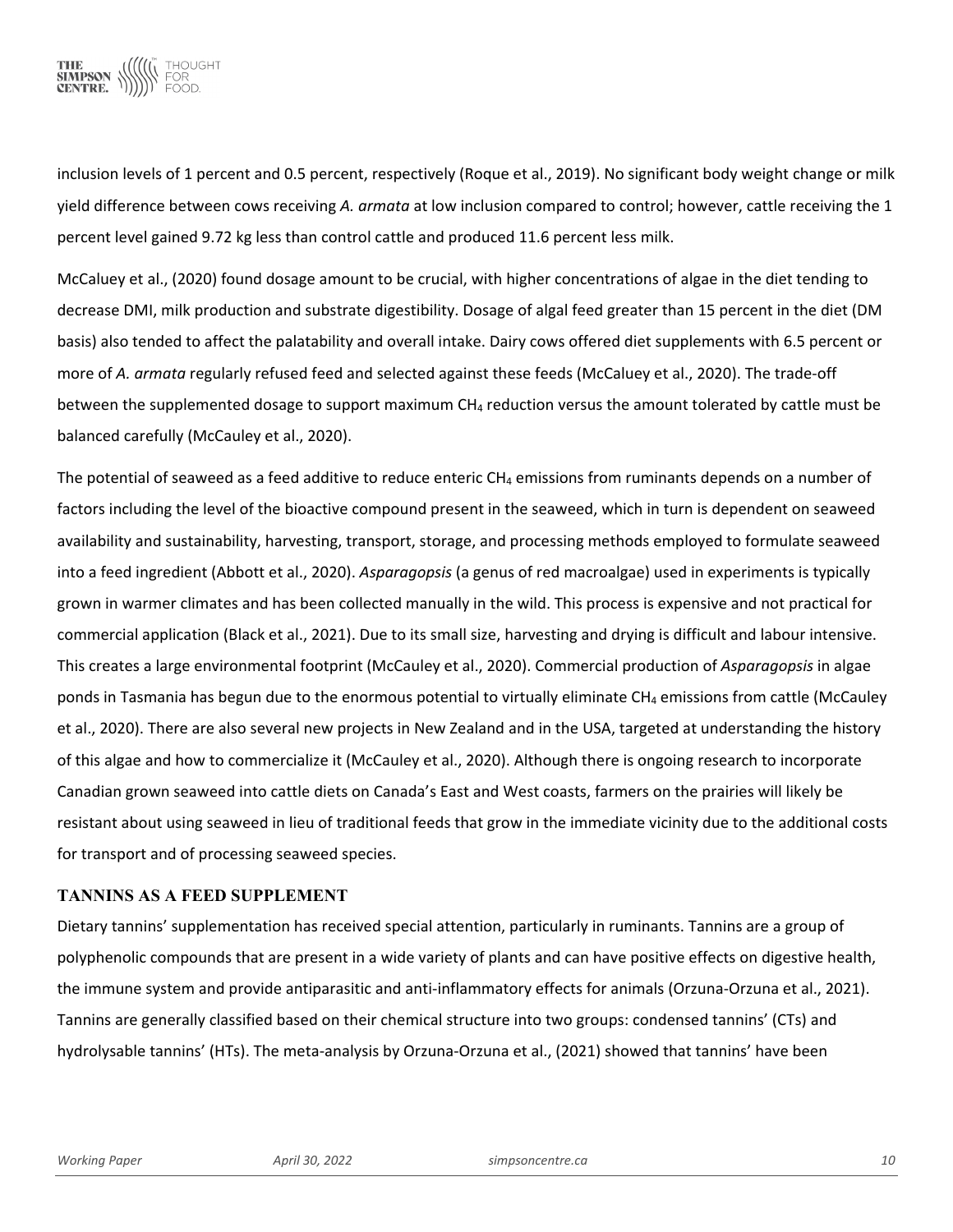

successfully used to reduce enteric  $CH_4$  production. Several studies demonstrate an inverse relationship between tannin dietary supplementation and enteric  $CH_4$  emissions per day and per unit of dry matter intake.

The studies included in the database were conducted in 4 different countries: Canada (3), United States (3), France (1), and Switzerland (1). The experimental doses of tannins ranged from freely grazed, offered as hay, or a small percentage (DM) of the diet (0.25 percent-1.5 percent). The tannins used were divided into CTs, HTs, or a mixture of both. Of the included studies, 3 used CTs, 2 used HTs, and 3 used mixtures of CTs and HTs, see Table 4. Conversely, there was a 50-50 split between using tannins extract in the diet and using parts of plants, forages, or subproducts that contained tannins in natural form. The tannins' sources came from a wide variety of trees including chestnut, quebracho, birdsfoot trefoil, sainfoin, small burnet, oak, and hazel plant. Enteric CH<sub>4</sub> was measured using either respiration chambers, Greenfeed system, or SF6 technique and the duration of  $CH_4$  measurement ranged from 2 to 21 days.

The results from the studies ranged from very minimal effects on CH4 production to significant effects. The discrepancies between the studies may be due to the differences in the variability of tannin type, structure, and source.

Chung et al., (2013) found that CT-containing sainfoin had minimal impact on enteric CH<sub>4</sub> emissions from beef heifers when compared with alfalfa (or 80 percent alfalfa, 20 percent sainfoin, as-fed basis for fresh forages). Ebert et al., (2017) found a lack of incremental CH<sub>4</sub> mitigation by CT when fed three different supplements (0 percent, 0.5 percent, 1 percent DM of diet) of quebracho tannin extract. It was suspected that this may be due to the compounds in the basal diet: steam-flaked corn grain, high-fat corn grain by-products, fat, and an ionophore, which are alleged to already decrease methanogenesis. It is important to note that its effect on CH<sub>4</sub> production has been inconsistent and appears to be transitory in nature (Ebert et al., 2017).

In contrast, Aboagye et al., (2018) reported that although daily CH<sub>4</sub> production was not affected by tannin supplementation, CH<sub>4</sub> yield (g/kg DMI) tended to decrease by 6 percent with supplementation of 1.5 percent chestnut + quebracho tree relative to the control. Terranova et al., (2021) also found that CH<sub>4</sub> emissions clearly and substantially declined when dried alfalfa was replaced with tannin-rich leaves of hazel, supporting the hypothesis that increasing the proportion of hazel leaves in the diet would decrease enteric CH<sub>4</sub> yield. Stewart et al., (2019) also found that CH<sub>4</sub> emissions from cattle was lower for small burnet (a tannin-containing hay) than alfalfa (a non-tannin-containing hay).

Under the conditions of the experiments, none of the studies reported to have negative effects on growth performance, nitrogen balance, or energy partitioning of cattle. In fact, Lagrange et al., (2020) reported heifers grazing tanniferous legumes (1.05kg/d) had average daily gains 40 percent greater than heifers grazing alfalfa (0.74kg/d) during the first year. Conversely, a review by Hristov et al., (2013) found that in some situations intake and milk production may be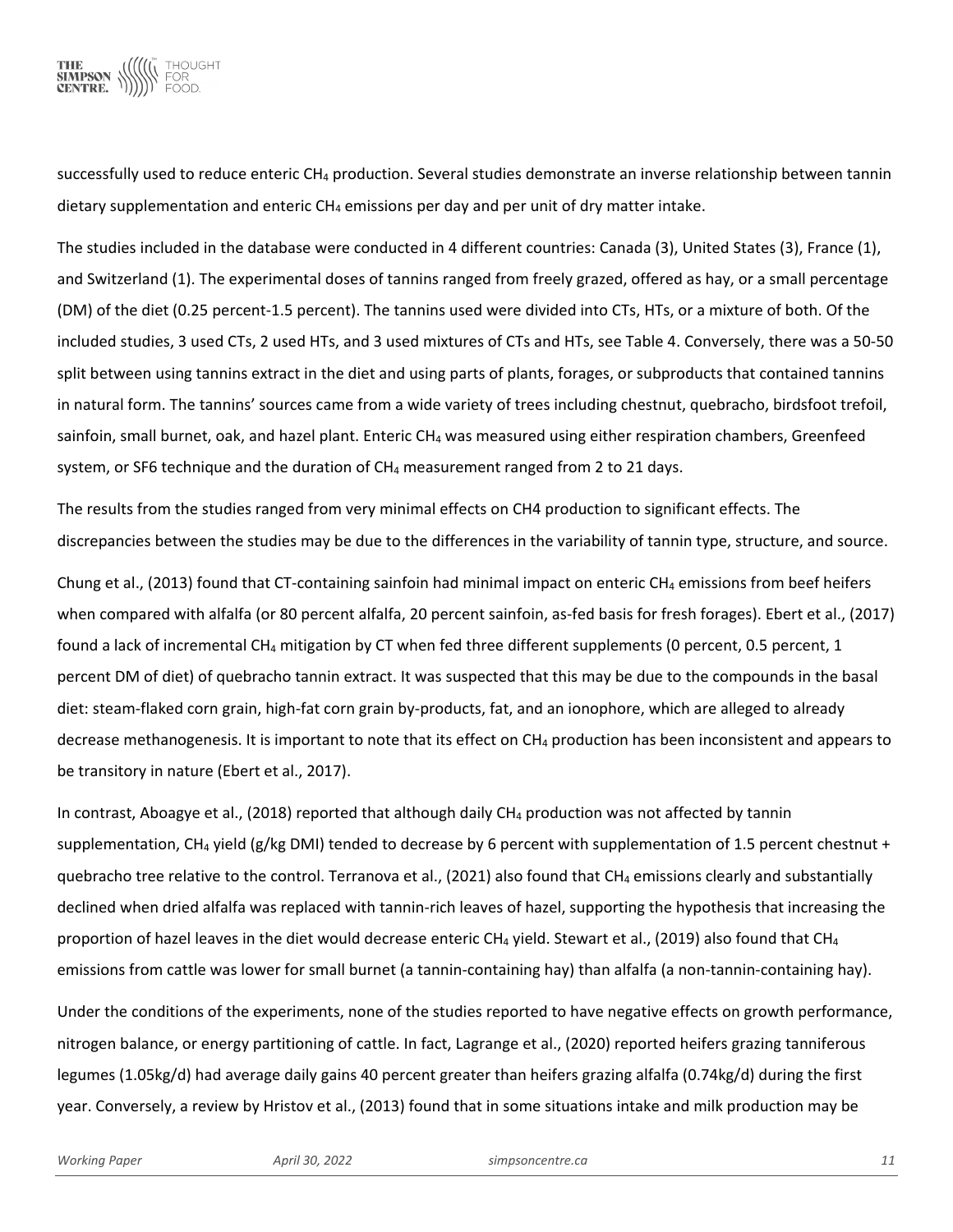

compromised. The majority of studies on plant tannins have measured CT concentrations in plants grown in a semi-arid or tropical region, but only limited data has been collected on CT concentration of forage legumes grown in a temperate climate, such as in western Canada (Berard et al., 2011). Plant tannin concentrations from semi-arid or tropical regions are considerably higher than those observed in western Canada so it is important to note that the studies examining CT concentrations in other countries may not reflect growth conditions in Canada (Berard et al., 2011).

#### **FEEDING FORAGES, GRAINS, AND OTHER COMPONENTS**

Although reductions in  $CH_4$  emissions are less drastic than supplementation of 3NOP or seaweed, increasing forage digestibility and digestible forage intake was one of the major recommended  $CH_4$  mitigation practices in a review by Hristov et al., (2013). While responses vary, CH<sub>4</sub> emissions can be reduced when corn silage replaces grass silage in the diet. Hammond et al., (2016) found in two experiments (using either GreenFeed or respiration chambers for CH<sub>4</sub> emission measurements) that compared with high amounts of grass silage, dairy cows fed high amounts of corn silage had a higher DMI, greater milk production, and lower CH<sub>4</sub> yield (24 percent lower in Experiment 1 using Greenfeed and 8 percent lower in Experiment 2 using respiration chambers.). Similarly in a Canadian study, Benchaar (2014) found that mitigation of enteric CH<sub>4</sub> production could be achieved by increasing the corn silage proportion at the expense of barley silage in dairy cattle diets. However, an evident decline  $(-14$  percent) in enteric CH<sub>4</sub> energy loss was observed only when corn silage entirely replaced barley silage in the diet. O'Neil (2012) found that a partial mixed ration (containing 450g of corn silage) actually increased CH4 production compared with various grass-based diets but this is solely attributed to the increased DMI rather than to any particular nutritional characteristic of the partial mixed ration.

Feeding leguminous forages could also lower CH<sub>4</sub> emissions compared to oat hay due to lower fibre concentration. Replacing oat hay with different proportions of either alfalfa hay or common vetch hay is shown to be beneficial in reducing CH4 emission in cross-bred Simmental cattle. Du et al., (2019) 's findings suggested that substituting 20 percent alfalfa hay and 40 percent common vetch hay for oat hay are the optimal proportions to maintain body weight gain and reduce CH<sub>4</sub> emissions.

The effects of feeding wheat on enteric CH<sub>4</sub> reduction have also been explored. Moate et al (2017) fed Holstein cows one of 4 diets: corn, wheat, single rolled barley, and double rolled barley. The SF6 tracer technique was used to estimate CH<sub>4</sub> emissions for all cows. The results showed that the mean CH<sub>4</sub> emissions and CH<sub>4</sub> yields of cows fed the wheat diet were significantly less than those of cows fed the other diets. Corn, single rolled barley, and double rolled barley diets were associated with 49 percent, 73 percent, and 78 percent greater CH<sub>4</sub> emissions, respectively, compared with the emissions from the wheat diet (Moate et al., 2017). It is important to note that although this study showed including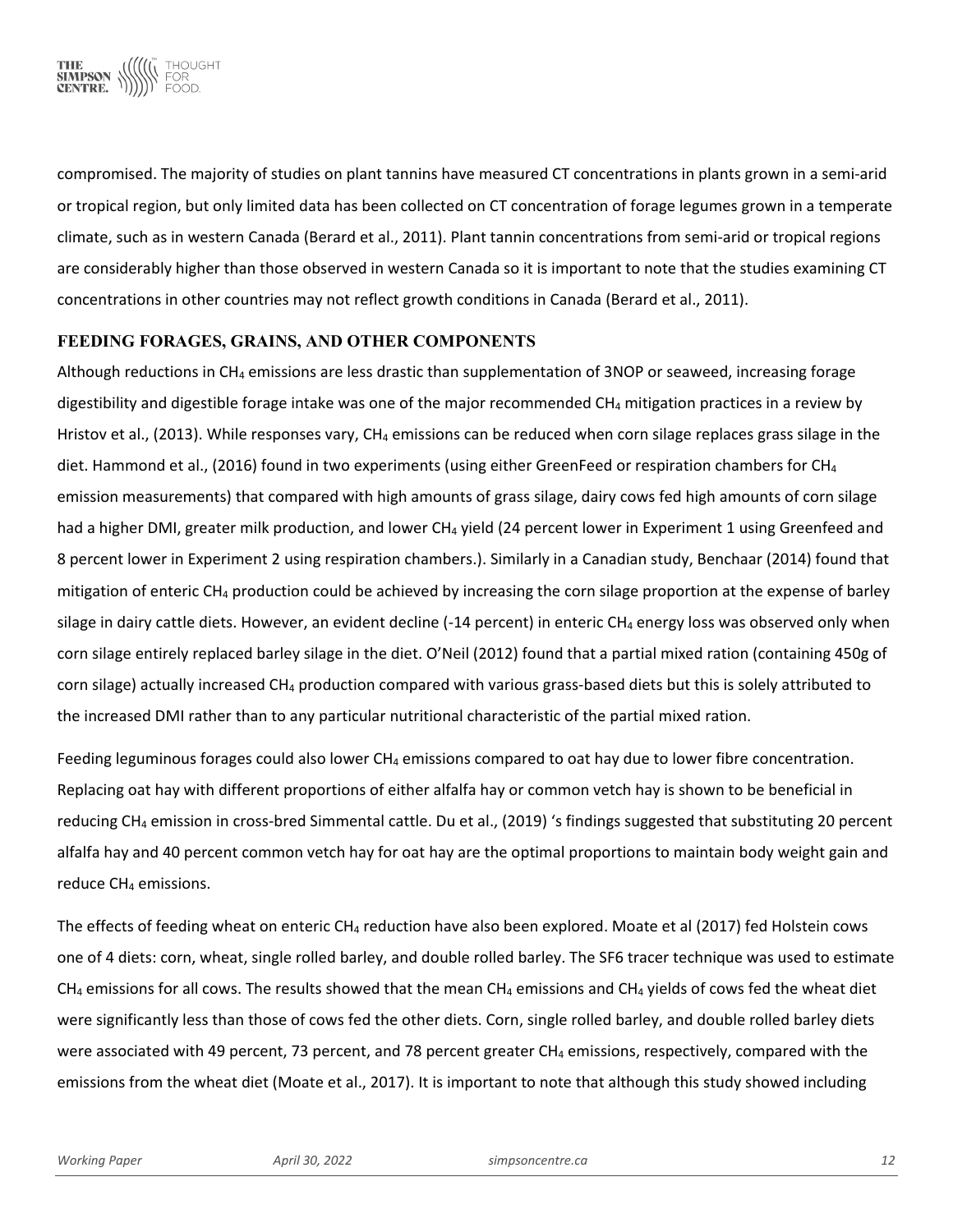

wheat in the diet of dairy cows could be an effective strategy for reducing  $CH_4$  emissions, it also reduced milk fat percentage and production of milk fat and energy-corrected milk (Moate et al., 2017).

The compiled database Table 4 contains numerous references on effects of forage quality, pasture management, and processing CH4 in beef and dairy cattle. In Canada, cattle are commonly fed grasses (natural grasses, alfalfa, corn stalk) in the form or dry hay and silage. They also can get their nutrients from crops such as corn, barley, alfalfa hay, oats, and soybeans (DFC, 2019). In general, CH<sub>4</sub> reductions are correlated with greater nutrient quality and digestibility, the impact on  $CH_4$  mitigation, when scaled per unit of animal product, should be typically greater when cattle consume higher quality forage (Hristov et al., 2013).

#### **FEEDING DIETARY LIPIDS**

Dietary lipids can be effective in reducing  $CH_4$  emissions, but applicability depends on feed intake, fiber digestibility, production, and target milk composition. Winders et al., (2018) fed corn oil at 3 percent of a mostly corn based diet DM to beef steers and found it reduced enteric CH<sub>4</sub> production by 14.6 percent, but this was partially due to a 4.4 percent decrease in DMI. Alvarez-Hess et al., (2019) found that increasing the fat concentration from 2 to 6 percent DM reduced CH4 per kg of DM intake regardless of the grain component in a dairy cow basal diet. While Munoz et al., (2019) evaluated a variety of unprocessed oilseeds on dairy cattle and found that cottonseed oil decreased CH production (g/d) and yield (g/kg of DMI) compared to rapeseed and linseed oil. Although dietary lipids may be beneficial as  $CH_4$ mitigating agents, some fats such as coconut oil for example, can severely depress feed intake, fiber digestibility, and consequently, milk production and cause milk fat depression in dairy cows (Hristov et al., 2013).

Two Canadian based studies looked at supplementing diets with commercially available lipid sources with potential to reduce enteric CH<sub>4</sub> emissions from cattle. Chung et al., (2011) investigated potential effects of feeding ground linseed on enteric CH<sub>4</sub> production when it was added to diets containing grass hay or barley silage. Results showed that including linseed in the hay-based diet did not supress  $CH_4$  emissions, whereas including linseed in the silage-based diet reduced enteric CH<sub>4</sub> emissions by 33 percent CH<sub>4</sub>/kg DM intake. It is thought that the differing effects of linseed on diet type may be due to the difference's linseed has on ruminal fermentation and ruminal digestion of forages. Beauchemin et al., (2007) found that both sunflower oil and sunflower seeds had good potential for on-farm adoption as they both reduced CH<sub>4</sub> by 17 percent expressed on the basis of digestible energy intake. However, these ingredients may increase the cost of feeding, thus use of lipid feeding on commercial beef cattle farms for  $CH_4$  reduction will depend on the economic benefits or risks linked to effects on animal performance (Beauchemin et al., 2007). Dietary lipids may be beneficial as CH4 mitigating agents, though some fats such as coconut and sunflower oil for example, can severely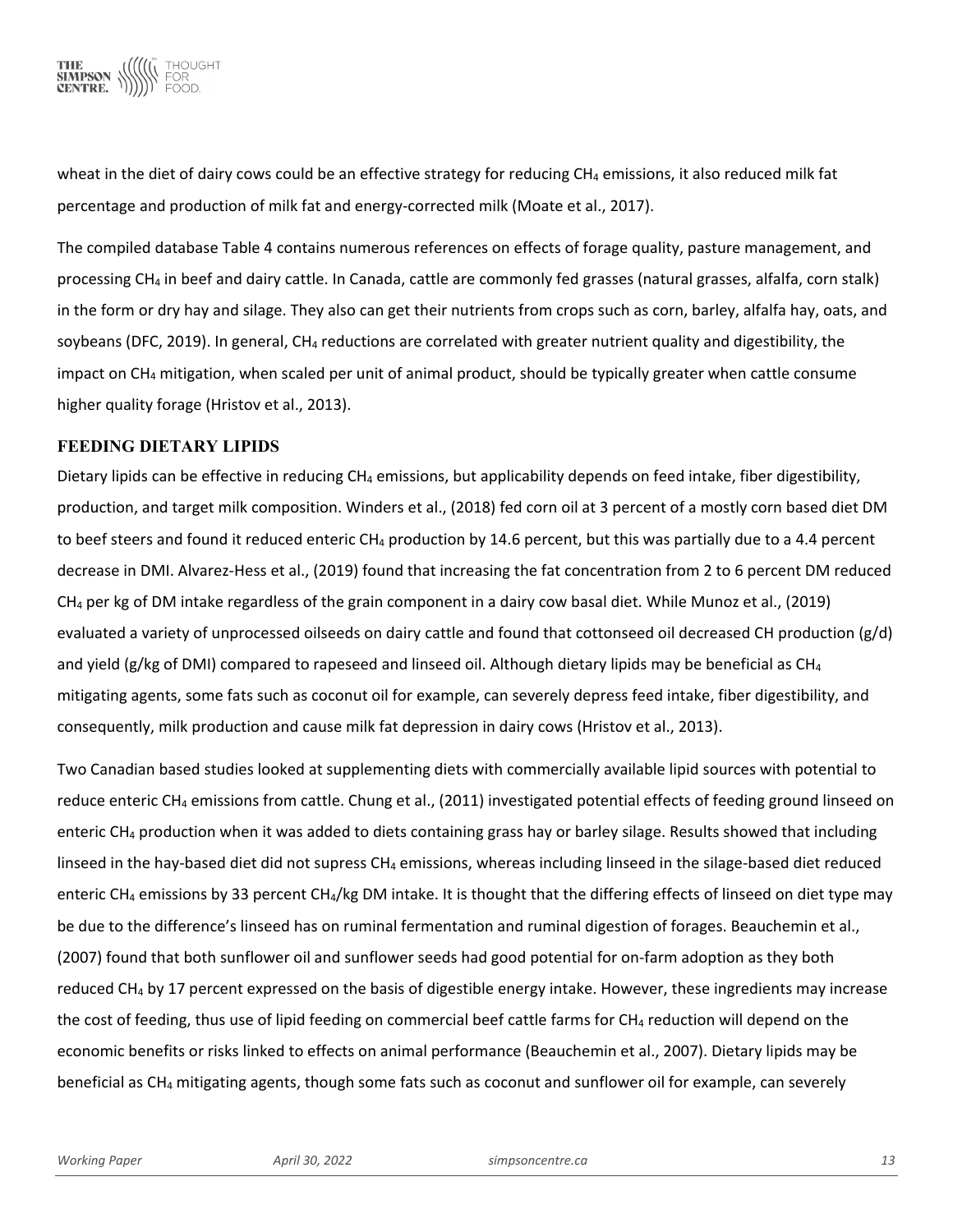

depress feed intake, fiber digestibility, and consequently, milk production and cause milk fat depression in dairy cows (Hristov et al., 2013). Further research is required to investigate ways to simultaneously mitigate CH<sub>4</sub> emissions and maintain or improve milk quality and output.

# **NITRATE AS A FEED SUPPLEMENT**

Lee et al., (2017) found that supplementing encapsulated nitrate (EN) as a salt to beef cattle did not result in clear statistical differences in CH<sub>4</sub> production among treatments. Enteric CH<sub>4</sub> production decreased up to 17 percent and CH<sub>4</sub> yield reduced by 6 percent when fed at 2.5 percent EN compared to the control, but these decreases were not statistically significant. In contrast, Lund et al., (2014) found that average CH<sub>4</sub> production per day decreased by 31 percent as a result of incorporating nitrate in the diet and subsequently increased by 34 percent when nitrate feeding stopped. It is important to note that introducing nitrate to cattle reduced feed intake in the first hours after introduction, but when corrected for the decrease in DM intake,  $CH_4$  production was significantly reduced by 25 percent.

Nitrates show promise as CH4 mitigation agents, however, decreases in DMI resulting from a combination of factors have often been observed in multiple studies. It is hypothesized that when nitrate is added to the diet, a change in organoleptic properties is the major reason for lowered feed intake in ruminants, but the answer is not definitive (Lee et al., 2017). Nitrates are not commercialized yet in Canada mainly because of the potential of nitrate toxicity (Lee et al., 2017). This significant drawback has limited the use of nitrate as a CH<sub>4</sub> mitigation strategy. More research and studies are needed to fully understand their impact on whole-farm greenhouse gas emissions, animal productivity, and animal health.

# **ESSENTIAL OILS AS FEED SUPPLEMENTS**

A meta-analysis by Belanche et al., (2020) discusses several studies demonstrating the potential of essential oils (EO) on decreasing CH<sub>4</sub> production in vitro, however few studies have evaluated the effects of EO and their constituents on CH<sub>4</sub> emissions in vivo. The meta-analysis highlights the challenging of finding a combination of EO that reduces  $CH_4$ production without also decreasing feed intake and productivity.

A variety of EOs were used in the studies collected from the database, including oregano oil, cinnamon oil, and Agolin – a commercial essential oil feed additive. The meta-analysis by Belanche et al., (2020) identified 23 studies that supplemented Agolin (AGO) at 1g/d per cow and found that short term studies showed minor and inconsistent effects of AGO whereas long term studies (an adaption period of at least four weeks of treatment) of AGO supplementation decreased CH4 production per day (-8.8 percent). AGO was also found to increase milk yield (+3.6 percent) and feed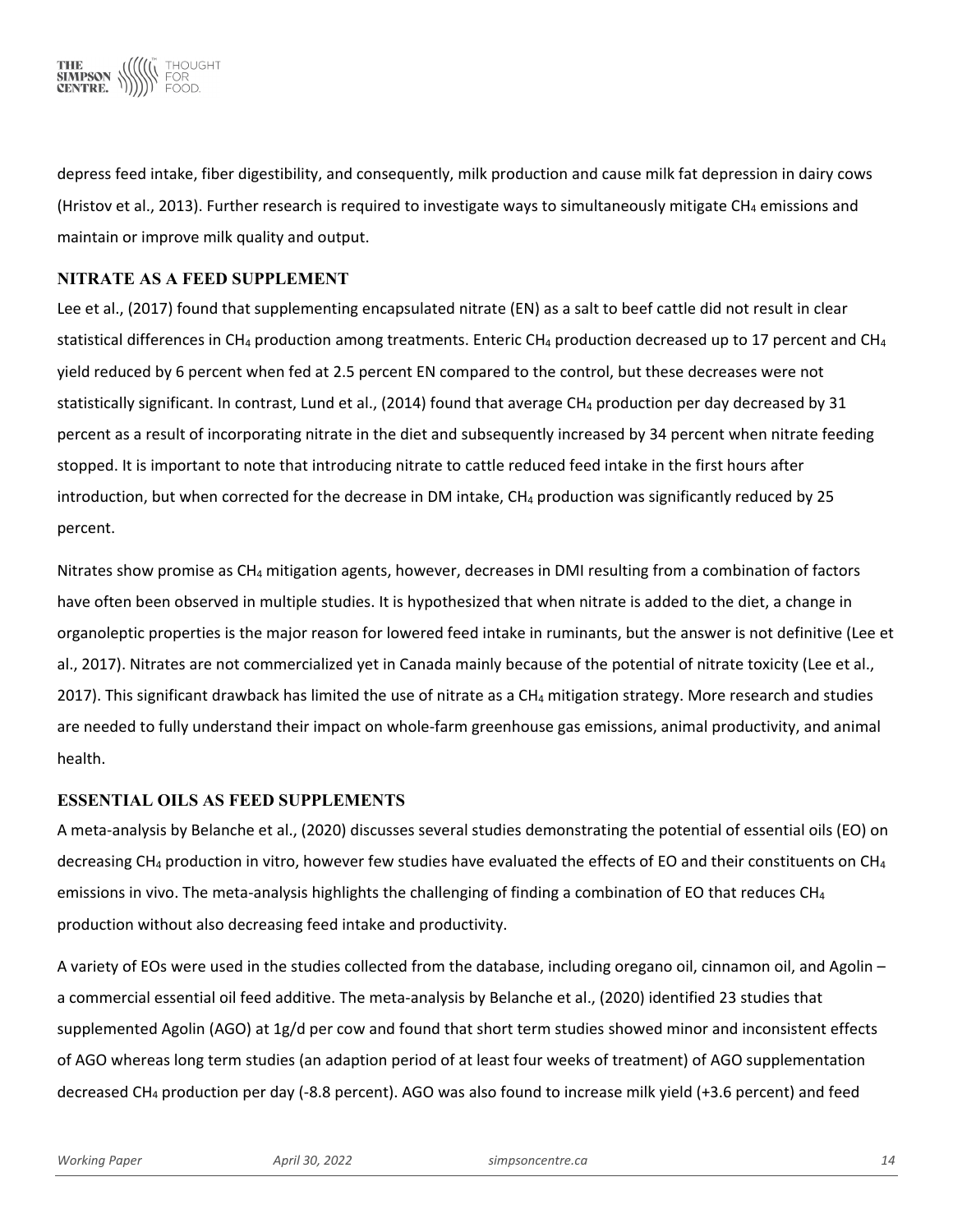

efficiency (+4.4 percent) without further changes in milk composition and feed intake. In contrast, a study by Carrazco et al., (2020) found that CH4 production was found to be similar between AGO-treatment and control cattle. The discrepancy in the studies may be linked to the study design, as treatment was applied to individual animals and the treatment and control animals were not separated. Researchers therefore could not ensure that each animal consumed the allocated 1 g/head/day of AGO in this model (Carrazco et al., 2020).

Benchaar (2020) and Benchaar (2016) both found no effect on CH<sub>4</sub> production when supplementing oregano oil and its main component carvacrol, and cinnamon oil, respectively. When supplemented at 50mg/kg of DM, oregano oil and carvacrol are likely not a viable strategy to improve feed efficiency, mitigate enteric CH<sub>4</sub>, or enhance milk performance in dairy cows (Benchaar 2020). Subsequently, feeding 50mg/kg DMI of cinnamon oil was not an effective strategy to reduce  $CH<sub>4</sub>$  emissions in dairy cows.

Several studies have showed that EO can decrease CH4 production in vitro in a dose dependent manner (Belanche et al., 2020), however evidence for in vivo studies of essential oils has been ambiguous to date, this may be due to the capacity of rumen microbes to adapt and degrade these substances (Benchaar, Greathead, 2011). Further, many of the concentrations of EO's that have favourably affected rumen fermentation in vitro are too high for in vivo use and would likely have negative effects on efficiency of rumen fermentation, palatability and possibly cause toxicity (Benchaar, Greathead, 2011). The challenge consists in finding a combination of EO's that reduce  $CH_4$  production with lasting effects without an associated decrease in feed intake and cattle productivity. Based on available results, there is a need for in vivo investigation to determine whether these EO's can be used successfully to inhibit rumen methanogenesis.

# **SYNTHETIC AND NATURAL ADDITIVES AS FEED SUPPLEMENTS**

A meta-analysis by Appuhamy et al., (2013) studied the effects of the feed additive monensin in dairy cow and beef steer diets. The monensin effects in dairy cows were notably inconsistent, as an almost equal number of studies had positive and negative monensin effects on CH<sub>4</sub> production. Monensin had a more consistent effect on CH<sub>4</sub> mitigation in beef steers, but the effect sizes remained variable across studies. Beef steer diets were supplemented with higher monensin doses (average = 32 mg/kg of DM) for relatively short periods of time (average 34 days) compared with low monensin doses in dairy cows (average = 21 mg/kg of DM) fed for a longer period of time (average 85 days) (Appuhamy et al., 2013). Similarly, Grainger et al., (2010) fed dairy cows 20 to 23 mg/kg of DMI and concluded that no short- or long-term reductions in enteric CH<sub>4</sub> emissions were noted per day, per kilogram of DMI, or per kilogram of milk. Stackhouse-Lawson et al., (2013) fed a treatment combination of monensin and tylosin phosphate and found when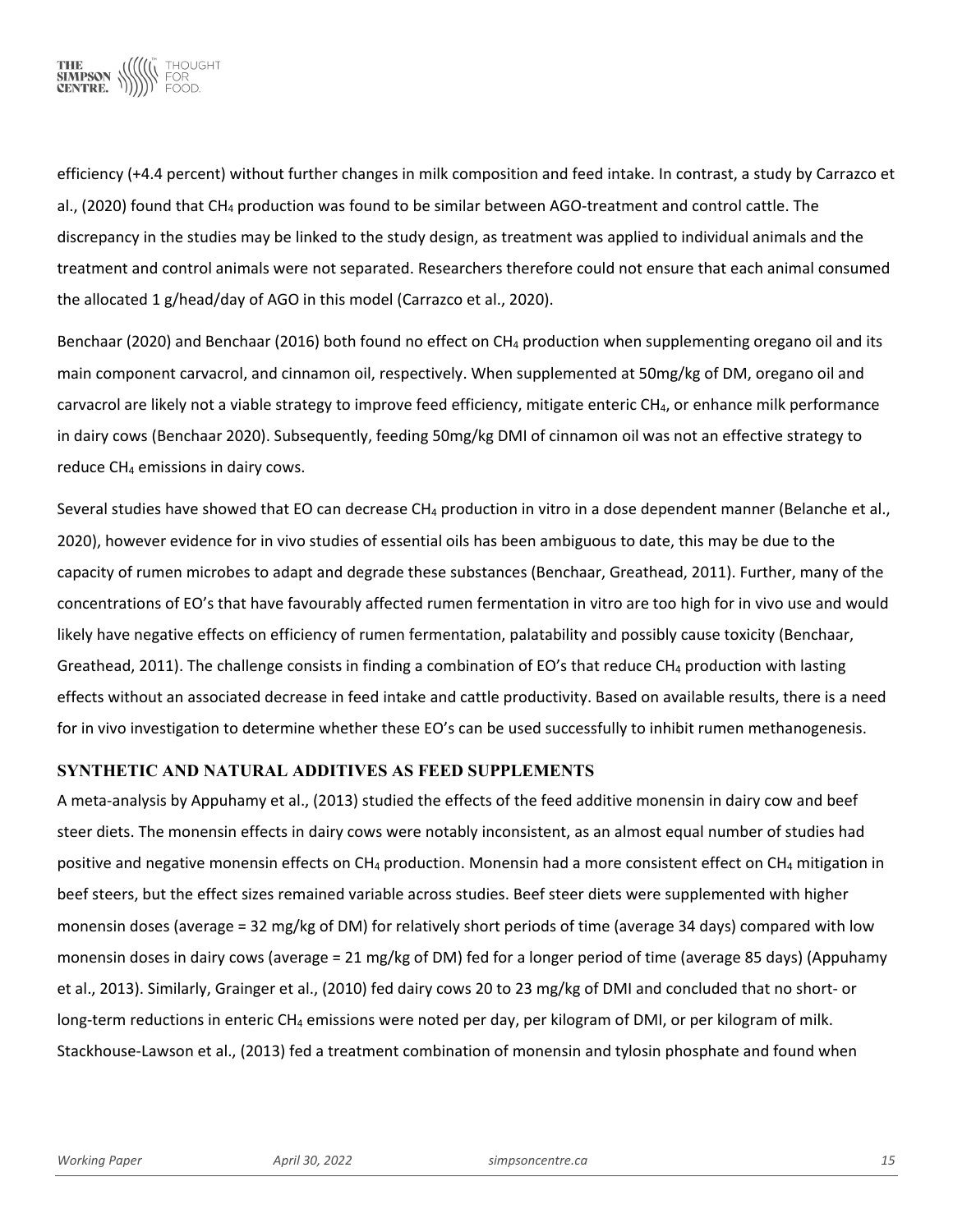

emissions were calculated based on gram per kilogram hot carcass weight per day, treatment steers had lower CH<sub>4</sub> emissions per kilogram compared to steers fed the control diet of steam flaked corn and alfalfa hay.

Other additives (natural and synthetic) were assessed to reduce CH<sub>4</sub> emissions and had varying success rates. Two natural additives, chitosan (Jimenez-Ocampo et al., 2019) and humic substances (Terry et al., 2018) both reported no effect on enteric CH<sub>4</sub> production in cattle when fed at inclusion levels of 0.5 and 1.0 percent of the diet and levels 100-, 200-, or 300-mg, respectively. In contrast, 40mg Copper (Cu) (from supplemental CuSO4)/kg supplemented to Holstein bulls decreased CH4 emissions by 23 percent compared to the control (20mg Cu) diet. However, information on the potential of micromineral supplements in this regard is limited (Sanchez-Sanchez et al., 2021).

#### **YEAST AS A FEED SUPPLEMENT**

Some direct-fed microbials, such as yeast-based products, might have a moderate  $CH<sub>4</sub>$ -mitigating effect through increasing animal productivity and feed efficiency, but the effect is likely to be inconsistent, and convincing animal data is lacking (Hristov et al., 2013). The two studies in the database (Li et al., 2021, and Meller et al., 2019) support this theory with both reporting insignificant evidence of live yeast culture and active dry yeast affecting CH<sub>4</sub> reduction on both Jersey and Holstein cows, respectively.

The meta-analysis by Hristov et al, (2013) reported an overall positive of effect of various yeast-based products on milk yield in dairy cows, with one review (Robinson and Erasmus, 2009) increasing milk yield by 3.6 percent on average over the control. The same yeast-based product had no effect on feed intake or milk production and composition of dairy cows (Hristov et al, 2010b) which only emphasizes the variability and conditional effects of these products (Hristov et al, 2013).

# **CONCLUSION**

Reduction of emissions from cattle production in western Canada and Alberta will become increasingly important as environmental, societal, and political pressures rise. Mitigation strategies, depending on factors related to production practices and operation management, may be adopted in the future, however it is clear that there is no "one size" solution across the beef and dairy sectors. The most promising strategies identified through systemic review involve natural or synthetically derived dietary additives, such as inclusion of marine algae or 3NOP in rations or increasing consumption of tanniferous forages and legumes in grazing or rations. Although other technologies and strategies are also being researched, variable results and insignificant effects across studies highlight the need for further investigation into the future.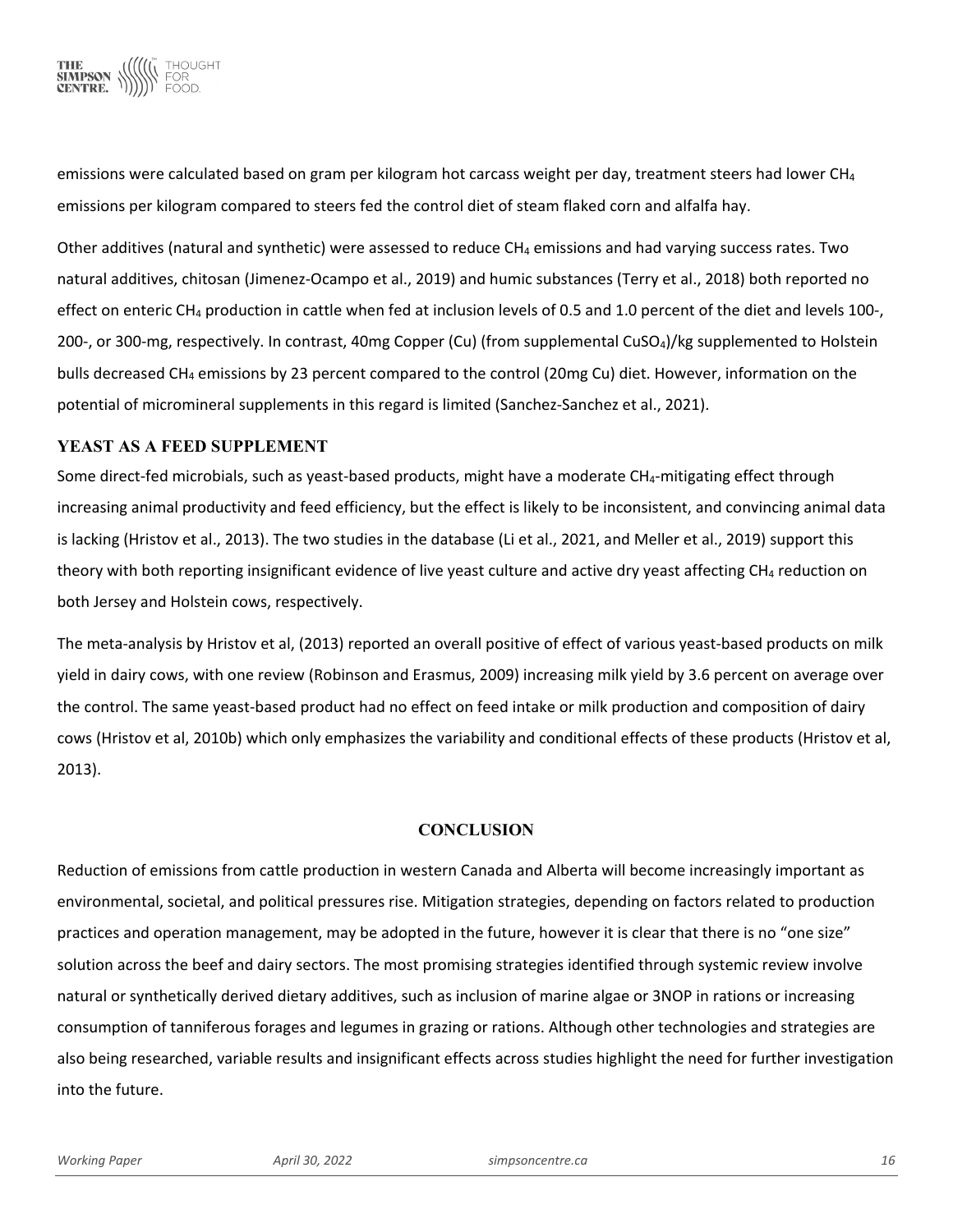

Next steps of this research would involve development of a feasibility and adoption matrix, to gauge willingness to adopt practices by cattle farmers and producers based on cost, operation, and infrastructure. Additionally, policy measures at the federal level to support registration of feed additives that reduce enteric methane as regulated feed additive in Canada, and accessibility of those additives by farmers should be prioritized. Currently, 3NOP is classified as a veterinary drug and therefore is not approved for use in livestock diet and rations; a critical regulatory barrier that may take years to rectify before the additive can be applied in Canada to mitigate enteric methane production (*Feed Additive Remains Years Away in Canada | The Western Producer*, Arnason, 2022.; *RG-1 Regulatory Guidance:Feed Registration Procedures and Labelling Standards - Canadian Food Inspection Agency*,2022.).

Supporting adoption and implementation by producers in the Canadian beef and cattle sector can result in various future scenarios and impacts on methane mitigation. Both 3NOP and marine macroalgae feed additives have demonstrated enteric reduction potential between 30 to 90 percent (Black et al., 2021). With prompt federal and provincial legislative action, catered to specific production climates and locations, the implementation of these feed additives in the rations of dairy and feedlot cattle can support Canada's methane reduction target in time for 2030. To drive producers' adoption and use in on-farm operations, the use of feed additives as an enteric methane mitigation strategy can be combined with the sale of subsequent carbon offsets. This will propel adoption, as increased profits from offset sales can reduce additional upfront feed costs and possible changes in operations.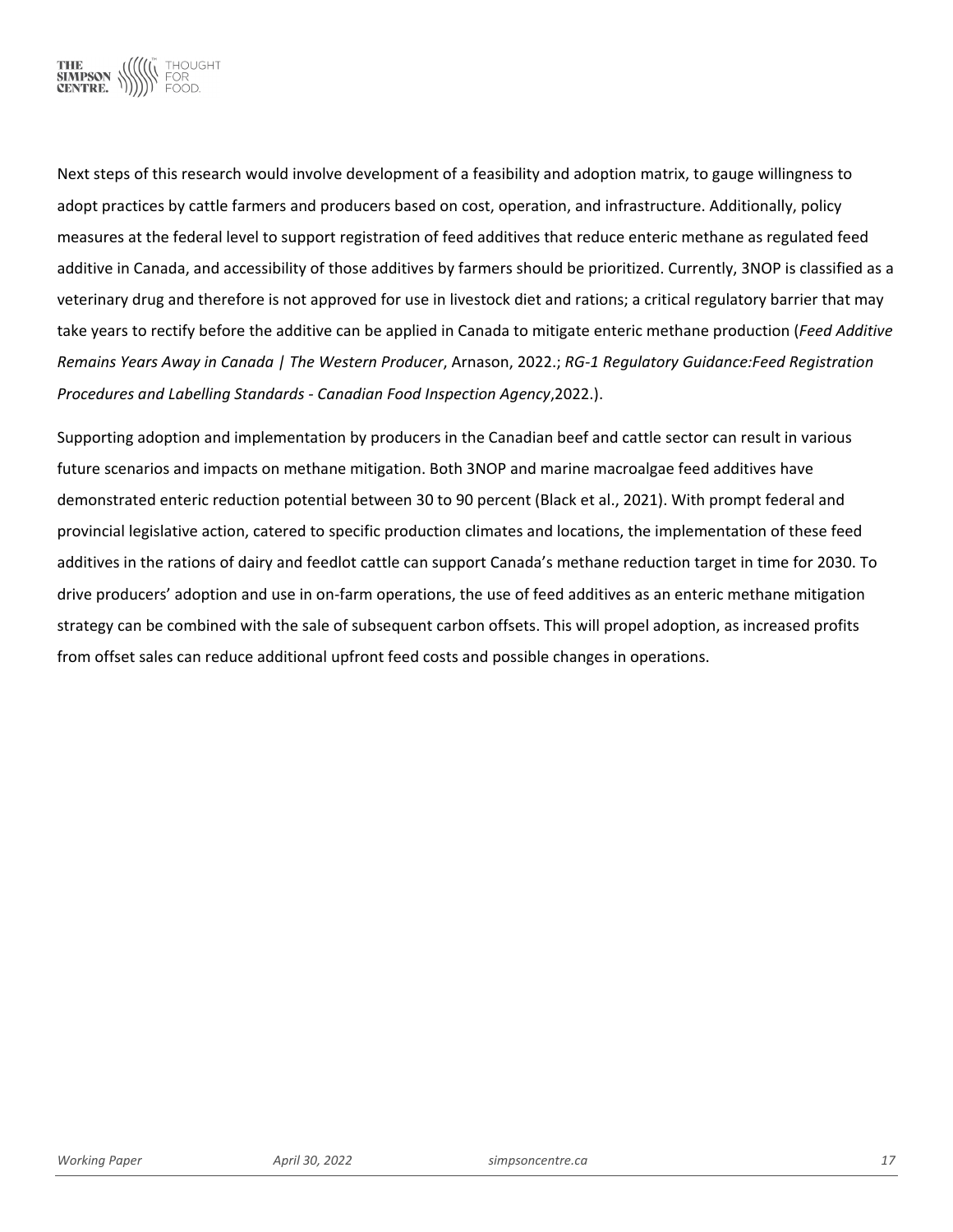

# **REFERENCE LIST**

Abbott, D. W., Aasen, I. M., Beauchemin, K. A., Grondahl, F., Gruninger, R., Hayes, M., ... & Xing, X. (2020). Seaweed and seaweed bioactives for mitigation of enteric methane: Challenges and opportunities. *Animals*, *10*(12), 2432.

Aboagye, I. A., Oba, M., Castillo, A. R., Koenig, K. M., Iwaasa, A. D., & Beauchemin, K. A. (2018). Effects of hydrolyzable tannin with or without condensed tannin on methane emissions, nitrogen use, and performance of beef cattle fed a high-forage diet. *Journal of Animal Science*, *96*(12), 5276-5286.

Aboagye, I. A., Oba, M., Koenig, K. M., Zhao, G. Y., & Beauchemin, K. A. (2019). Use of gallic acid and hydrolyzable tannins to reduce methane emission and nitrogen excretion in beef cattle fed a diet containing alfalfa silage. *Journal of animal science*, *97*(5), 2230-2244.

Alberta. Alberta Environment. (2012). Quantification protocol for selection for low residual feed intake in beef cattle: specified gas emitters regulation.

Alemu, A. W., Amiro, B. D., Bittman, S., MacDonald, D., & Ominski, K. H. (2017). Greenhouse gas emission of Canadian cow-calf operations: A whole-farm assessment of 295 farms. *Agricultural systems*, *151*, 73-83.

Alemu, A. W., Janzen, H., Little, S., Hao, X., Thompson, D. J., Baron, V., Iwaasa, A., Beauchemin, K. A., & Kröbel, R. (2017). Assessment of grazing management on farm greenhouse gas intensity of beef production systems in the Canadian Prairies using life cycle assessment. Agricultural Systems, 158, 1–13.<https://doi.org/10.1016/J.AGSY.2017.08.003>

Alemu, A. W., Romero-Pérez, A., Araujo, R. C., & Beauchemin, K. A. (2019). Effect of encapsulated nitrate and microencapsulated blend of essential oils on growth performance and methane emissions from beef steers fed backgrounding diets. *Animals*, *9*(1), 21.

Alemu, A. W., Shreck, A. L., Booker, C. W., McGinn, S. M., Pekrul, L. K., Kindermann, M., & Beauchemin, K. A. (2021). Use of 3-nitrooxypropanol in a commercial feedlot to decrease enteric methane emissions from cattle fed a corn-based finishing diet. *Journal of animal science*, *99*(1), skaa394.

Alemu, A. W., Vyas, D., Manafiazar, G., Basarab, J. A., & Beauchemin, K. A. (2017). Enteric methane emissions from low– and high–residual feed intake beef heifers measured using GreenFeed and respiration chamber techniques. *Journal of Animal Science*, *95*(8), 3727-3737.

Alvarez-Hess, P. S., Little, S. M., Moate, P. J., Jacobs, J. L., Beauchemin, K. A., & Eckard, R. J. (2019). A partial life cycle assessment of the greenhouse gas mitigation potential of feeding 3-nitrooxypropanol and nitrate to cattle. *Agricultural systems*, *169*, 14-23.

Alvarez-Hess, P. S., Williams, S. R. O., Jacobs, J. L., Hannah, M. C., Beauchemin, K. A., Eckard, R. J., ... & Moate, P. J. (2019). Effect of dietary fat supplementation on methane emissions from dairy cows fed wheat or corn. *Journal of dairy science*, *102*(3), 2714-2723.

Arndt, C., Price, W. J., Pelaez, A. M., Oh, J., Bayat, A. R., Dijkstra, J., ... & ZhongTang, Y. (2021). Strategies to mitigate enteric methane emissions by ruminants-a way to approach the 2.0° C target. *AgriRxiv*.

Badr, O., Probert, S. D., & O'Callaghan, P. W. (1991). Atmospheric methane: Its contribution to global warming. Applied Energy, 40(4), 273–313. [https://doi.org/10.1016/0306-2619\(91\)90021-O](https://doi.org/10.1016/0306-2619(91)90021-O)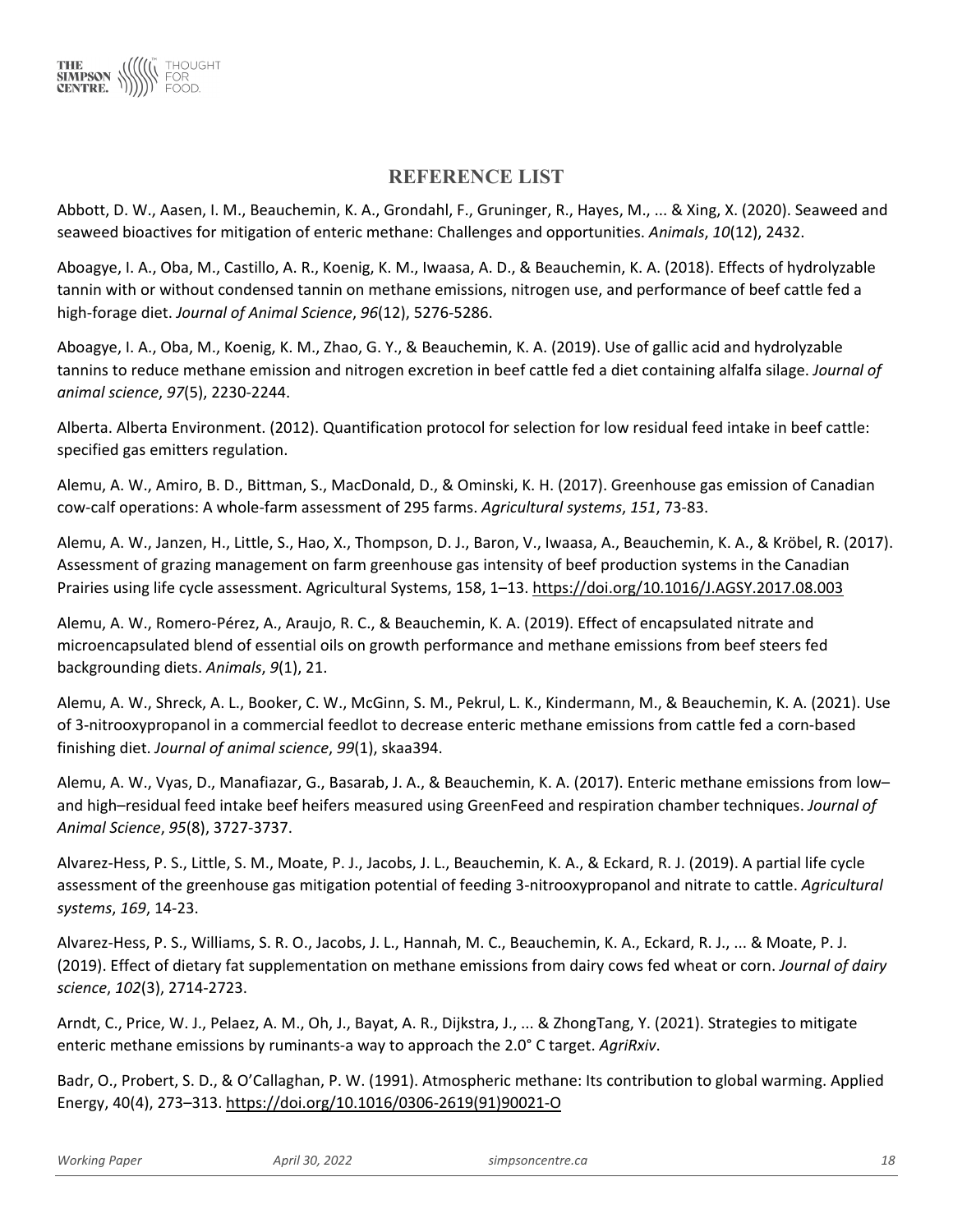

Bampidis, V., Azimonti, G., Bastos, M. de L., Christensen, H., Dusemund, B., Fašmon Durjava, M., Kouba, M., López-Alonso, M., López Puente, S., Marcon, F., Mayo, B., Pechová, A., Petkova, M., Ramos, F., Sanz, Y., Villa, R. E., Woutersen, R., Aquilina, G., Bories, G., … Pizzo, F. (2021). Safety and efficacy of a feed additive consisting of 3-nitrooxypropanol (Bovaer® 10) for ruminants for milk production and reproduction (DSM Nutritional Products Ltd). EFSA Journal, 19(11). <https://doi.org/10.2903/J.EFSA.2021.6905>

Beauchemin, K. A. (2021, May). Utility of 3-NOP in Beef Production Systems. In *JOURNAL OF ANIMAL SCIENCE* (Vol. 99, pp. 132-132). JOURNALS DEPT, 2001 EVANS RD, CARY, NC 27513 USA: OXFORD UNIV PRESS INC.

Belanche, A., Newbold, C. J., Morgavi, D. P., Bach, A., Zweifel, B., & Yáñez-Ruiz, D. R. (2020). A meta-analysis describing the effects of the essential oils blend agolin ruminant on performance, rumen fermentation and methane emissions in dairy cows. *Animals*, *10*(4), 620.

Bell, M. J., Cullen, B. R., & Eckard, R. J. (2012). The Influence of Climate, Soil and Pasture Type on Productivity and Greenhouse Gas Emissions Intensity of Modeled Beef Cow-Calf Grazing Systems in Southern Australia. Animals 2012, Vol. 2, Pages 540-558, 2(4), 540–558.<https://doi.org/10.3390/ANI2040540>

Benchaar, C. (2016). Diet supplementation with cinnamon oil, cinnamaldehyde, or monensin does not reduce enteric methane production of dairy cows. *Animal*, *10*(3), 418–425.<https://doi.org/10.1017/S175173111500230X>

Benchaar, C. (2020). Feeding oregano oil and its main component carvacrol does not affect ruminal fermentation, nutrient utilization, methane emissions, milk production, or milk fatty acid composition of dairy cows. *Journal of Dairy Science*, *103*(2), 1516–1527.<https://doi.org/10.3168/jds.2019-17230>

Benchaar, C., & Greathead, H. (2011). Essential oils and opportunities to mitigate enteric methane emissions from ruminants. *Animal Feed Science and Technology*, *166–167*, 338–355[. https://doi.org/10.1016/j.anifeedsci.2011.04.024](https://doi.org/10.1016/j.anifeedsci.2011.04.024)

Benchaar, C., Hassanat, F., Gervais, R., Chouinard, P. Y., Petit, H. v., & Massé, D. I. (2014). Methaneproduction, digestion, ruminal fermentation, nitrogen balance, and milk production of cows fed corn silage- or barley silage-based diets. *Journal of Dairy Science*, *97*(2), 961–974.<https://doi.org/10.3168/jds.2013-7122>

Benchaar, C., Hassanat, F., Gervais, R., Chouinard, P. Y., Julien, C., Petit, H. V., & Massé, D. I. (2013). Effects of increasing amounts of corn dried distillers' grains with solubles in dairy cow diets on methane production, ruminal fermentation, digestion, N balance, and milk production. *Journal of Dairy Science*, *96*(4), 2413-2427.

Benchaar, C., Hassanat, F., Gervais, R., Chouinard, P. Y., Petit, H. V., & Massé, D. I. (2014). Methane production, digestion, ruminal fermentation, nitrogen balance, and milk production of cows fed corn silage-or barley silage-based diets. *Journal of Dairy Science*, *97*(2), 961-974.

Benchaar, C., Hassanat, F., Martineau, R., & Gervais, R. (2015). Linseed oil supplementation to dairy cows fed diets based on red clover silage or corn silage: Effects on methane production, rumen fermentation, nutrient digestibility, N balance, and milk production. *Journal of Dairy Science*, *98*(11), 7993-8008.

Benchaar, C., Hassanat, F., Beauchemin, K. A., Gislon, G., & Ouellet, D. R. (2021). Diet supplementation with canola meal improves milk production, reduces enteric methane emissions, and shifts nitrogen excretion from urine to feces in dairy cows. *Journal of Dairy Science*, *104*(9), 9645-9663.

Benchaar, C., & Hassanat, F. (2020). Frequency of diet delivery to dairy cows: Effect on nutrient digestion, rumen fermentation, methane production, nitrogen utilization, and milk production. *Journal of Dairy Science*, *103*(8), 7094- 7109.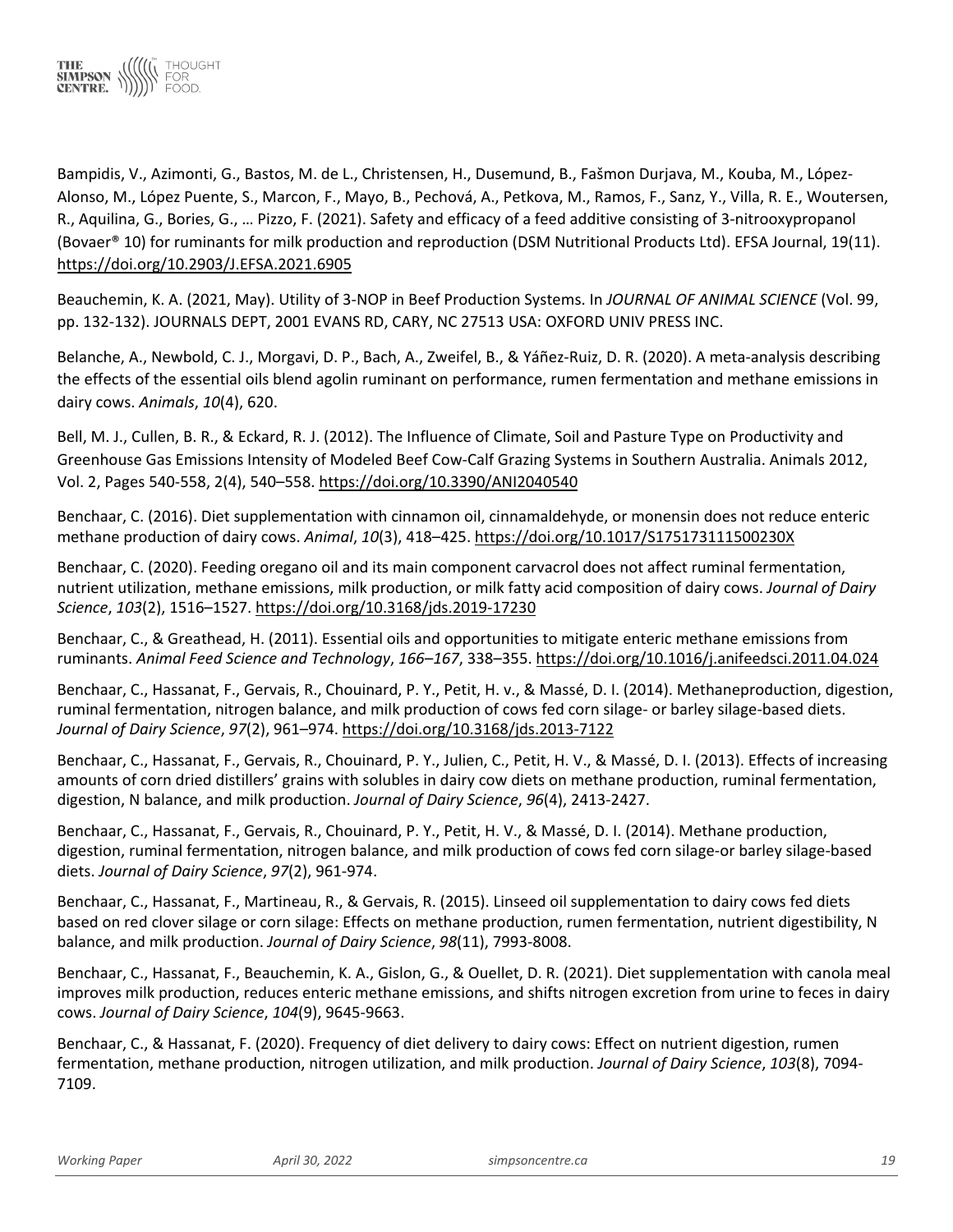

Benchaar, C., & Hassanat, F. (2021). Method of diet delivery to dairy cows: Effects on nutrient digestion, rumen fermentation, methane emissions from enteric fermentation and stored manure, nitrogen excretion, and milk production. *Journal of Dairy Science*, *104*(11), 11686-11698.

Berard, N. C., Wang, Y., Wittenberg, K. M., Krause, D. O., Coulman, B. E., Mcallister, T. A., & Ominski, K. H. (2011). Condensed tannin concentrations found in vegetative and mature forage legumes grown in western Canada. *Canadian Journal of Plant Science*, *91*(4), 669–675[. https://doi.org/10.4141/cjps10153](https://doi.org/10.4141/cjps10153)

Bharanidharan, R., Arokiyaraj, S., Kim, E. B., Lee, C. H., Woo, Y. W., Na, Y., ... & Kim, K. H. (2018). Ruminal methane emissions, metabolic, and microbial profile of Holstein steers fed forage and concentrate, separately or as a total mixed ration. *PLoS One*, *13*(8), e0202446.

Black, J. L., Davison, T. M., & Box, I. (2021). Methane emissions from ruminants in Australia: Mitigation potential and applicability of mitigation strategies. In Animals (Vol. 11, Issue 4). MDPI AG.<https://doi.org/10.3390/ani11040951>

Boland, T. M., Quinlan, C., Pierce, K. M., Lynch, M. B., Kenny, D. A., Kelly, A. K., & Purcell, P. J. (2013). The effect of pasture pregrazing herbage mass on methane emissions, ruminal fermentation, and average daily gain of grazing beef heifers. *Journal of Animal Science*, *91*(8), 3867-3874.

Børsting, C. F., Brask, M., Hellwing, A. L. F., Weisbjerg, M. R., & Lund, P. (2020). Enteric methane emission and digestion in dairy cows fed wheat or molasses. *Journal of Dairy Science*, *103*(2), 1448-1462.

Bouchard, K., Wittenberg, K. M., Legesse, G., Krause, D. O., Khafipour, E., Buckley, K. E., & Ominski, K. H. (2015). Comparison of feed intake, body weight gain, enteric methane emission and relative abundance of rumen microbes in steers fed sainfoin and lucerne silages under western C anadian conditions. *Grass and Forage Science*, *70*(1), 116-129.

Bougouin, A., Ferlay, A., Doreau, M., & Martin, C. (2018). Effects of carbohydrate type or bicarbonate addition to grass silage-based diets on enteric methane emissions and milk fatty acid composition in dairy cows. *Journal of dairy science*, *101*(7), 6085-6097.

Bougouin, A., Martin, C., Doreau, M., & Ferlay, A. (2019). Effects of starch-rich or lipid-supplemented diets that induce milk fat depression on rumen biohydrogenation of fatty acids and methanogenesis in lactating dairy cows. *Animal*, *13*(7), 1421-1431.

Brask, M., Lund, P., Hellwing, A. L. F., Poulsen, M., & Weisbjerg, M. R. (2013). Enteric methane production, digestibility and rumen fermentation in dairy cows fed different forages with and without rapeseed fat supplementation. *Animal Feed Science and Technology*, *184*(1-4), 67-79.

Brito, A. F., & Almeida, K. V. (2021). 350 Nutrient Movement in the Environment: Confined versus Grazing Systems. *Journal of Animal Science*, *99*(Supplement\_3), 192-193.

Brown, E. G., Anderson, R. C., Carstens, G. E., Gutierrez-Bañuelos, H., McReynolds, J. L., Slay, L. J., ... & Nisbet, D. J. (2011). Effects of oral nitroethane administration on enteric methane emissions and ruminal fermentation in cattle. *Animal Feed Science and Technology*, *166*, 275-281.

Cameron, L., Chagunda, M. G. G., Roberts, D. J., & Lee, M. A. (2018). A comparison of milk yields and methane production from three contrasting high-yielding dairy cattle feeding regimes: Cut-and-carry, partial grazing, and total mixed ration. *Grass and Forage Science*, *73*(3), 789-797.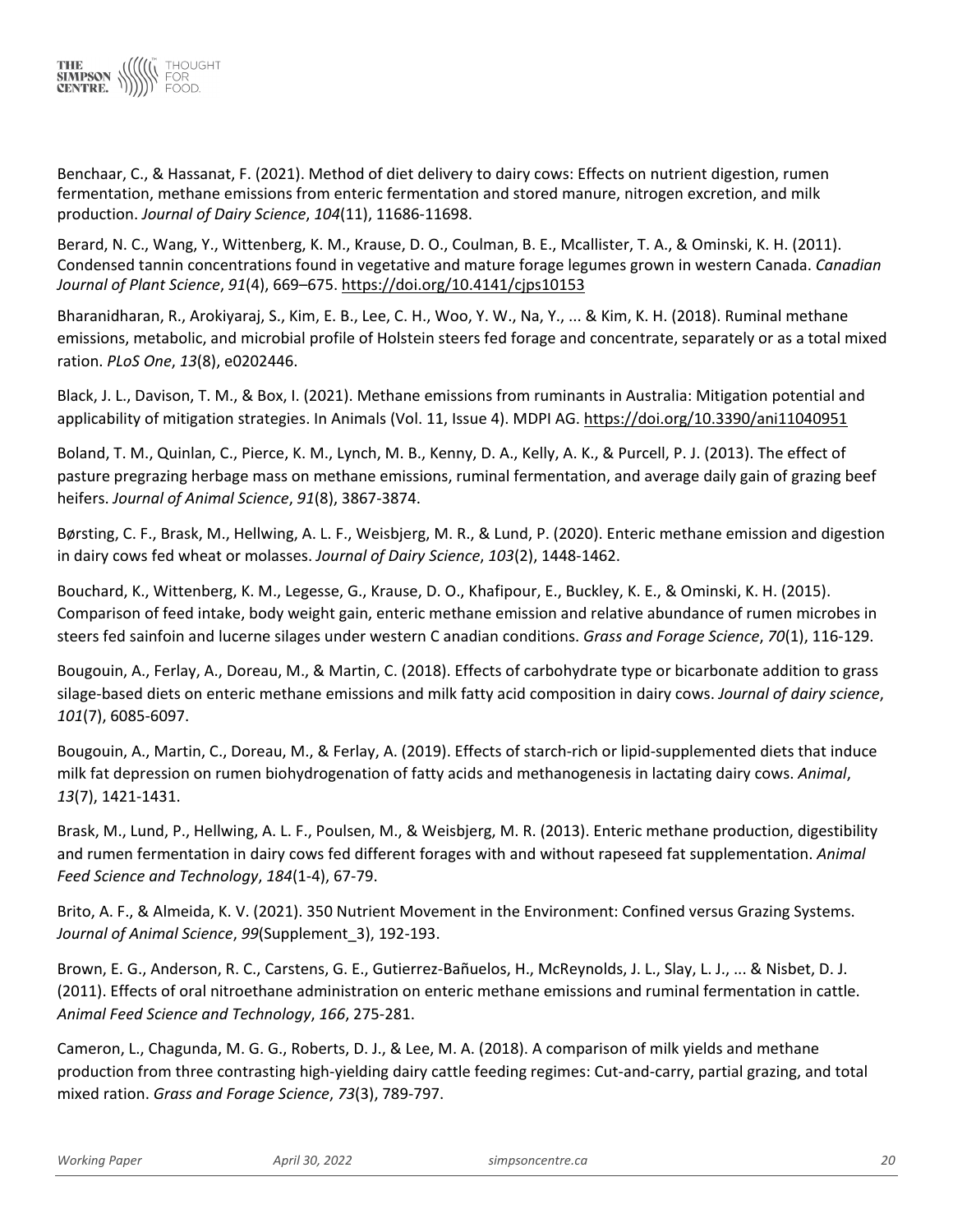

Canada. (2022). 2022 Common Reporting Format (CRF) Table. In National Inventory Submissions 2022. UNFCCC. <https://unfccc.int/ghg-inventories-annex-i-parties/2022>

Canadian Beef Breeds Council. (2022). Retrieved April 27, 2022, fro[m https://www.canadianbeefbreeds.com/](https://www.canadianbeefbreeds.com/)

Caro, D., Kebreab, E., & Mitloehner, F. M. (2016). Mitigation of enteric methane emissions from global livestock systems through nutrition strategies. *Climatic Change*, *137*(3–4), 467–480[. https://doi.org/10.1007/s10584-016-1686-1](https://doi.org/10.1007/s10584-016-1686-1)

Carrazco, A. v., Peterson, C. B., Zhao, Y., Pan, Y., McGlone, J. J., Depeters, E. J., & Mitloehner, F. M. (2020). The impact of essential oil feed supplementation on enteric gas emissions and production parameters from dairy cattle. *Sustainability (Switzerland)*, *12*(24), 1–11.<https://doi.org/10.3390/su122410347>

Cherif, C., Hassanat, F., Claveau, S., Girard, J., Gervais, R., & Benchaar, C. (2018). Faba bean (Vicia faba) inclusion in dairy cow diets: Effect on nutrient digestion, rumen fermentation, nitrogen utilization, methane production, and milk performance. *Journal of dairy science*, *101*(10), 8916-8928.

Chen, Z., An, C., Fang, H., Zhang, Y., Zhou, Z., Zhou, Y., & Zhao, S. (2020). Assessment of regional greenhouse gas emission from beef cattle production: a case study of Saskatchewan in Canada. *Journal of Environmental Management*, *264*, 110443.

Chiavegato, M. B., Powers, W., & Palumbo, N. (2015). Ammonia and greenhouse gas emissions from housed Holstein steers fed different levels of diet crude protein. *Journal of Animal Science*, *93*(1), 395-404.

Chijioke Ogbonna, A., & Rudinow Saetnan, E. (2018). Meta-Analysis of Methane Mitigation Strategies: Improved Predictions of Mitigation Potentials and Production Implications. *Iranian Journal of Applied Animal Science*, *8*(4), 567- 573.

Chung, Y. H., Mc Geough, E. J., Acharya, S., McAllister, T. A., McGinn, S. M., Harstad, O. M., & Beauchemin, K. A. (2013). Enteric methane emission, diet digestibility, and nitrogen excretion from beef heifers fed sainfoin or alfalfa. *Journal of Animal Science*, *91*(10), 4861-4874.

Chung, Y. H., He, M. L., McGinn, S. M., McAllister, T. A., & Beauchemin, K. A. (2011). Linseed suppresses enteric methane emissions from cattle fed barley silage, but not from those fed grass hay. *Animal Feed Science and Technology*, *166*, 321- 329.

Cooprider, K. L., Mitloehner, F. M., Famula, T. R., Kebreab, E., Zhao, Y., & Van Eenennaam, A. L. (2011). Feedlot efficiency implications on greenhouse gas emissions and sustainability. *Journal of Animal Science*, *89*(8), 2643-2656.

Coppa, M., Jurquet, J., Eugène, M., Dechaux, T., Rochette, Y., Lamy, J. M., ... & Martin, C. (2021). Repeatability and ranking of long-term enteric methane emissions measurement on dairy cows across diets and time using GreenFeed system in farm-conditions. *Methods*, *186*, 59-67.

Cottle, D. J., Nolan, J. V., & Wiedemann, S. G. (2011). Ruminant enteric methane mitigation: a review. *Animal Production Science*, *51*(6), 491-514.

Cueva, S. F., Stefenoni, H., Melgar, A., Räisänen, S. E., Lage, C. F. A., Wasson, D. E., ... & Hristov, A. N. (2021). Lactational performance, rumen fermentation, and enteric methane emission of dairy cows fed an amylase-enabled corn silage. *Journal of dairy science*, *104*(9), 9827-9841.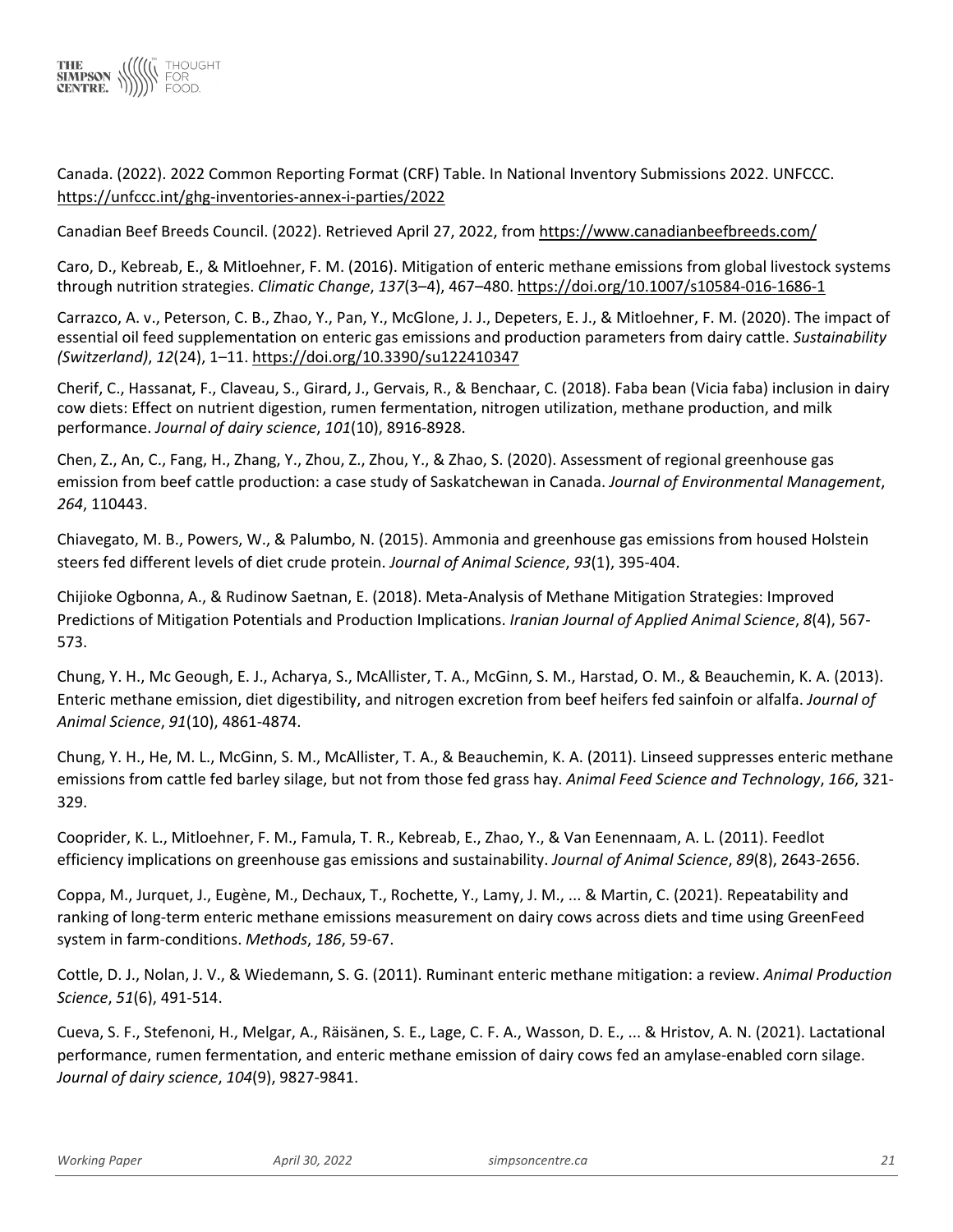

Cullen, B. R., MacLeod, N. D., Scanlan, J. C., Doran-Browne, N., Cullen, B. R., MacLeod, N. D., Scanlan, J. C., & Doran-Browne, N. (2016). Influence of climate variability and stocking strategies on greenhouse gas emissions (GHGE), production and profit of a northern Queensland beef cattle herd. Animal Production Science, 58(6), 990–997. <https://doi.org/10.1071/AN15608>

da Fonseca, M. P., Borges, A. L. D. C. C., Reis, R., Lage, H. F., Ferreira, A. L., Lopes, F. C. F., ... & Rodrigues, J. A. S. (2015). Intake, apparent digestibility, and methane emission in bulls receiving a feed supplement of monensin, virginiamycin, or a combination. *Animal Production Science*, *56*(7), 1041-1045.

Darabighane, B., Tapio, I., Ventto, L., Kairenius, P., Stefański, T., Leskinen, H., ... & Bayat, A. R. (2021). Effects of Starch Level and a Mixture of Sunflower and Fish Oils on Nutrient Intake and Digestibility, Rumen Fermentation, and Ruminal Methane Emissions in Dairy Cows. *Animals*, *11*(5), 1310.

de Faria Maciel, I. C., Barbosa, F. A., Tomich, T. R., Pereira Ribeiro, L. G., Alvarenga, R. C., Lopes, L. S., Rocha Malacco, V. M., Rowntree, J. E., Thompson, L. R., & Quintão Lana, Â. M. (2019). Could the breed composition improve performance and change the enteric methane emissions from beef cattle in a tropical intensive production system? PLoS ONE, 14(7). <https://doi.org/10.1371/journal.pone.0220247>

DFC - PLC, C. T. (2019, February 14). *THE CANADIAN DAIRY COW DIET*.

Dijkstra, J., Bannink, A., France, J., Kebreab, E., & Van Gastelen, S. (2018). Antimethanogenic effects of 3 nitrooxypropanol depend on supplementation dose, dietary fiber content, and cattle type. *Journal of dairy science*, *101*(10), 9041-9047.

Dong, H., Mangino, J., McAllister, T. A., Hatfield, J. L., Johnson, D. E., Lassey, K. R., de Lima, M. A., & Romanovskaya, A. (2006). Emissions from Livestock and Manure Management. In S. Eggleston, L. Duendia, K. Wiwam, T. Ngara, & K. Tanabe (Eds.), 2006 IPCC Guidelines for National Greenhouse Gas Inventories (Vol. 4). Intergovernmental Panel on Climate Change,

Doreau, M., Ferlay, A., Rochette, Y., & Martin, C. (2014). Effects of dehydrated lucerne and soya bean meal on milk production and composition, nutrient digestion, and methane and nitrogen losses in dairy cows receiving two different forages. *Animal*, *8*(3), 420-430.

Du, W., Hou, F., Tsunekawa, A., Kobayashi, N., Ichinohe, T., & Peng, F. (2019). Effects of the diet inclusion of common vetch hay versus alfalfa hay on the body weight gain, nitrogen utilization efficiency, energy balance, and enteric methane emissions of crossbred Simmental cattle. *Animals*, *9*(11), 983.

Du, W., Hou, F., Tsunekawa, A., Kobayashi, N., Peng, F., & Ichinohe, T. (2020). Effects of oat hay and leguminous forage mixture feeding on enteric methane emission, energy utilization, and feed conversion efficiency in male crossbred Simmental beef cattle. *Animal Science Journal*, *91*(1), e13472.

Ebert, P. J., Bailey, E. A., Shreck, A. L., Jennings, J. S., & Cole, N. A. (2017). Effect of condensed tannin extract supplementation on growth performance, nitrogen balance, gas emissions, and energetic losses of beef steers. *Journal of Animal Science*, *95*(3), 1345-1355.

Eckard, R. J., & Clark, H. (2018). Potential solutions to the major greenhouse-gas issues facing Australasian dairy farming. *Animal Production Science*, *60*(1), 10-16.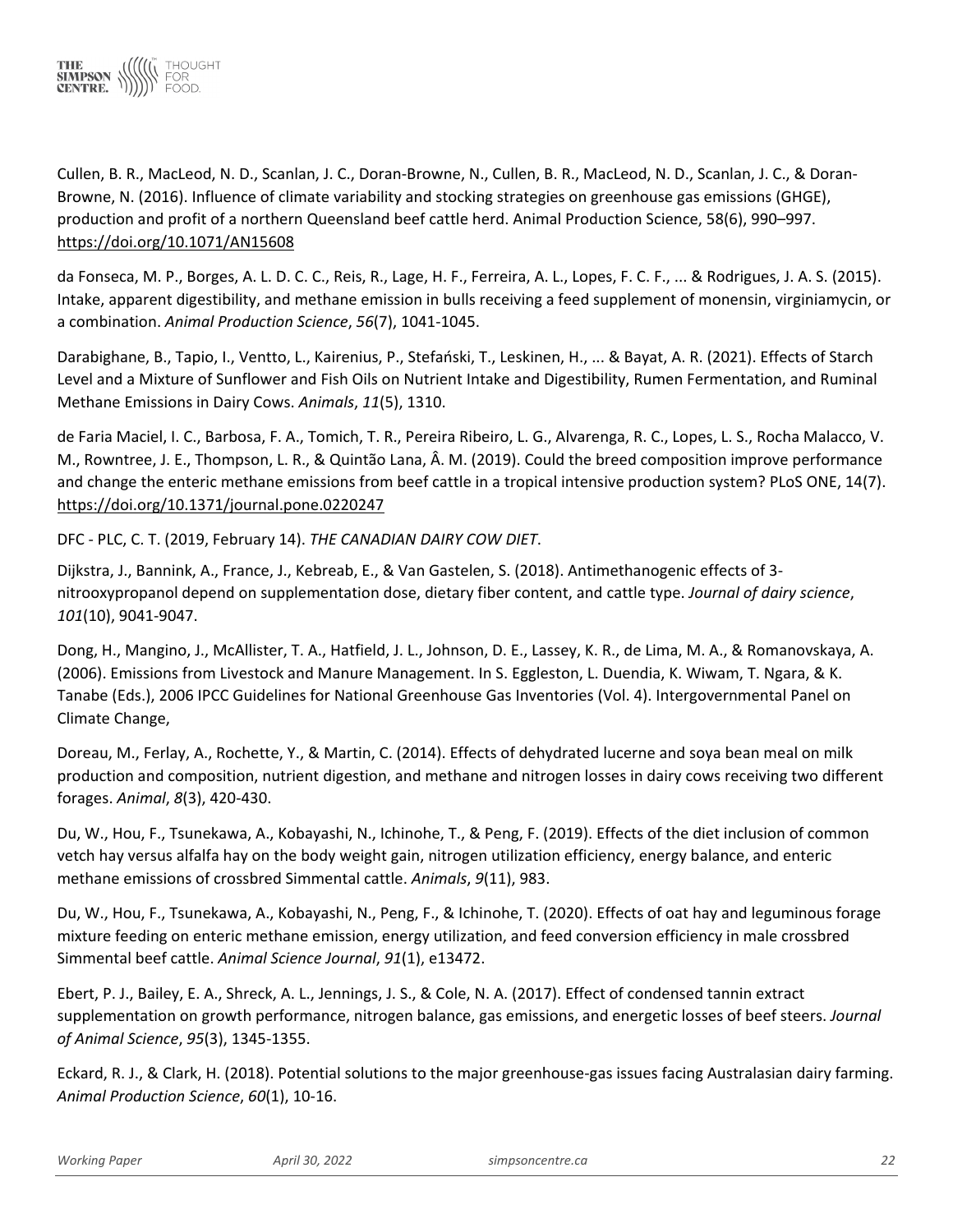

Ellis, J. L., Hindrichsen, I. K., Klop, G., Kinley, R. D., Milora, N., Bannink, A., & Dijkstra, J. (2016). Effects of lactic acid bacteria silage inoculation on methane emission and productivity of Holstein Friesian dairy cattle. *Journal of Dairy Science*, *99*(9), 7159-7174.

Environment and Climate Change Canada. (April 15, 2022) National Inventory Report - Part 1.

Environment and Climate Change Canada. (2021, October 11). Canada confirms its support for the Global Methane Pledge and announces ambitious domestic actions to slash methane emissions - Canada.ca. [https://www.canada.ca/en/environment-climate-change/news/2021/10/canada-confirms-its-support-for-the-global](https://www.canada.ca/en/environment-climate-change/news/2021/10/canada-confirms-its-support-for-the-global-methane-pledge-and-announces-ambitious-domestic-actions-to-slash-methane-emissions.html)[methane-pledge-and-announces-ambitious-domestic-actions-to-slash-methane-emissions.html](https://www.canada.ca/en/environment-climate-change/news/2021/10/canada-confirms-its-support-for-the-global-methane-pledge-and-announces-ambitious-domestic-actions-to-slash-methane-emissions.html)

Eugène, M., Martin, C., Mialon, M. M., Krauss, D., Renand, G., & Doreau, M. (2011). Dietary linseed and starch supplementation decreases methane production of fattening bulls. *Animal Feed Science and Technology*, *166*, 330-337.

Feed additive remains years away in Canada | The Western Producer. (2022). Retrieved April 24, 2022, from <https://www.producer.com/news/feed-additive-remains-years-away-in-canada/>

Feng, X. Y., Dijkstra, J., Bannink, A., van Gastelen, S., France, J., & Kebreab, E. (2020). Antimethanogenic effects of nitrate supplementation in cattle: A meta-analysis. *Journal of Dairy Science*, *103*(12), 11375-11385.

Ferris, C. P., Jiao, H., Murray, S., Gordon, A. W., & Carson, A. F. (2017). Methane emissions from non-lactating pregnant dairy cows while grazing. *Livestock Science*, *206*, 121-124.

Flay, H. E., Kuhn-Sherlock, B., Macdonald, K. A., Camara, M., Lopez-Villalobos, N., Donaghy, D. J., & Roche, J. R. (2019). Hot topic: Selecting cattle for low residual feed intake did not affect daily methane production but increased methane yield. *Journal of Dairy Science*, *102*(3), 2708-2713.

Focant, M., Froidmont, E., Archambeau, Q., Dang Van, Q. C., & Larondelle, Y. (2019). The effect of oak tannin (Quercus robur) and hops (Humulus lupulus) on dietary nitrogen efficiency, methane emission, and milk fatty acid composition of dairy cows fed a low-protein diet including linseed. *Journal of Dairy Science*, *102*(2), 1144–1159. <https://doi.org/10.3168/jds.2018-15479>

Gislon, G., Colombini, S., Borreani, G., Crovetto, G. M., Sandrucci, A., Galassi, G., ... & Rapetti, L. (2020). Milk production, methane emissions, nitrogen, and energy balance of cows fed diets based on different forage systems. *Journal of Dairy Science*, *103*(9), 8048-8061.

González-Recio, O., López-Paredes, J., Ouatahar, L., Charfeddine, N., Ugarte, E., Alenda, R., & Jiménez-Montero, J. A. (2020). Mitigation of greenhouse gases in dairy cattle via genetic selection: 2. Incorporating methane emissions into the breeding goal. Journal of Dairy Science, 103(8), 7210–7221.<https://doi.org/10.3168/JDS.2019-17598>

Grainger, C., & Beauchemin, K. A. (2011). Can enteric methane emissions from ruminants be lowered without lowering their production?. *Animal feed science and technology*, *166*, 308-320.

Grainger, C., Williams, R., Eckard, R. J., & Hannah, M. C. (2010). A high dose of monensin does not reduce methane emissions of dairy cows offered pasture supplemented with grain. *Journal of Dairy Science*, *93*(11), 5300-5308.

Guyader, J., Eugène, M., Meunier, B., Doreau, M., Morgavi, D. P., Silberberg, M., ... & Martin, C. (2015). Additive methane-mitigating effect between linseed oil and nitrate fed to cattle. *Journal of Animal Science*, *93*(7), 3564-3577.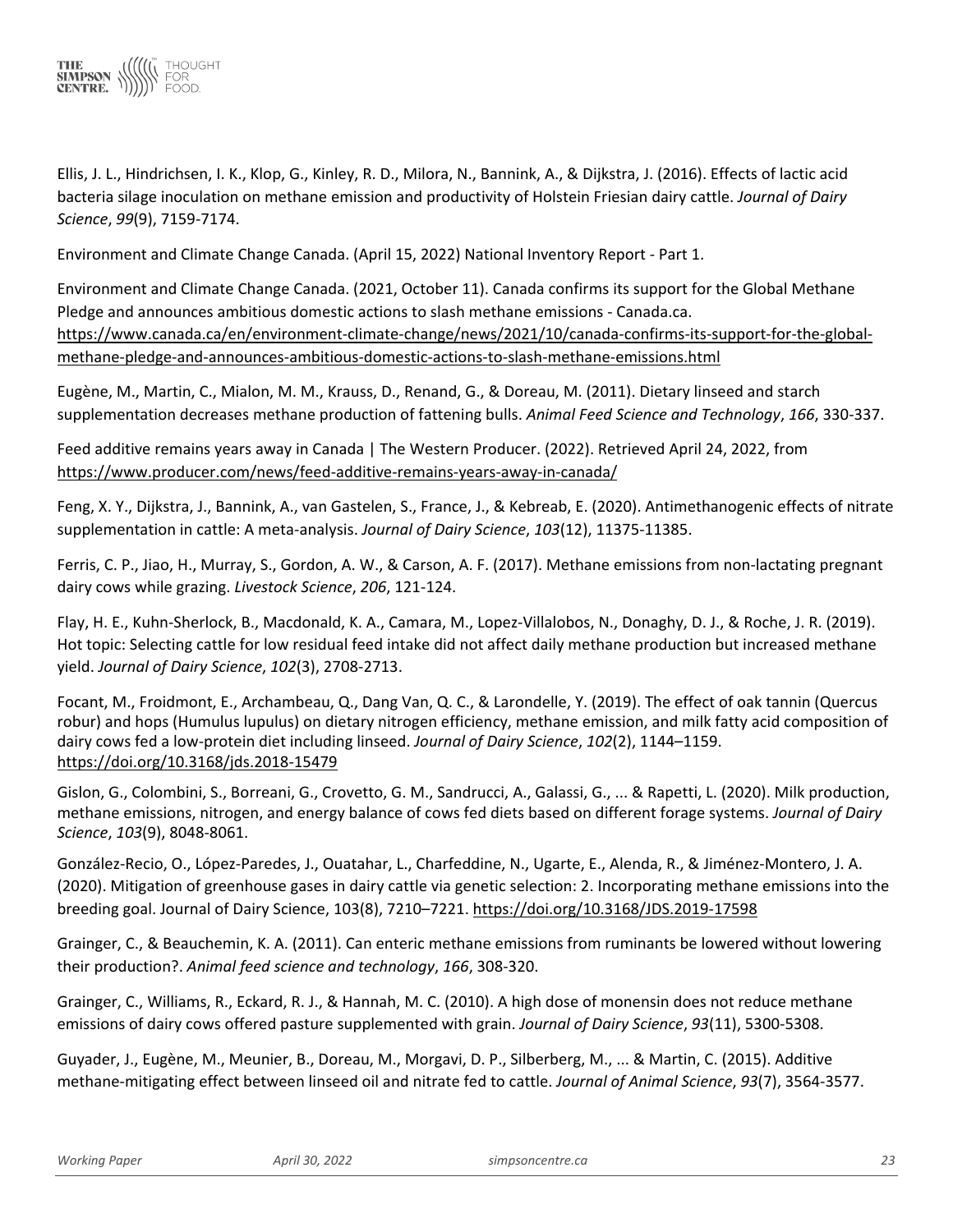

Guyader, J., Doreau, M., Morgavi, D. P., Gérard, C., Loncke, C., & Martin, C. (2016). Long-term effect of linseed plus nitrate fed to dairy cows on enteric methane emission and nitrate and nitrite residuals in milk. *Animal*, *10*(7), 1173- 1181.

Hadipour, A., Mohit, A., Darmani Kuhi, H., & Hashemzadeh, F. (2021). Recent nutritional advances to mitigate methane emission in cattle: a review. *Iranian Journal of Applied Animal Science*, *11*(1), 1-14.

Haisan, J., Sun, Y., Guan, L. L., Beauchemin, K. A., Iwaasa, A., Duval, S., Barreda, D. R., & Oba, M. (2014). The effects of feeding 3-nitrooxypropanol on methane emissions and productivity of Holstein cows in mid lactation. *Journal of Dairy Science*, *97*(5), 3110–3119[. https://doi.org/10.3168/jds.2013-7834](https://doi.org/10.3168/jds.2013-7834)

Hales, K. E., & Cole, N. A. (2017). Hourly methane production in finishing steers fed at different levels of dry matter intake. *Journal of animal science*, *95*(5), 2089-2096.

Hales, K. E., Cole, N. A., & MacDonald, J. C. (2013). Effects of increasing concentrations of wet distillers grains with solubles in steam-flaked, corn-based diets on energy metabolism, carbon-nitrogen balance, and methane emissions of cattle. *Journal of animal science*, *91*(2), 819-828.

Hammond, K. J., Jones, A. K., Humphries, D. J., Crompton, L. A., & Reynolds, C. K. (2016). Effects of diet forage source and neutral detergent fiber content on milk production of dairy cattle and methane emissions determined using GreenFeed and respiration chamber techniques. *Journal of Dairy Science*, *99*(10), 7904–7917. <https://doi.org/10.3168/jds.2015-10759>

Hammond, K. J., Humphries, D. J., Crompton, L. A., Kirton, P., & Reynolds, C. K. (2015). Effects of forage source and extruded linseed supplementation on methane emissions from growing dairy cattle of differing body weights. *Journal of Dairy Science*, *98*(11), 8066-8077.

Harper, M. T., Oh, J., Giallongo, F., Roth, G. W., & Hristov, A. N. (2017). Inclusion of wheat and triticale silage in the diet of lactating dairy cows. *Journal of Dairy Science*, *100*(8), 6151-6163.

Hassanat, F., & Benchaar, C. (2021). Corn silage-based diet supplemented with increasing amounts of linseed oil: Effects on methane production, rumen fermentation, nutrient digestibility, nitrogen utilization, and milk production of dairy cows. *Journal of Dairy Science*, *104*(5), 5375-5390.

Hassanat, F., Gervais, R., & Benchaar, C. (2017). Methane production, ruminal fermentation characteristics, nutrient digestibility, nitrogen excretion, and milk production of dairy cows fed conventional or brown midrib corn silage. *Journal of Dairy Science*, *100*(4), 2625-2636.

Hassanat, F., Gervais, R., Massé, D. I., Petit, H. V., & Benchaar, C. (2014). Methane production, nutrient digestion, ruminal fermentation, N balance, and milk production of cows fed timothy silage-or alfalfa silage-based diets. *Journal of dairy science*, *97*(10), 6463-6474.

Hatew, B., Bannink, A., Van Laar, H., De Jonge, L. H., & Dijkstra, J. (2016). Increasing harvest maturity of whole-plant corn silage reduces methane emission of lactating dairy cows. *Journal of dairy Science*, *99*(1), 354-368.

Heerlen, N. (2022, February 24). DSM receives landmark EU market approval for its methane-reducing feed additive Bovaer®.

Holstein Canada: About Us - The Canadian Dairy Industry. (2015). Retrieved April 27, 2022, from [https://www.holstein.ca/Public/en/About\\_Us/The\\_Canadian\\_Dairy\\_Industry/The\\_Holstein\\_Breed](https://www.holstein.ca/Public/en/About_Us/The_Canadian_Dairy_Industry/The_Holstein_Breed)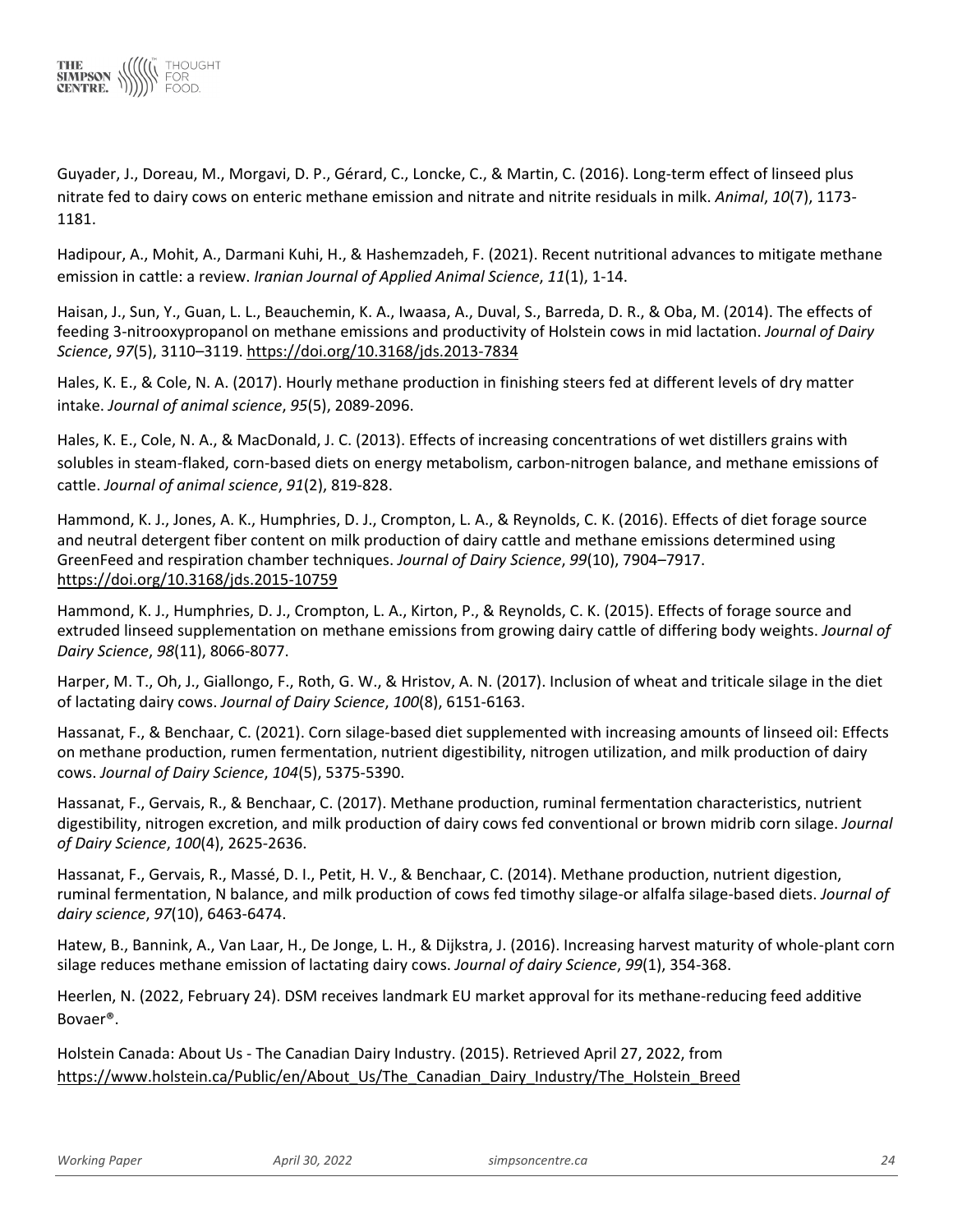

Holtshausen, L., Benchaar, C., Kröbel, R., & Beauchemin, K. A. (2021). Canola Meal versus Soybean Meal as Protein Supplements in the Diets of Lactating Dairy Cows Affects the Greenhouse Gas Intensity of Milk. *Animals*, *11*(6), 1636.

Hristov, A. N., Kebreab, E., Niu, M., Oh, J., Bannink, A., Bayat, A. R., Boland, T. M., Brito, A. F., Casper, D. P., Crompton, L. A., Dijkstra, J., Eugène, M., Garnsworthy, P. C., Haque, N., Hellwing, A. L. F., Huhtanen, P., Kreuzer, M., Kuhla, B., Lund, P., … Yu, Z. (2018). Symposium review: Uncertainties in enteric methane inventories, measurement techniques, and prediction models. Journal of Dairy Science, 101(7), 6655–6674.<https://doi.org/10.3168/jds.2017-13536>

Hristov, A. N., Oh, J., Firkins, J. L., Dijkstra, J., Kebreab, E., Waghorn, G., ... & Tricarico, J. M. (2013). Special topics— Mitigation of methane and nitrous oxide emissions from animal operations: I. A review of enteric methane mitigation options. *Journal of animal science*, *91*(11), 5045-5069.

Hristov, A. N., Oh, J., Giallongo, F., Frederick, T. W., Harper, M. T., Weeks, H. L., Branco, A. F., Moate, P. J., Deighton, M. H., Williams, S. R. O., Kindermann, M., & Duval, S. (2015). An inhibitor persistently decreased enteric methane emission from dairy cows with no negative effect on milk production. Proceedings of the National Academy of Sciences of the United States of America, 112(34), 10663–10668. https://doi.org/10.1073/pnas.1504124112

Hünerberg, M., Little, S. M., Beauchemin, K. A., McGinn, S. M., O'Connor, D., Okine, E. K., ... & McAllister, T. A. (2014). Feeding high concentrations of corn dried distillers' grains decreases methane, but increases nitrous oxide emissions from beef cattle production. *Agricultural Systems*, *127*, 19-27.

Hünerberg, M., McGinn, S. M., Beauchemin, K. A., Entz, T., Okine, E. K., Harstad, O. M., & McAllister, T. A. (2015). Impact of ruminal pH on enteric methane emissions. *Journal of animal science*, *93*(4), 1760-1766.

Hünerberg, M., McGinn, S. M., Beauchemin, K. A., Okine, E. K., Harstad, O. M., & McAllister, T. A. (2013). Effect of dried distillers grains plus solubles on enteric methane emissions and nitrogen excretion from growing beef cattle. *Journal of Animal Science*, *91*(6), 2846-2857.

Huyen, N. T., Desrues, O., Alferink, S. J. J., Zandstra, T., Verstegen, M. W. A., Hendriks, W. H., & Pellikaan, W. F. (2016). Inclusion of sainfoin (Onobrychis viciifolia) silage in dairy cow rations affects nutrient digestibility, nitrogen utilization, energy balance, and methane emissions. *Journal of dairy science*, *99*(5), 3566-3577.

Islam, M., Kim, S. H., Son, A. R., Ramos, S. C., Jeong, C. D., Yu, Z., Kang, S. H., Cho, Y. il, Lee, S. S., Cho, K. K., & Lee, S. S. (2021). Seasonal influence on rumen microbiota, rumen fermentation and enteric methane emissions of holstein and jersey steers under the same total mixed ration. Animals, 11(4).<https://doi.org/10.3390/ANI11041184/S1>

Jayanegara, A., Sarwono, K. A., Kondo, M., Matsui, H., Ridla, M., Laconi, E. B., & Nahrowi. (2018). Use of 3 nitrooxypropanol as feed additive for mitigating enteric methane emissions from ruminants: a meta-analysis. *Italian Journal of Animal Science*, *17*(3), 650-656.

Jayasundara, S., Ranga Niroshan Appuhamy, J. A. D., Kebreab, E., & Wagner-Riddle, C. (2016). Methane and nitrous oxide emissions from Canadian dairy farms and mitigation options: An updated review. *Canadian Journal of Animal Science*, *96*(3), 306-331.

Jiménez-Ocampo, R., Valencia-Salazar, S., Pinzón-Díaz, C. E., Herrera-Torres, E., Aguilar-Pérez, C. F., Arango, J., & Ku-Vera, J. C. (2019). The role of chitosan as a possible agent for enteric methane mitigation in ruminants. *Animals*, *9*(11), 942.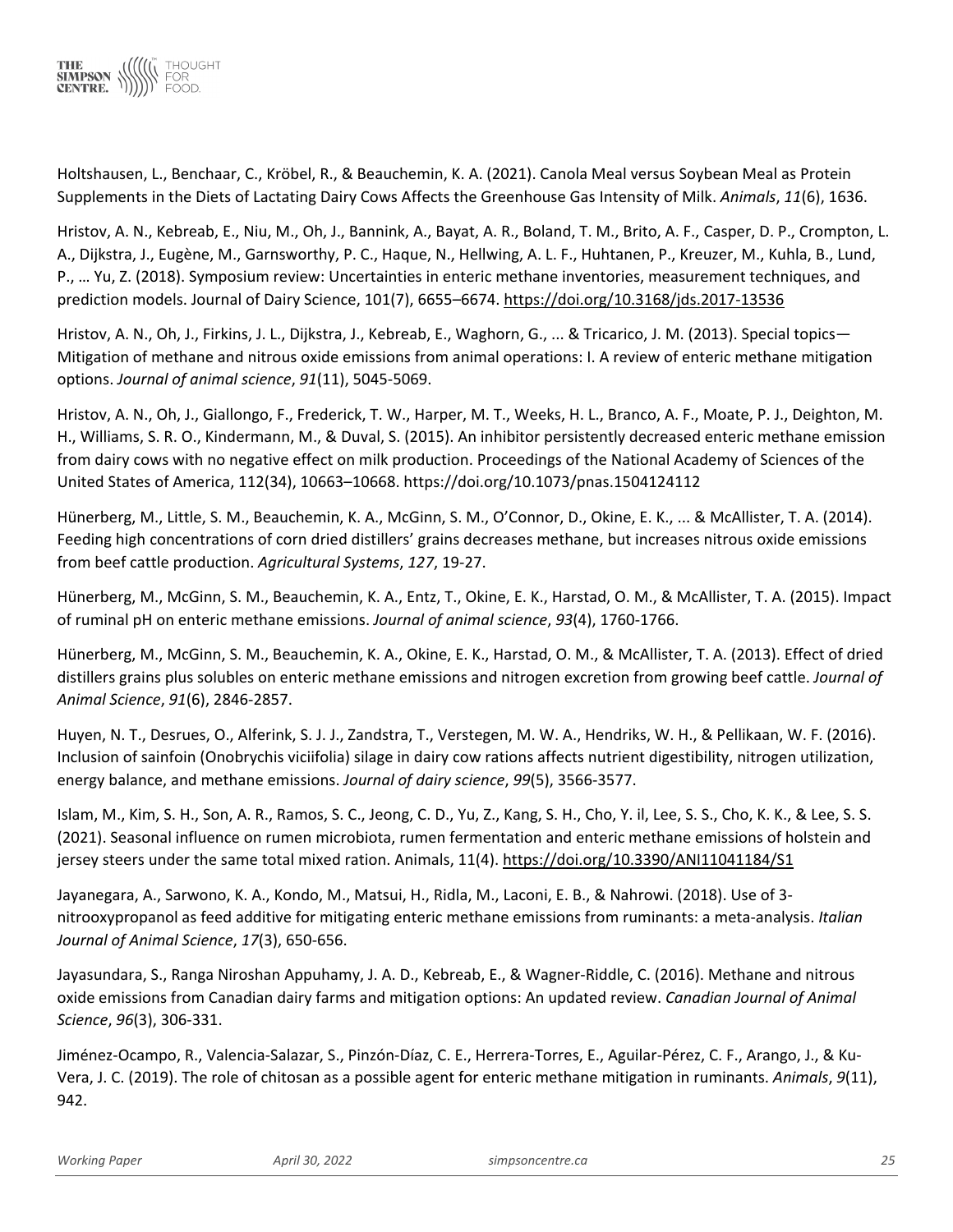

Jonker, A., Molano, G., Antwi, C., & Waghorn, G. C. (2016). Enteric methane and carbon dioxide emissions measured using respiration chambers, the sulfur hexafluoride tracer technique, and a GreenFeed head-chamber system from beef heifers fed alfalfa silage at three allowances and four feeding frequencies–. Journal of Animal Science, 94(10), 4326– 4337.<https://doi.org/10.2527/JAS.2016-0646>

Kahraman, O., Ozbilgin, A., Alatas, M. S., & CÝTÝL, O. B. (2015). Strategies to reduce methane production in ruminants. *Scientific Papers: Series D, Animal Science-The International Session of Scientific Communications of the Faculty of Animal Science*, *58*.

Kataria, R. P. (2015). Use of feed additives for reducing greenhouse gas emissions from dairy farms. *Microbiology Research*, *6*(1), 6120.

Kebreab, E., Clark, K., Wagner-Riddle, C., & France, J. (n.d.-a). Methane and nitrous oxide emissions from Canadian animal agriculture: A review. In J. Anim. Sci. Downloaded from cdnsciencepub.

Kim, H., Lee, H. G., Baek, Y. C., Lee, S., & Seo, J. (2020). The effects of dietary supplementation with 3-nitrooxypropanol on enteric methane emissions, rumen fermentation, and production performance in ruminants: a meta-analysis. *Journal of Animal Science and Technology*, *62*(1), 31.

Kim, S. H., Lee, C., Pechtl, H. A., Hettick, J. M., Campler, M. R., Pairis-Garcia, M. D., ... & Duval, S. M. (2019). Effects of 3 nitrooxypropanol on enteric methane production, rumen fermentation, and feeding behavior in beef cattle fed a highforage or high-grain diet. *Journal of animal science*, *97*(7), 2687-2699.

Kinley, R. D., Martinez-Fernandez, G., Matthews, M. K., de Nys, R., Magnusson, M., & Tomkins, N. W. (2020). Mitigating the carbon footprint and improving productivity of ruminant livestock agriculture using a red seaweed. *Journal of Cleaner production*, *259*, 120836.

Klop, G., Dijkstra, J., Dieho, K., Hendriks, W. H., & Bannink, A. (2017). Enteric methane production in lactating dairy cows with continuous feeding of essential oils or rotational feeding of essential oils and lauric acid. *Journal of Dairy Science*, *100*(5), 3563-3575.

Knapp, J. R., Laur, G. L., Vadas, P. A., Weiss, W. P., & Tricarico, J. M. (2014). Invited review: Enteric methane in dairy cattle production: Quantifying the opportunities and impact of reducing emissions. *Journal of dairy science*, *97*(6), 3231- 3261.

Kulshreshtha, S., Grant, C., Amiro, B., Ominski, K., Legesse, G., & Alemu, A. (2016). Economic and greenhouse gas emission impacts of doubling of forage area in Manitoba, Canada. *Canadian Journal of Soil Science*, *97*(3), 487-496.

Kumar, S., Choudhury, P. K., Carro, M. D., Griffith, G. W., Dagar, S. S., Puniya, M., ... & Puniya, A. K. (2014). New aspects and strategies for methane mitigation from ruminants. *Applied microbiology and biotechnology*, *98*(1), 31-44.

Lagrange, S., Beauchemin, K. A., MacAdam, J., & Villalba, J. J. (2020). Grazing diverse combinations of tanniferous and non-tanniferous legumes: implications for beef cattle performance and environmental impact. *Science of The Total Environment*, *746*, 140788.

Lean, I. J., Golder, H. M., Grant, T. M., & Moate, P. J. (2021). A meta-analysis of effects of dietary seaweed on beef and dairy cattle performance and methane yield. *Plos one*, *16*(7), e0249053.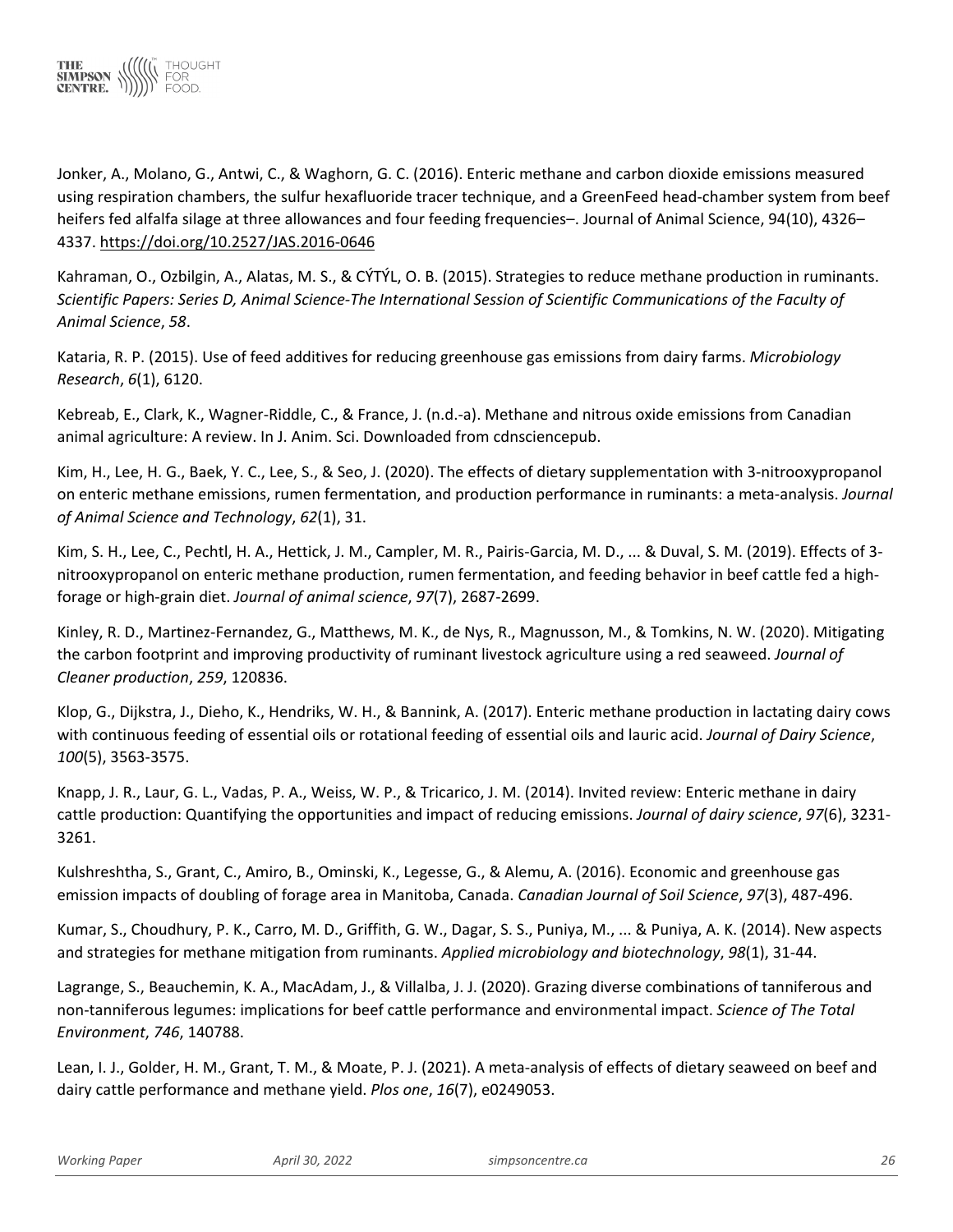

Lean, I. J., & Moate, P. J. (2021). Cattle, climate, and complexity: food security, quality, and sustainability of the Australian cattle industries. *Australian veterinary journal*, *99*(7), 293-308.

Lee, C., Araujo, R. C., Koenig, K. M., & Beauchemin, K. A. (2017). Effects of encapsulated nitrate on growth performance, carcass characteristics, nitrate residues in tissues, and enteric methane emissions in beef steers: finishing phase. *Journal of Animal Science*, *95*(8), 3712-3726.

Lessire, F., & Dufrasne, I. (2019). Determination of enteric methane emissions of dairy cows fed with different diets and relationship with milk yield and ruminal function in order to improve advice for farmers. *Precision Livestock Farming'19*, 813.

Li, Y., Shen, Y., Niu, J., Guo, Y., Pauline, M., Zhao, X., Li, Q., Cao, Y., Bi, C., Zhang, X., Wang, Z., Gao, Y., & Li, J. (2021). Effect of active dry yeast on lactation performance, methane production, and ruminal fermentation patterns in earlylactating Holstein cows. Journal of Dairy Science, 104(1), 381–390.<https://doi.org/10.3168/jds.2020-18594>

Li, X., Liu, C., Chen, Y., Shi, R., Cheng, Z., & Dong, H. (2017). Effects of mineral salt supplement on enteric methane emissions, ruminal fermentation, and methanogen community of lactating cows. *Animal Science Journal*, *88*(8), 1049- 1057.

Lopes, J. C., de Matos, L. F., Harper, M. T., Giallongo, F., Oh, J., Gruen, D., Ono, S., Kindermann, M., Duval, S., & Hristov, A. N. (2016). Effect of 3-nitrooxypropanol on methane and hydrogen emissions, methane isotopic signature, and ruminal fermentation in dairy cows. Journal of Dairy Science, 99(7), 5335–5344.<https://doi.org/10.3168/jds.2015-10832>

Lopes, J. C., Harper, M. T., Giallongo, F., Oh, J., Smith, L., Ortega-Perez, A. M., ... & Hristov, A. N. (2017). Effect of higholeic-acid soybeans on production performance, milk fatty acid composition, and enteric methane emission in dairy cows. *Journal of dairy science*, *100*(2), 1122-1135.

Lund, P., Dahl, R., Yang, H. J., Hellwing, A. L. F., Cao, B. B., & Weisbjerg, M. R. (2014). The acute effect of addition of nitrate on in vitro and in vivo methane emission in dairy cows. Animal Production Science, 54(9), 1432–1435. https://doi.org/10.1071/AN14339

MARIN, M., VIDU, L., DINIȚĂ, G., POGURSCHI, E., POPA, D., TUDORACHE, M., & CUSTURĂ, I. (2020). Researches concerning the use of feed ingredients to reduce greenhouse gas emissions in dairy cows farms. *Scientific Papers: Series D, Animal Science-The International Session of Scientific Communications of the Faculty of Animal Science*, *63*(2).

Martin, C., Ferlay, A., Mosoni, P., Rochette, Y., Chilliard, Y., & Doreau, M. (2016). Increasing linseed supply in dairy cow diets based on hay or corn silage: Effect on enteric methane emission, rumen microbial fermentation, and digestion. *Journal of Dairy Science*, *99*(5), 3445-3456.

Marques, J. G. O., de Oliveira Silva, R., Barioni, L. G., Hall, J. J., Fossaert, C., Tedeschi, L. O., ... & Moran, D. (2022). Evaluating environmental and economic trade-offs in cattle feed strategies using multiobjective optimization. *Agricultural Systems*, *195*, 103308.

Massé, D. I., Jarret, G., Hassanat, F., Benchaar, C., & Saady, N. M. C. (2016). Effect of increasing levels of corn silage in an alfalfa-based dairy cow diet and of manure management practices on manure fugitive methane emissions. *Agriculture, Ecosystems & Environment*, *221*, 109-114.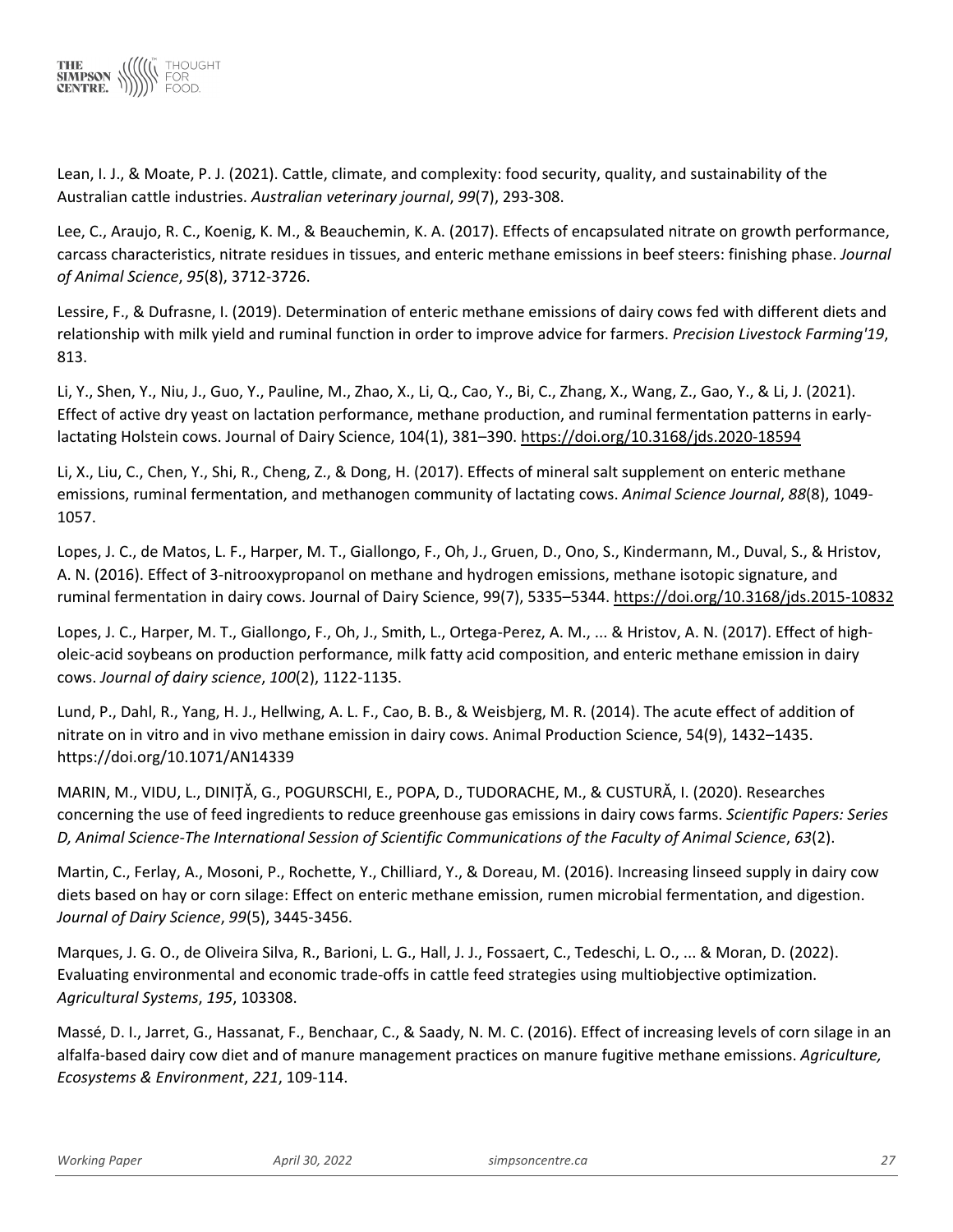

Mazzetto, A. M., Barneze, A. S., Feigl, B. J., van Groenigen, J. W., Oenema, O., & Cerri, C. C. (2014). Temperature and moisture affect methane and nitrous oxide emission from bovine manure patches in tropical conditions. Soil Biology and Biochemistry, 76, 242–248.<https://doi.org/10.1016/J.SOILBIO.2014.05.026>

McCauley, J. I., Labeeuw, L., Jaramillo-Madrid, A. C., Nguyen, L. N., Nghiem, L. D., Chaves, A. V., & Ralph, P. J. (2020). Management of enteric methanogenesis in ruminants by algal-derived feed additives. *Current Pollution Reports*, *6*(3), 188-205.

McGinn, S. M., & Flesch, T. K. (2018). Ammonia and greenhouse gas emissions at beef cattle feedlots in Alberta Canada. *Agricultural and forest meteorology*, *258*, 43-49.

Melgar, A., Harper, M. T., Oh, J., Giallongo, F., Young, M. E., Ott, T. L., Duval, S., & Hristov, A. N. (2020). Effects of 3 nitrooxypropanol on rumen fermentation, lactational performance, and resumption of ovarian cyclicity in dairy cows. Journal of Dairy Science, 103(1), 410–432. https://doi.org/10.3168/jds.2019-17085

Melgar, A., Lage, C. F. A., Nedelkov, K., Räisänen, S. E., Stefenoni, H., Fetter, M. E., Chen, X., Oh, J., Duval, S., Kindermann, M., Walker, N. D., & Hristov, A. N. (2021). Enteric methane emission, milk production, and composition of dairy cows fed 3-nitrooxypropanol. Journal of Dairy Science, 104(1), 357–366. https://doi.org/10.3168/jds.2020-18908

Meller, R. A., Wenner, B. A., Ashworth, J., Gehman, A. M., Lakritz, J., & Firkins, J. L. (2019). Potential roles of nitrate and live yeast culture in suppressing methane emission and influencing ruminal fermentation, digestibility, and milk production in lactating Jersey cows. Journal of Dairy Science, 102(7), 6144–6156. [https://doi.org/10.3168/jds.2018-](https://doi.org/10.3168/jds.2018-16008) [16008](https://doi.org/10.3168/jds.2018-16008)

Mikuła, R., Pszczola, M., Rzewuska, K., Mucha, S., Nowak, W., & Strabel, T. (2021). The Effect of Rumination Time on Milk Performance and Methane Emission of Dairy Cows Fed Partial Mixed Ration Based on Maize Silage. *Animals*, *12*(1), 50.

Min, B. R., Parker, D., Brauer, D., Waldrip, H., Lockard, C., Hales, K., ... & Augyte, S. (2021). The role of seaweed as a potential dietary supplementation for enteric methane mitigation in ruminants: Challenges and opportunities. *Animal Nutrition*, *7*(4), 1371-1387.

Moate, P. J., Deighton, M. H., Williams, S. R. O., Pryce, J. E., Hayes, B. J., Jacobs, J. L., ... & Wales, W. J. (2015). Reducing the carbon footprint of Australian milk production by mitigation of enteric methane emissions. *Animal Production Science*, *56*(7), 1017-1034.

Moate, P. J., Williams, S. R. O., Grainger, C., Hannah, M. C., Ponnampalam, E. N., & Eckard, R. J. (2011). Influence of coldpressed canola, brewers grains and hominy meal as dietary supplements suitable for reducing enteric methane emissions from lactating dairy cows. *Animal Feed Science and Technology*, *166*, 254-264.

Moate, P. J., Williams, S. R. O., Hannah, M. C., Eckard, R. J., Auldist, M. J., Ribaux, B. E., ... & Wales, W. J. (2013). Effects of feeding algal meal high in docosahexaenoic acid on feed intake, milk production, and methane emissions in dairy cows. *Journal of Dairy Science*, *96*(5), 3177-3188.

Moate, P. J., Jacobs, J. L., Hannah, M. C., Morris, G. L., Beauchemin, K. A., Hess, P. A., ... & Williams, S. R. O. (2018). Adaptation responses in milk fat yield and methane emissions of dairy cows when wheat was included in their diet for 16 weeks. *Journal of dairy science*, *101*(8), 7117-7132.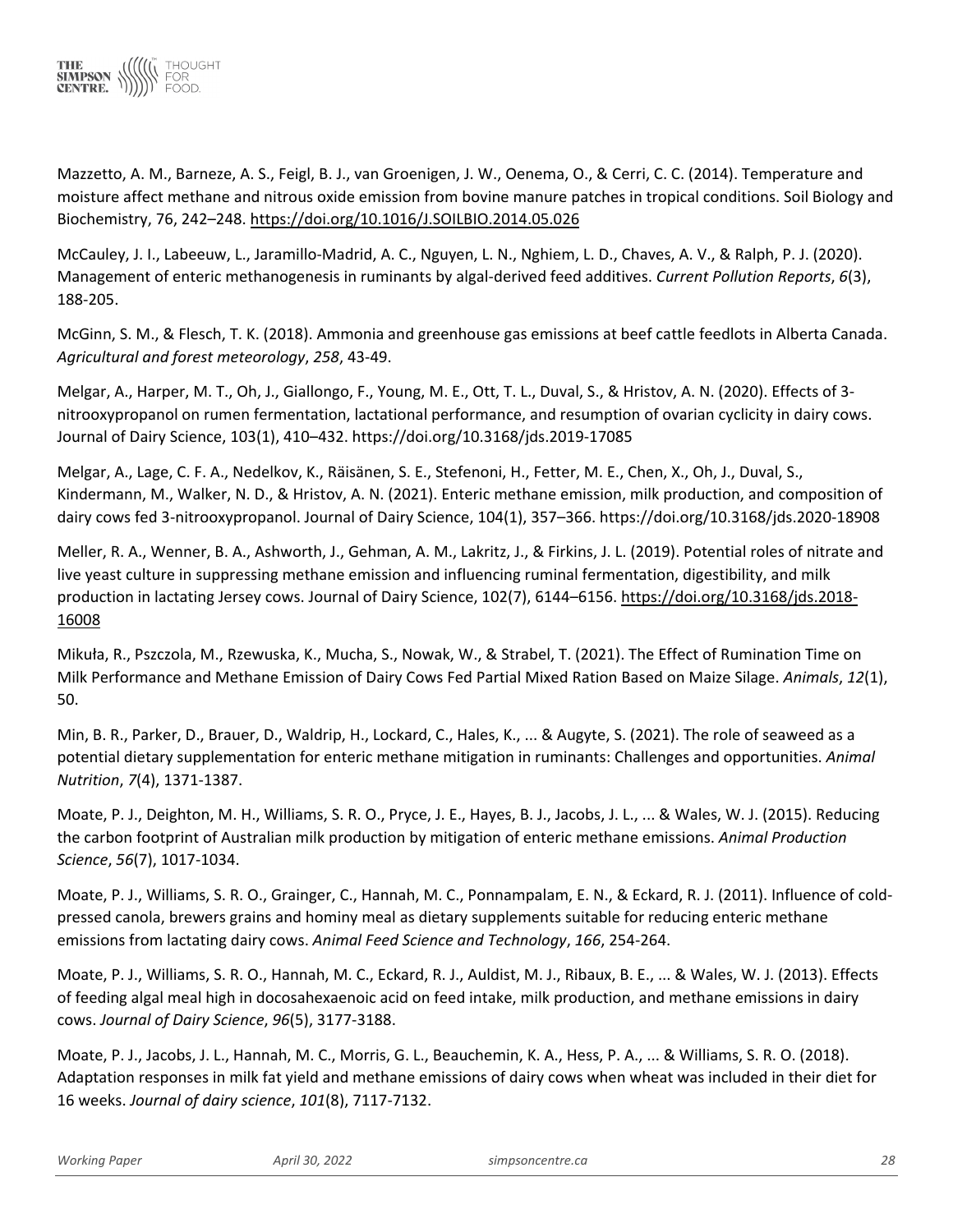

Moate, P. J., Williams, S. R. O., Jacobs, J. L., Hannah, M. C., Beauchemin, K. A., Eckard, R. J., & Wales, W. J. (2017). Wheat is more potent than corn or barley for dietary mitigation of enteric methane emissions from dairy cows. *Journal of Dairy Science*, *100*(9), 7139-7153.

Much of world signs up to Global Methane Pledge. (2021). Oil and Energy Trends, 46(12), 7–8. <https://doi.org/10.1111/oet.12897>

Muñoz, C., Herrera, D., Hube, S., Morales, J., & Ungerfeld, E. M. (2018). Effects of dietary concentrate supplementation on enteric methane emissions and performance of late lactation dairy cows. *Chilean journal of agricultural research*, *78*(3), 429-437.

Muñoz, C., Sánchez, R., Peralta, A. M. T., Espíndola, S., Yan, T., Morales, R., & Ungerfeld, E. M. (2019). Effects of feeding unprocessed oilseeds on methane emission, nitrogen utilization efficiency and milk fatty acid profile of lactating dairy cows. Animal Feed Science and Technology, 249, 18–30. https://doi.org/10.1016/j.anifeedsci.2019.01.015

Nawab, A., Li, G., An, L., Nawab, Y., Zhao, Y., Xiao, M., ... & Sun, C. (2020). The potential effect of dietary tannins on enteric methane emission and ruminant production, as an alternative to antibiotic feed additives–a review. *Annals of Animal Science*, *20*(2), 355-388.

Niu, M., Appuhamy, J. A. D. R. N., Leytem, A. B., Dungan, R. S., & Kebreab, E. (2016). Effect of dietary crude protein and forage contents on enteric methane emissions and nitrogen excretion from dairy cows simultaneously. *Animal Production Science*, *56*(3), 312-321.

Ogunbode, C. A., Doran, R., & Böhm, G. (2020). Exposure to the IPCC special report on 1.5 °C global warming is linked to perceived threat and increased concern about climate change. Climatic Change, 158(3–4), 361–375. <https://doi.org/10.1007/s10584-019-02609-0>

Olijhoek, D. W., Løvendahl, P., Lassen, J., Hellwing, A. L. F., Höglund, J. K., Weisbjerg, M. R., Noel, S. J., McLean, F., Højberg, O., & Lund, P. (2018). Methane production, rumen fermentation, and diet digestibility of Holstein and Jersey dairy cows being divergent in residual feed intake and fed at 2 forage-to-concentrate ratios. Journal of Dairy Science, 101(11), 9926–9940.<https://doi.org/10.3168/JDS.2017-14278>

O'Neill, B. F., Deighton, M. H., O'Loughlin, B. M., Galvin, N., O'Donovan, M., & Lewis, E. (2012). The effects of supplementing grazing dairy cows with partial mixed ration on enteric methane emissions and milk production during mid to late lactation. *Journal of Dairy Science*, *95*(11), 6582–6590.<https://doi.org/10.3168/jds.2011-5257>

O'Neill, B. F., Deighton, M. H., O'loughlin, B. M., Mulligan, F. J., Boland, T. M., O'donovan, M., & Lewis, E. (2011). Effects of a perennial ryegrass diet or total mixed ration diet offered to spring-calving Holstein-Friesian dairy cows on methane emissions, dry matter intake, and milk production. *Journal of dairy science*, *94*(4), 1941-1951.

Orzuna-Orzuna, J. F., Dorantes-Iturbide, G., Lara-Bueno, A., Mendoza-Martínez, G. D., Miranda-Romero, L. A., & Hernández-García, P. A. (2021). Effects of Dietary Tannins' Supplementation on Growth Performance, Rumen Fermentation, and Enteric Methane Emissions in Beef Cattle: A Meta-Analysis. *Sustainability*, *13*(13), 7410.

Osorio, A. M., Tonelli Nardi, K. T., Fávero, I. G., Scaranto Silva, K. G., Coello, K. D., Raudales, A. A., ... & Henry, D. D. (2021). 305 Methane Emissions and Apparent Total Tract Nutrient Digestibility of Feedlot Beef Steers Under Intensive Management with or Without an Added Nutritional Packet. *Journal of Animal Science*, *99*(Supplement\_3), 166-167.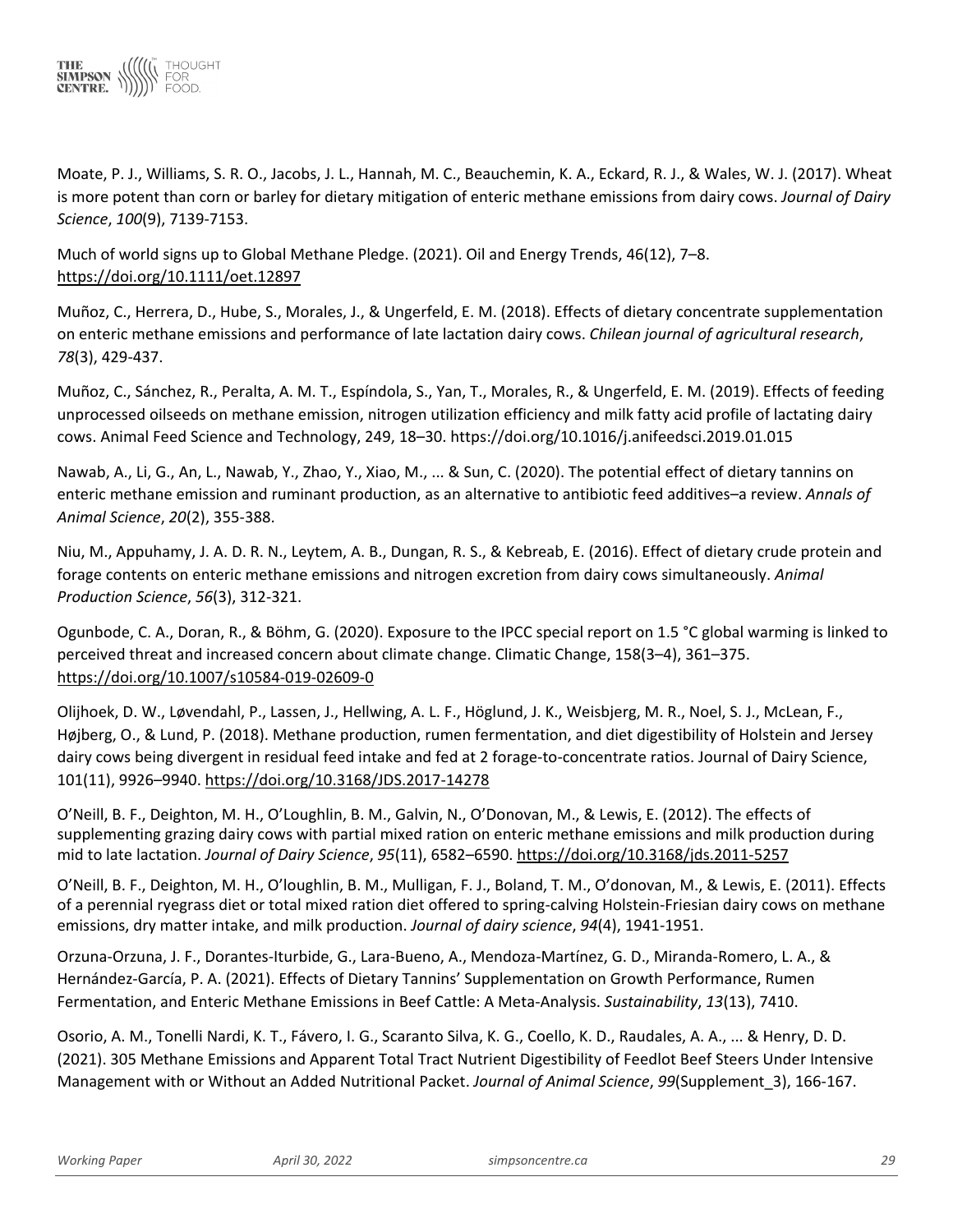

Patra, A. K. (2013). The effect of dietary fats on methane emissions, and its other effects on digestibility, rumen fermentation and lactation performance in cattle: A meta-analysis. *Livestock science*, *155*(2-3), 244-254.

Philippeau, C., Lettat, A., Martin, C., Silberberg, M., Morgavi, D. P., Ferlay, A., ... & Nozière, P. (2017). Effects of bacterial direct-fed microbials on ruminal characteristics, methane emission, and milk fatty acid composition in cows fed high-or low-starch diets. *Journal of dairy science*, *100*(4), 2637-2650.

Pinares-Patiño, C. S., Franco, F. E., Molano, G., Kjestrup, H., Sandoval, E., MacLean, S., ... & Laubach, J. (2016). Feed intake and methane emissions from cattle grazing pasture sprayed with canola oil. *Livestock Science*, *184*, 7-12.

Piñeiro-Vázquez, A. T., Canul-Solís, J. R., Alayón-Gamboa, J. A., Chay-Canul, A. J., Ayala-Burgos, A. J., Aguilar-Pérez, C. F., ... & Ku-Vera, J. C. (2015). Potential of condensed tannins for the reduction of emissions of enteric methane and their effect on ruminant productivity. *Archivos de Medicina Veterinaria*, *47*(3), 263-272.

Ranga Niroshan Appuhamy, J. A. D., Strathe, A. B., Jayasundara, S., Wagner-Riddle, C., Dijkstra, J., France, J., & Kebreab, E. (2013). Anti-methanogenic effects of monensin in dairy and beef cattle: A meta-analysis. Journal of Dairy Science, 96(8), 5161–5173. https://doi.org/10.3168/jds.2012-5923

Rasmussen, J., & Harrison, A. (2011). The benefits of supplementary fat in feed rations for ruminants with particular focus on reducing levels of methane production. *International Scholarly Research Notices*, *2011*.

Rauw, W. M., Rydhmer, L., Kyriazakis, I., Øverland, M., Gilbert, H., Dekkers, J. C. M., Hermesch, S., Bouquet, A., Gómez Izquierdo, E., Louveau, I., & Gomez-Raya, L. (2020). Prospects for sustainability of pig production in relation to climate change and novel feed resources. Journal of the Science of Food and Agriculture, 100(9), 3575–3586. <https://doi.org/10.1002/jsfa.10338>

Renand, G., Vinet, A., Decruyenaere, V., Maupetit, D., & Dozias, D. (2019). Methane and carbon dioxide emission of beef heifers in relation with growth and feed efficiency. *Animals*, *9*(12), 1136.

RG-1 Regulatory Guidance:Feed Registration Procedures and Labelling Standards - Canadian Food Inspection Agency. (2022). Retrieved April 24, 2022, from [https://inspection.canada.ca/animal-health/livestock-feeds/regulatory](https://inspection.canada.ca/animal-health/livestock-feeds/regulatory-guidance/rg-1/eng/1329109265932/1329109385432)[guidance/rg-1/eng/1329109265932/1329109385432](https://inspection.canada.ca/animal-health/livestock-feeds/regulatory-guidance/rg-1/eng/1329109265932/1329109385432)

Rico, D. E., Chouinard, P. Y., Hassanat, F., Benchaar, C., & Gervais, R. (2016). Prediction of enteric methane emissions from Holstein dairy cows fed various forage sources. *Animal*, *10*(2), 203-211.

Romero-Perez, A., Okine, E. K., McGinn, S. M., Guan, L. L., Oba, M., Duval, S. M., ... & Beauchemin, K. A. (2015). Sustained reduction in methane production from long-term addition of 3-nitrooxypropanol to a beef cattle diet. *Journal of Animal Science*, *93*(4), 1780-1791.

Roque, B. M., Salwen, J. K., Kinley, R., & Kebreab, E. (2019). Inclusion of Asparagopsis armata in lactating dairy cows' diet reduces enteric methane emission by over 50 percent. Journal of Cleaner Production, 234, 132–138. https://doi.org/10.1016/j.jclepro.2019.06.193

Samsonstuen, S., Åby, B. A., Crosson, P., Beauchemin, K. A., & Aass, L. (2020). Mitigation of greenhouse gas emissions from beef cattle production systems. *Acta Agriculturae Scandinavica, Section A—Animal Science*, *69*(4), 220-232.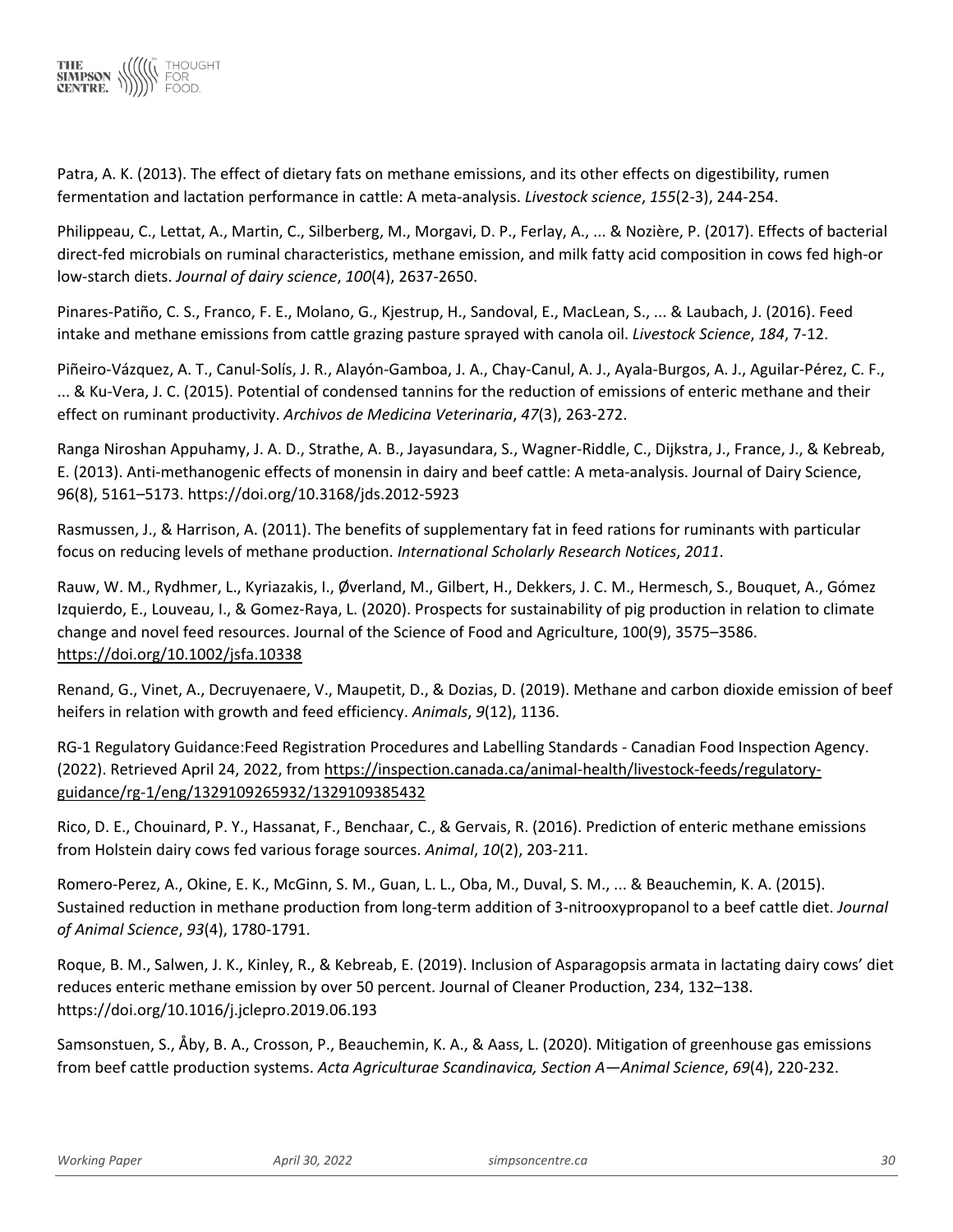

Sánchez-Sánchez, V. H., Saynes-Santillan, V., Gere, J. I., Cruz-Monterrosa, R. G., Jiménez-Ferrer, G., Astigarraga, L., ... & Ramírez-Bribiesca, J. E. (2021). Influence of supplemental dietary copper in high roughage rations on nutrient digestibility and methane emission in Holstein bulls. *Livestock Science*, *244*, 104347.

Schilde, M., von Soosten, D., Hüther, L., Meyer, U., Zeyner, A., & Dänicke, S. (2021). Effects of 3-nitrooxypropanol and varying concentrate feed proportions in the ration on methane emission, rumen fermentation and performance of periparturient dairy cows. *Archives of Animal Nutrition*, *75*(2), 79–104. <https://doi.org/10.1080/1745039X.2021.1877986>

Shen, J., Melaku, N. D., Treu, R., & Wang, J. (2019). Inventories of methane and nitrous oxide emissions from animal and crop farms of 69 municipalities in Alberta, Canada. Journal of Cleaner Production, 234, 895–911. <https://doi.org/10.1016/j.jclepro.2019.06.270>

Stackhouse-Lawson, K. R., Calvo, M. S., Place, S. E., Armitage, T. L., Pan, Y., Zhao, Y., & Mitloehner, F. M. (2013). Growth promoting technologies reduce greenhouse gas, alcohol, and ammonia emissions from feedlot cattle. *Journal of animal science*, *91*(11), 5438-5447.

Staerfl, S. M., Amelchanka, S. L., Kälber, T., Soliva, C. R., Kreuzer, M., & Zeitz, J. O. (2012). Effect of feeding dried highsugar ryegrass ('AberMagic') on methane and urinary nitrogen emissions of primiparous cows. *Livestock Science*, *150*(1- 3), 293-301.

Stewart, E. K., Beauchemin, K. A., Dai, X., MacAdam, J. W., Christensen, R. G., & Villalba, J. J. (2019). Effect of tannincontaining hays on enteric methane emissions and nitrogen partitioning in beef cattle. *Journal of Animal Science*, *97*(8), 3286-3299.

# *Summary of scientific research on how 3-NOP effectively reduces enteric methane emissions from cows*. (2019). DSM

Sun, F., Aguerre, M. J., & Wattiaux, M. A. (2019). Starch and dextrose at 2 levels of rumen-degradable protein in isonitrogenous diets: Effects on lactation performance, ruminal measurements, methane emission, digestibility, and nitrogen balance of dairy cows. *Journal of dairy science*, *102*(2), 1281-1293.

Tekippe, J. A., Hristov, A. N., Heyler, K. S., Cassidy, T. W., Zheljazkov, V. D., Ferreira, J. F. S., ... & Varga, G. A. (2011). Rumen fermentation and production effects of Origanum vulgare L. leaves in lactating dairy cows. *Journal of Dairy Science*, *94*(10), 5065-5079.

Terranova, M., Eggerschwiler, L., Ortmann, S., Clauss, M., Kreuzer, M., & Schwarm, A. (2021). Increasing the proportion of hazel leaves in the diet of dairy cows reduced methane yield and excretion of nitrogen in volatile form, but not milk yield. Animal Feed Science and Technology, 276.<https://doi.org/10.1016/j.anifeedsci.2020.114790>

Terry, S. A., Ramos, A. F. O., Holman, D. B., McAllister, T. A., Breves, G., & Chaves, A. v. (2018). Humic substances alter ammonia production and the microbial populations within a RUSITEC fed a mixed hay - Concentrate diet. Frontiers in Microbiology, 9(JUL). https://doi.org/10.3389/fmicb.2018.01410

Terry, S. A., Ribeiro, G. D. O., Gruninger, R. J., Hunerberg, M., Ping, S., Chaves, A. V., ... & McAllister, T. A. (2018). Effect of humic substances on rumen fermentation, nutrient digestibility, methane emissions, and rumen microbiota in beef heifers. *Journal of Animal Science*, *96*(9), 3863-3877.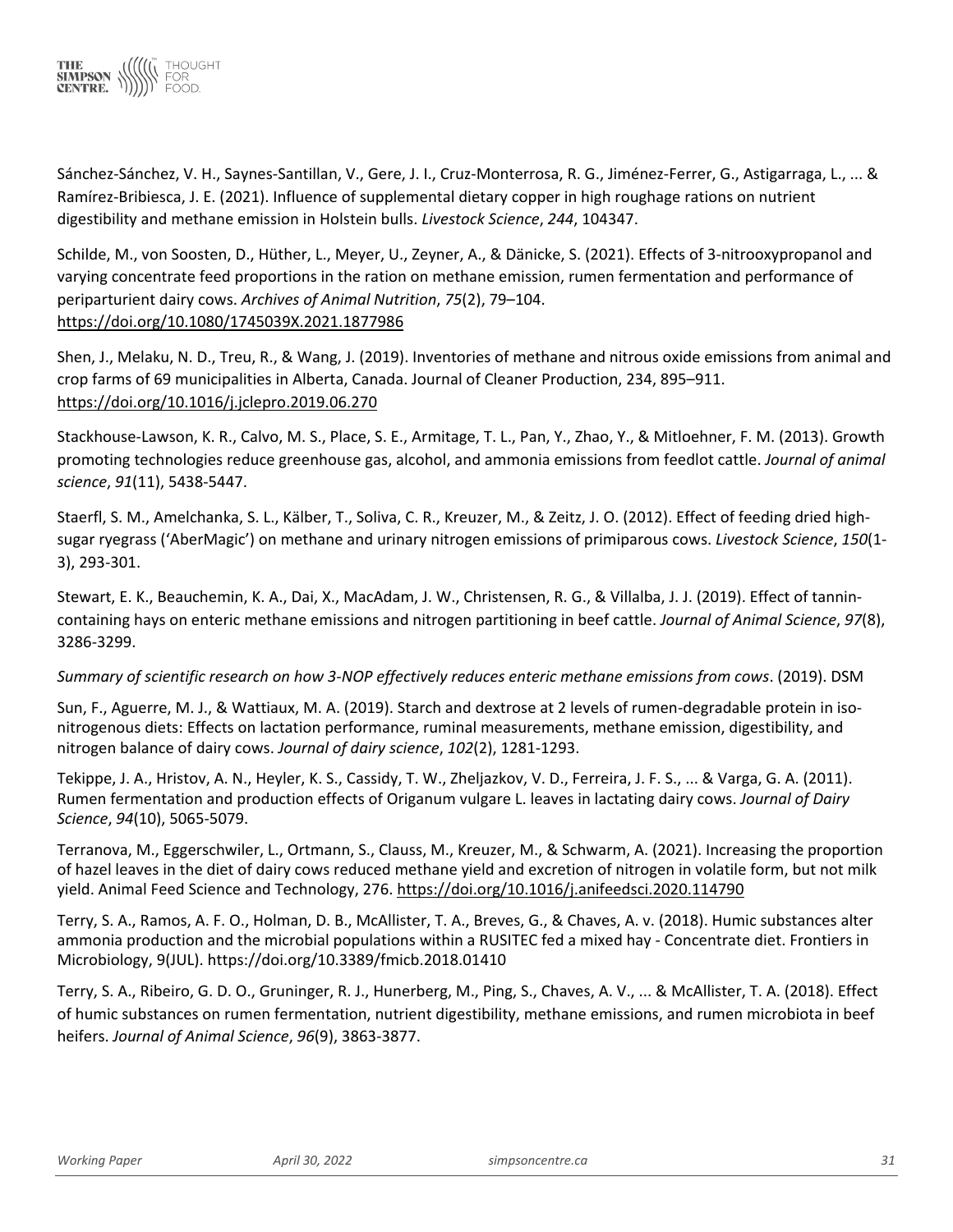

Uddin, M. E., Santana, O. I., Weigel, K. A., & Wattiaux, M. A. (2020). Enteric methane, lactation performances, digestibility, and metabolism of nitrogen and energy of Holsteins and Jerseys fed 2 levels of forage fiber from alfalfa silage or corn silage. *Journal of Dairy Science*, *103*(7), 6087-6099.

Ugbogu, E. A., Elghandour, M. M., Ikpeazu, V. O., Buendía, G. R., Molina, O. M., Arunsi, U. O., ... & Salem, A. Z. (2019). The potential impacts of dietary plant natural products on the sustainable mitigation of methane emission from livestock farming. *Journal of Cleaner Production*, *213*, 915-925.

Van Gastelen, S., Dijkstra, J., & Bannink, A. (2019). Are dietary strategies to mitigate enteric methane emission equally effective across dairy cattle, beef cattle, and sheep? Journal of Dairy Science, 102(7), 6109–6130. <https://doi.org/10.3168/JDS.2018-15785>

Van Wesemael, D., Vandaele, L., Ampe, B., Cattrysse, H., Duval, S., Kindermann, M., Fievez, V., de Campeneere, S., & Peiren, N. (2019). Reducing enteric methane emissions from dairy cattle: Two ways to supplement 3-nitrooxypropanol. Journal of Dairy Science, 102(2), 1780–1787[. https://doi.org/10.3168/jds.2018-14534](https://doi.org/10.3168/jds.2018-14534)

Van Zijderveld, S. M., Fonken, B., Dijkstra, J., Gerrits, W. J. J., Perdok, H. B., Fokkink, W., & Newbold, J. R. (2011). Effects of a combination of feed additives on methane production, diet digestibility, and animal performance in lactating dairy cows. *Journal of dairy science*, *94*(3), 1445-1454.

Vázquez-Carrillo, M. F., Montelongo-Pérez, H. D., González-Ronquillo, M., Castillo-Gallegos, E., & Castelán-Ortega, O. A. (2020). Effects of three herbs on methane emissions from beef cattle. *Animals*, *10*(9), 1671.

Veneman, J. B., Muetzel, S., Hart, K. J., Faulkner, C. L., Moorby, J. M., Perdok, H. B., & Newbold, C. J. (2015). Does dietary mitigation of enteric methane production affect rumen function and animal productivity in dairy cows?. *PloS one*, *10*(10), e0140282.

Villar, M. L., Hegarty, R. S., Nolan, J. V., Godwin, I. R., & McPhee, M. (2020). The effect of dietary nitrate and canola oil alone or in combination on fermentation, digesta kinetics and methane emissions from cattle. *Animal Feed Science and Technology*, *259*, 114294.

Vyas, D., Alemu, A. W., McGinn, S. M., Duval, S. M., Kindermann, M., & Beauchemin, K. A. (2018). The combined effects of supplementing monensin and 3-nitrooxypropanol on methane emissions, growth rate, and feed conversion efficiency in beef cattle fed high-forage and high-grain diets. *Journal of animal science*, *96*(7), 2923-2938.

Vyas, D., McGeough, E. J., Mohammed, R., McGinn, S. M., McAllister, T. A., & Beauchemin, K. A. (2014). Effects of Propionibacterium strains on ruminal fermentation, nutrient digestibility and methane emissions in beef cattle fed a corn grain finishing diet. *Animal*, *8*(11), 1807-1815.

Vyas, D., McGinn, S. M., Duval, S. M., Kindermann, M., & Beauchemin, K. A. (2016). Effects of sustained reduction of enteric methane emissions with dietary supplementation of 3-nitrooxypropanol on growth performance of growing and finishing beef cattle. *Journal of Animal Science*, *94*(5), 2024-2034.

Wang, Y., Li, X., Yang, J., Tian, Z., Sun, Q., Xue, W., & Dong, H. (2018). Mitigating greenhouse gas and ammonia emissions from beef cattle feedlot production: a system meta-analysis. *Environmental science & technology*, *52*(19), 11232-11242.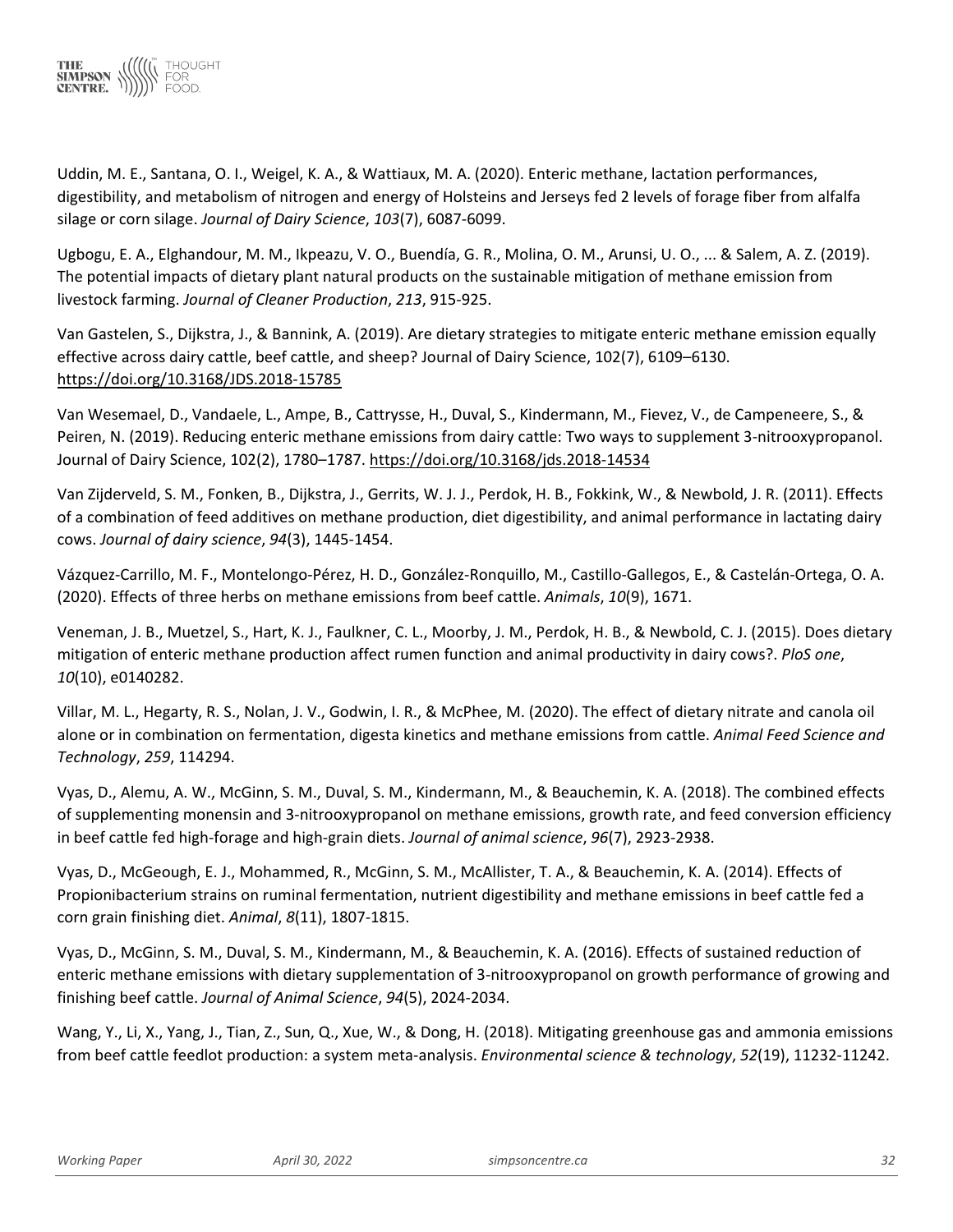

Wang, C., Liu, Q., Zhang, Y. L., Pei, C. X., Zhang, S. L., Wang, Y. X., ... & Liu, X. N. (2015). Effects of isobutyrate supplementation on ruminal microflora, rumen enzyme activities and methane emissions in S immental steers. *Journal of Animal Physiology and Animal Nutrition*, *99*(1), 123-131.

Warner, D., Bannink, A., Hatew, B., Van Laar, H., & Dijkstra, J. (2017). Effects of grass silage quality and level of feed intake on enteric methane production in lactating dairy cows. *Journal of Animal Science*, *95*(8), 3687-3699.

Wilkinson, J. M. (2012). Reducing greenhouse gas emissions from livestock. *UK Vet Livestock*, *17*(5), 25-27.

Winders, T. M., Boyd, B. M., Hilscher, F. H., Stowell, R. R., Fernando, S. C., & Erickson, G. E. (2018). Evaluation of the Effect of Corn Oil on Methane Production in Finishing Cattle. *Journal of Animal Science*, *96*, 231-232.

Yu, G., Beauchemin, K. A., & Dong, R. (2021). A Review of 3-Nitrooxypropanol for Enteric Methane Mitigation from Ruminant Livestock. *Animals*, *11*(12), 3540.

Zhang, X. M., Smith, M. L., Gruninger, R. J., Kung Jr, L., Vyas, D., McGinn, S. M., ... & Beauchemin, K. A. (2021). Combined effects of 3-nitrooxypropanol and canola oil supplementation on methane emissions, rumen fermentation and biohydrogenation, and total tract digestibility in beef cattle. *Journal of Animal Science*, *99*(4), skab08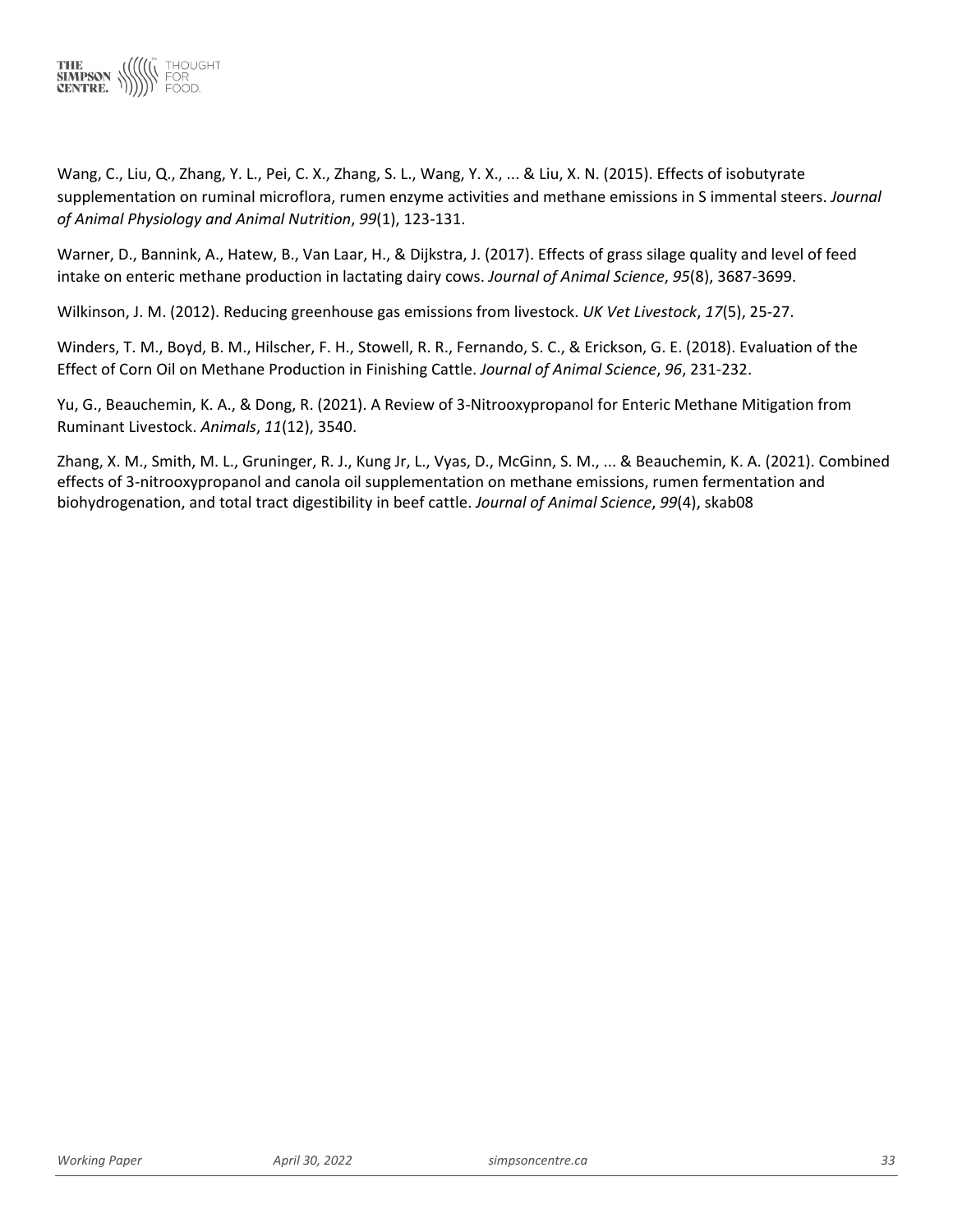

#### **TABLES**

# **Table 1: Methane Emissions from Agriculture in Canada**

| <b>GREENHOUSE GAS SOURCE AND SINK CATEGORIES</b>     | $CH4$ (kt) |
|------------------------------------------------------|------------|
| <b>Total Agriculture</b>                             | 1104.34    |
| $\boxed{\mathsf{G}}$ Livestock                       | 1102.71    |
| $\boxed{\overline{\mathsf{G}}}$ Enteric Fermentation | 947.08     |

Adapted from (Canada, 2022)

#### **Table 2: Methane Emissions from Canadian Dairy and Non-dairy Cattle Herds**

|          | $CH_4$ (kg CH <sub>4</sub> /head/yr) | $CH4$ (kt) |
|----------|--------------------------------------|------------|
| 11750.00 | 77.01                                | 904.88     |
| 973.75   | 142.93                               | 139.17     |
| 10776.25 | 71.05                                | 765.71     |
|          |                                      |            |

Adapted from (Canada, 2022)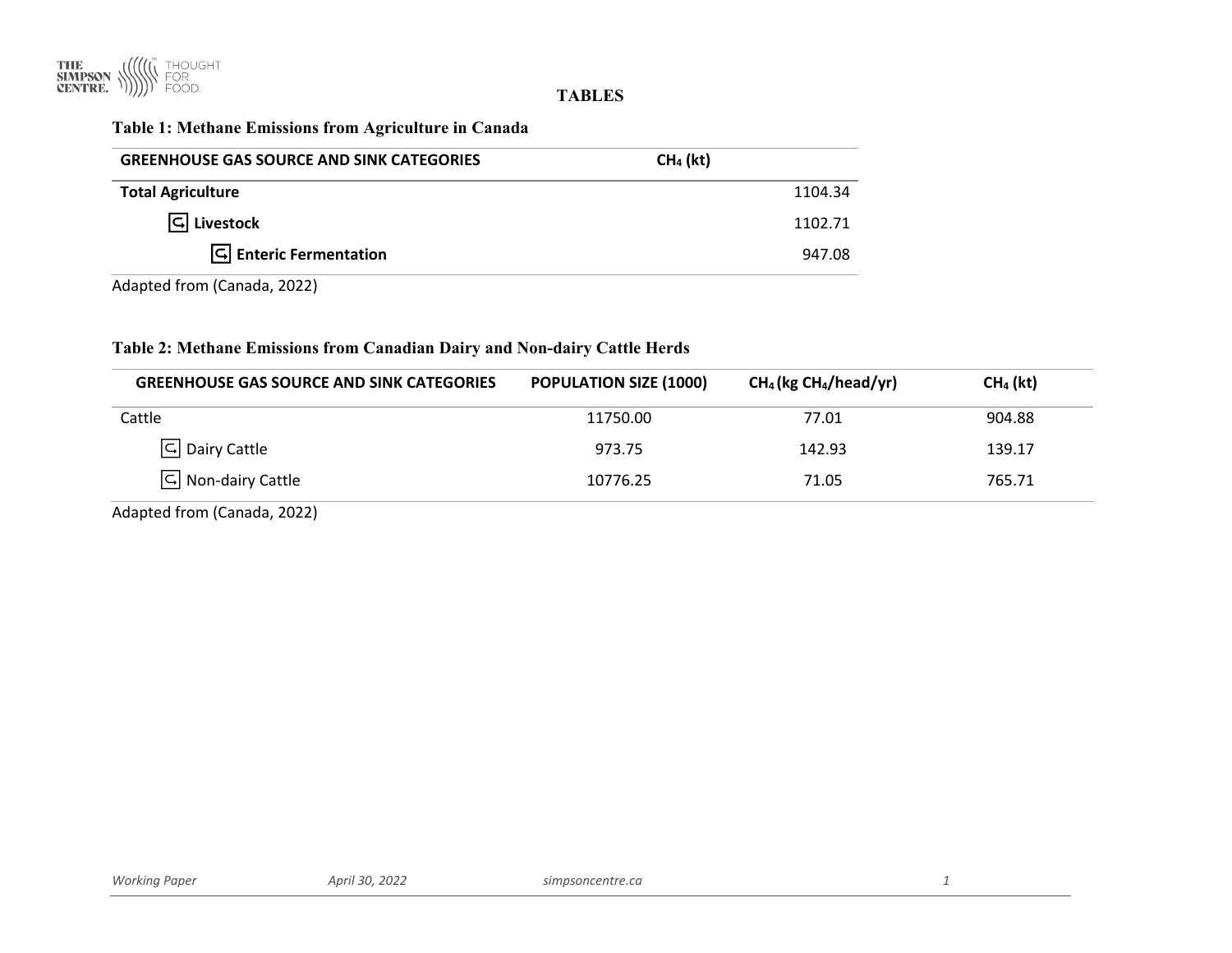**THE<br>SIMPSON ((((((((((((((((((((((()))**<br>CENTRE. ())))))) FOOD.<br>**Table 3: Compiled 3NOP Database for Beef and Dairy** 

|              | Reference                        | Type/<br><b>Stage</b>   | Sample<br><b>Size</b> | CH <sub>4</sub><br><b>Measurement</b><br><b>Method</b> | <b>Days</b><br><b>Measured</b> | 3NOP (mg/kg)<br>Administered                  | <b>CH<sub>4</sub> Application</b>               | <b>CH<sub>4</sub> Reduction Percentage</b> |
|--------------|----------------------------------|-------------------------|-----------------------|--------------------------------------------------------|--------------------------------|-----------------------------------------------|-------------------------------------------------|--------------------------------------------|
| <b>Beef</b>  | SeonHo et<br>al., 2019           | <b>Beef</b><br>steers   | 9                     | Greenfeed<br>System (C-Lock)                           | 3                              | 100                                           | <b>Pumped Directly</b><br>into Rumen            | 18%                                        |
|              | XiuMin et<br>al., 2021           | <b>Beef</b><br>heifers  | 8                     | Open Circuit<br>Calorimetry<br>Chambers                | $\overline{4}$                 | 200                                           | Mixed into TMR                                  | 31.60%                                     |
|              | Romero-<br>Perez et<br>al., 2015 | Angus<br>heifers        | 8                     | Metabolic<br>Chambers                                  | 3                              | 129                                           | Mixed into TMR                                  | 59.20%                                     |
|              | Vyas et al.,<br>2016             | Crossb<br>red<br>steers | 15                    | Calorimetry<br>Chambers                                | 3                              | 100-200                                       | Mixed into TMR                                  | 30%                                        |
|              | Vyas et al.,<br>2018             | Crossb<br>red<br>steers | 20                    | Calorimetry<br>Chambers                                | 3                              | 200<br>(backgroundin<br>g) 125<br>(finishing) | Mixed into TMR                                  | 42% (backgrounding) 37%<br>(finishing)     |
|              | Alemu et<br>al., 2020            | Crossb<br>red<br>steers | 100                   | Greenfeed<br>System (C-Lock)                           | 112                            | Low: 100, Med:<br>125, High: 150              | Incorporated<br>into a<br>Concentrate<br>Pellet | 76%                                        |
|              | Dijkstra et<br>al., 2018         | Crossb<br>red<br>steers | 15                    | Metabolic<br>Chambers                                  | 9                              | 123                                           | Mixed into TMR                                  | N/A                                        |
| <b>Dairy</b> | Schilde et<br>al., 2021          | Holstei<br>n            | 55                    | Greenfeed<br>System (C-Lock)                           | 92                             | 48.4, 51.2                                    | Mixed into TMR                                  | 33%                                        |
|              | Hristov et<br>al., 2015          | Holstei<br>n            | 48                    | Greenfeed<br>System (C-Lock)                           | 3                              | 40,60,80                                      | <b>Top Dressed</b><br>onto Feed                 | 30%                                        |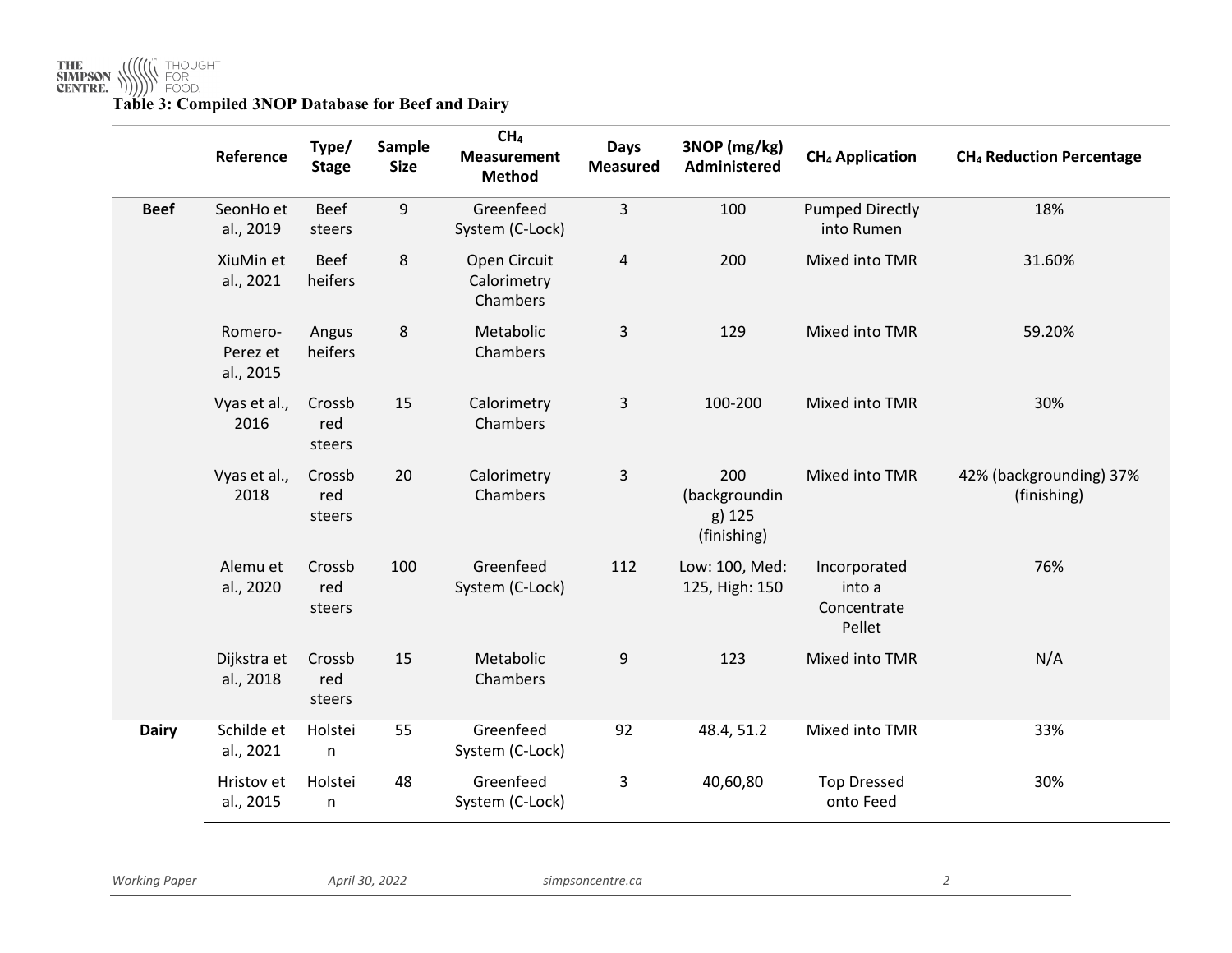| THE<br>SIMPSON<br>CENTRE.<br>THOUGHT<br>FOR<br>FOOD. | Reference                       | Type/<br><b>Stage</b> | Sample<br><b>Size</b> | CH <sub>4</sub><br><b>Measurement</b><br><b>Method</b> | <b>Days</b><br><b>Measured</b> | 3NOP (mg/kg)<br><b>Administered</b> | <b>CH<sub>4</sub> Application</b> | <b>CH<sub>4</sub> Reduction Percentage</b> |
|------------------------------------------------------|---------------------------------|-----------------------|-----------------------|--------------------------------------------------------|--------------------------------|-------------------------------------|-----------------------------------|--------------------------------------------|
| <b>Dairy</b>                                         | Lopes et<br>al., 2016           | Holstei<br>n          | 6                     | Greenfeed<br>System (C-Lock)                           | 3                              | 60                                  | Mixed into TMR                    | 31%                                        |
|                                                      | Melgar et<br>al., 2020          | Holstei<br>n          | 56                    | Greenfeed<br>System (C-Lock)                           | 4                              | 60                                  | Mixed into TMR                    | 26%                                        |
|                                                      | Vanwese<br>mael et<br>al., 2019 | Holstei<br>n          | 30                    | Greenfeed<br>System (C-Lock)                           | $~\sim$ 4                      | 100                                 | Added to<br>Roughage              | 23%                                        |
|                                                      | Melgar et<br>al., 2021          | Holstei<br>n          | 48                    | Greenfeed<br>System (C-Lock)                           | $~\sim$ 5                      | 60                                  | Mixed into TMR                    | 29%                                        |
|                                                      | Haisan et<br>al., 2014          | Holstei<br>n          | 12                    | Sulfur<br>Hexafluoride<br><b>Tracer Gas</b>            | 5                              | $2500$ mg/d                         | <b>Top Dressed</b><br>onto Feed   | 60%                                        |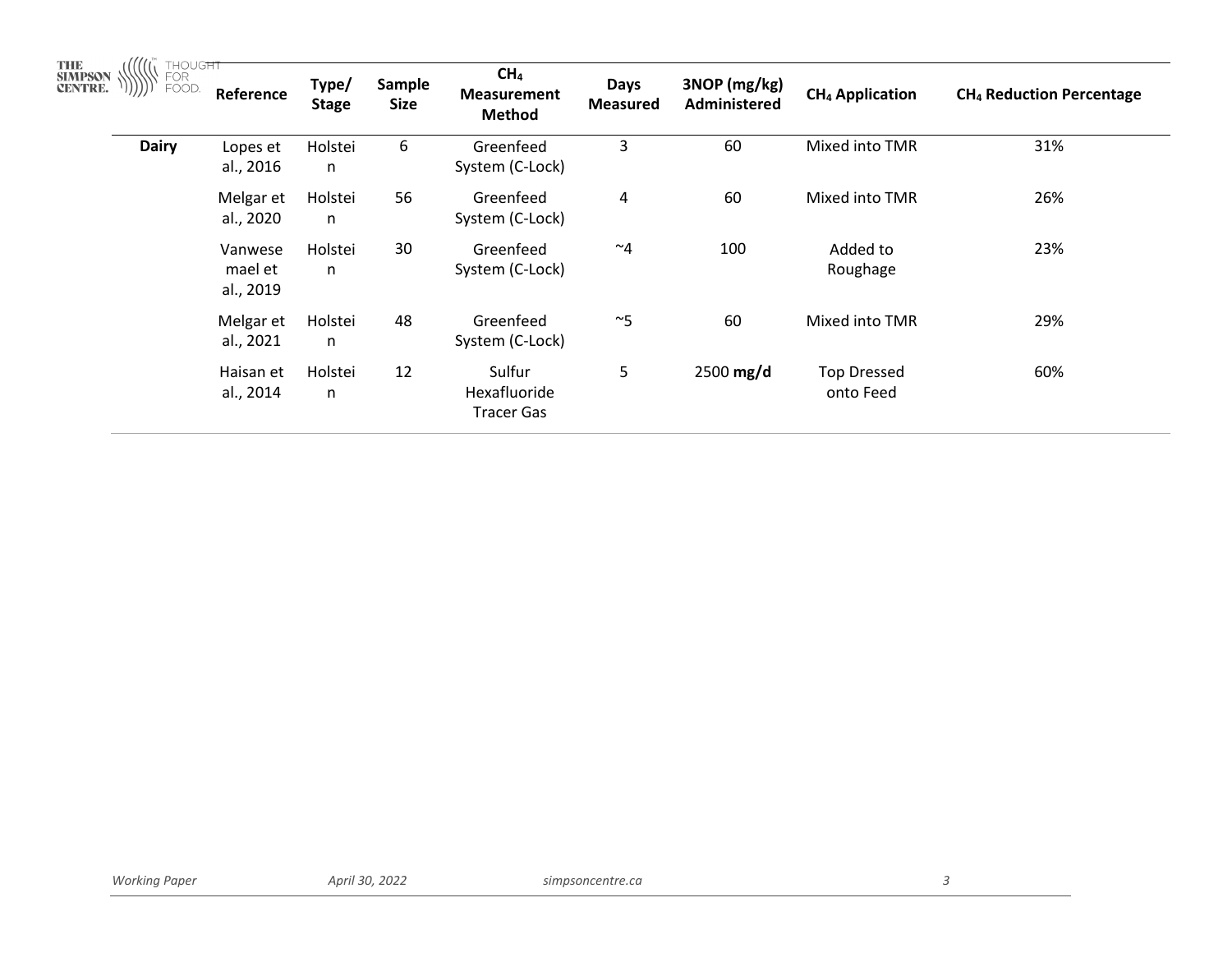

# **Table 4: Compiled Tannin Database for Beef and Dairy**

|              | Reference                    | Country         | Type/<br><b>Stage</b>                    | Sample<br><b>Size</b> | <b>Dose</b>                | <b>Measurement</b><br><b>Method</b> | <b>Days</b><br><b>Measured</b> | <b>Condensed or</b><br>Hydrolyzable | <b>Tree Type</b>                                       | <b>Extract or</b><br><b>Natural</b> |
|--------------|------------------------------|-----------------|------------------------------------------|-----------------------|----------------------------|-------------------------------------|--------------------------------|-------------------------------------|--------------------------------------------------------|-------------------------------------|
| <b>Beef</b>  | Aboagye<br>et al.,<br>2019   | Canada          | <b>Beef</b><br><b>Heifers</b>            | 8                     | 1.43%<br>$($ of<br>diet)   | Respiration<br>Chambers             | 9                              | HT                                  | Chestnut                                               | Extract                             |
|              | Aboagye<br>et al.,<br>2018   | Canada          | Cross<br><b>Bred</b><br><b>Heifers</b>   | 15                    | 0.25%<br>$-1.5%$<br>DM     | SF <sub>6</sub>                     | 6                              | <b>Both</b>                         | Chestnut                                               | Extract<br>(powdered<br>form)       |
|              | Ebert et<br>al., 2017        | <b>USA</b>      | Angus<br>Cross<br><b>Bred</b><br>Steer   | 27                    | 0, 0.5,<br>1%<br><b>DM</b> | Greenfeed<br>System                 | $\overline{\mathbf{4}}$        | <b>CT</b>                           | Quebracho                                              | Extract                             |
|              | Lagrange<br>et al.,<br>2020  | <b>USA</b>      | Angus<br>Heifer                          | 42                    | Freely<br>graze<br>d       | SF <sub>6</sub>                     | 5                              | <b>CT</b>                           | Birdsfoot Trefoil,<br>Sainfoin                         | Natural                             |
|              | Stewart et<br>al., 2019      | <b>USA</b>      | Angus<br>Heifer                          | 9                     | Fed<br>as<br>hay           | SF <sub>6</sub>                     | 5                              | <b>Both</b>                         | Birdsfoot Trefoil,<br>Sainfoin, Small<br><b>Burnet</b> | Natural                             |
|              | Chun et<br>al., 2013         | Canada          | <b>Beef</b><br>Heifers                   | 8                     | Offer<br>ed as<br>hay      | Respiration<br>Chambers             | 8                              | <b>CT</b>                           | Sainfoin                                               | Natural                             |
| <b>Dairy</b> | Focant et<br>al., 2019       | France          | Holstein                                 | 6                     | $0-$<br>414g/<br>kg        | SF <sub>6</sub>                     | 21                             | HT                                  | Oak                                                    | Extract                             |
|              | Terranova<br>et al.,<br>2021 | Switzerl<br>and | <b>Brown</b><br>Swiss<br>and<br>Holstein | 20                    | 0-<br>400g/<br>kg<br>DM    | Respiration<br>Chambers             | $\overline{2}$                 | Both                                | Hazel                                                  | Natural                             |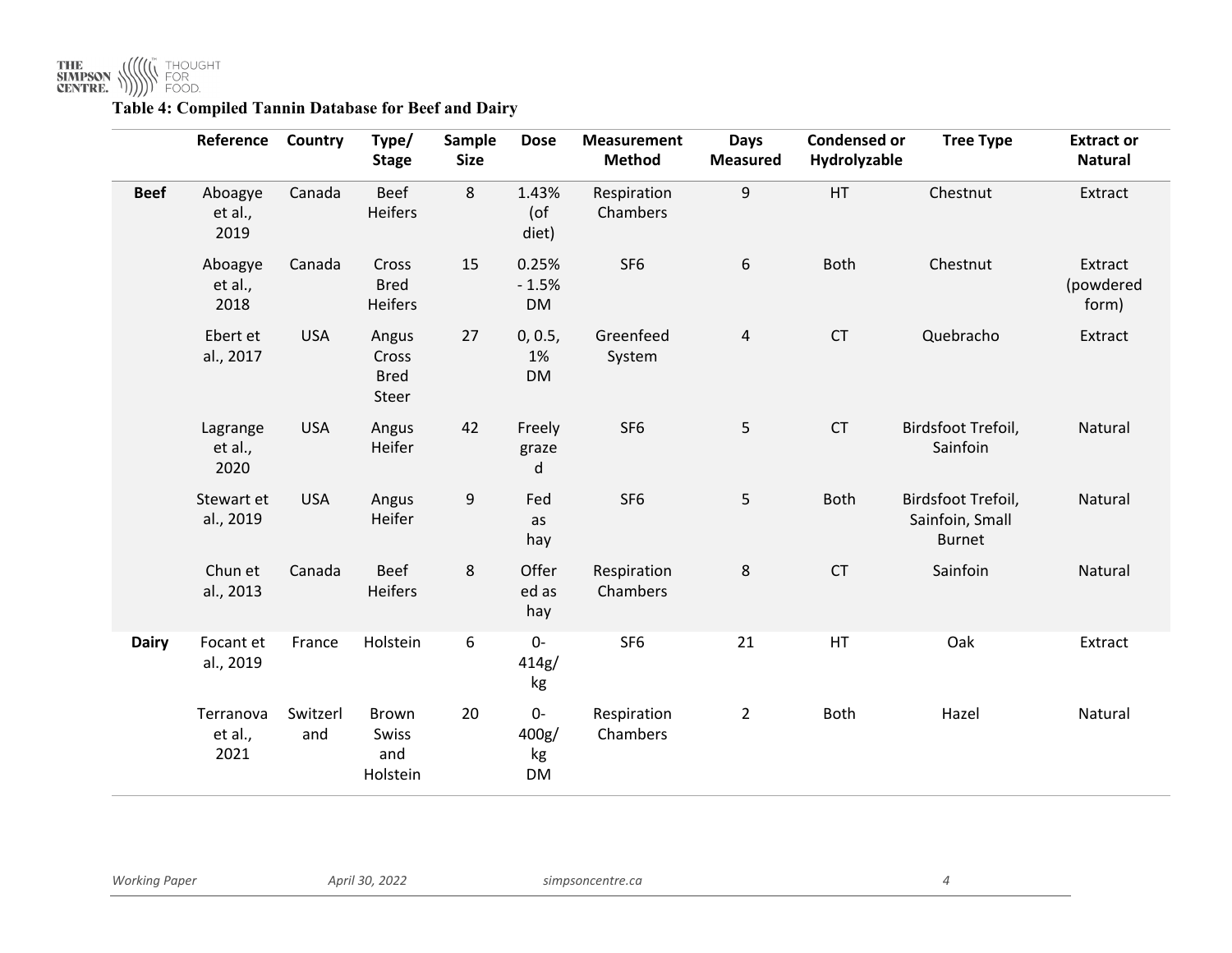| <b>Study</b><br>Reference             | <b>Treatment</b>      | <b>Breed</b>                                | <b>Production</b><br><b>Stage</b> | <b>Sample</b><br><b>Size</b> | <b>Methane</b><br><b>Measurement</b><br><b>Method</b> | <b>Days</b><br><b>Measured</b> | <b>Significant</b><br>CH <sub>4</sub><br><b>Reduction</b> |
|---------------------------------------|-----------------------|---------------------------------------------|-----------------------------------|------------------------------|-------------------------------------------------------|--------------------------------|-----------------------------------------------------------|
| Alemu et al.,<br>2019                 | Essential<br>Oil      | Cross-bred                                  | Steer                             | 88                           | GreenFeed                                             | 112                            | <b>No</b>                                                 |
| Pinares-Patino<br>et al., 2016        | Essential<br>Oil      | Cross-bred                                  | Steer                             | 60                           | SF <sub>6</sub>                                       | $\overline{4}$                 | Yes                                                       |
| Winders et al,<br>2018                | Lipid                 | Cross-bred                                  | <b>Yearling Steer</b>             | 80                           | <b>Enclosed Methane</b><br>Barn                       | 15                             | Yes                                                       |
| Eugenea et al.,<br>2011               | Lipid                 | Charolais                                   | <b>Bulls</b>                      | 56                           | SF <sub>6</sub>                                       | 15                             | Yes                                                       |
| Stackhouse-<br>Lawson et al.,<br>2019 | Synthetic<br>Additive | <b>Angus Cross</b>                          | Steer                             | 160                          | <b>Enclosed Methane</b><br><b>Barn</b>                | 10                             | Yes                                                       |
| Cooprider et al.,<br>2011             | Synthetic<br>Additive | <b>Angus Cross</b>                          | Heifer                            | 104                          | <b>Enclosed Methane</b><br>Barn                       | 5                              | No                                                        |
| Wang et al.,<br>2015                  | Synthetic<br>Additive | Simmental                                   | Steer                             | 8                            | Facemask Technique                                    | 6                              | No                                                        |
| Kinley et al.,<br>2020                | Seaweed               | Brahman-<br>Angus                           |                                   | 20                           | Respiratory<br>Chambers                               | 4                              | Yes                                                       |
| Vaizquez-<br>Carrillo et al.,<br>2020 | Natural<br>Additive   | Charolais x<br><b>Brown</b><br><b>Swiss</b> | Steer                             | 8                            | Respiratory<br>Chambers                               | 8                              | Yes                                                       |
| Terry et al.,<br>2018                 | Natural<br>Additive   | Angus x<br>Hereford                         | Heifer                            | $\,8\,$                      | Respiratory<br>Chambers                               | $\overline{2}$                 | No                                                        |
| Chung et al.,<br>2013                 | Concentra<br>te       |                                             | Heifer                            | 8                            | Respiratory<br>Chambers                               |                                | No                                                        |
| Lee et al., 2017                      | Nitrate               | Cross-bred                                  | Steer                             | 20                           | Respiratory<br>Chambers                               | $\overline{2}$                 | No                                                        |
| <b>Working Paper</b>                  |                       | April 30, 2022                              | simpsoncentre.ca                  |                              |                                                       | 5                              |                                                           |

**Table 5: Compiled Alternative Intervention Database for Beef Cattle**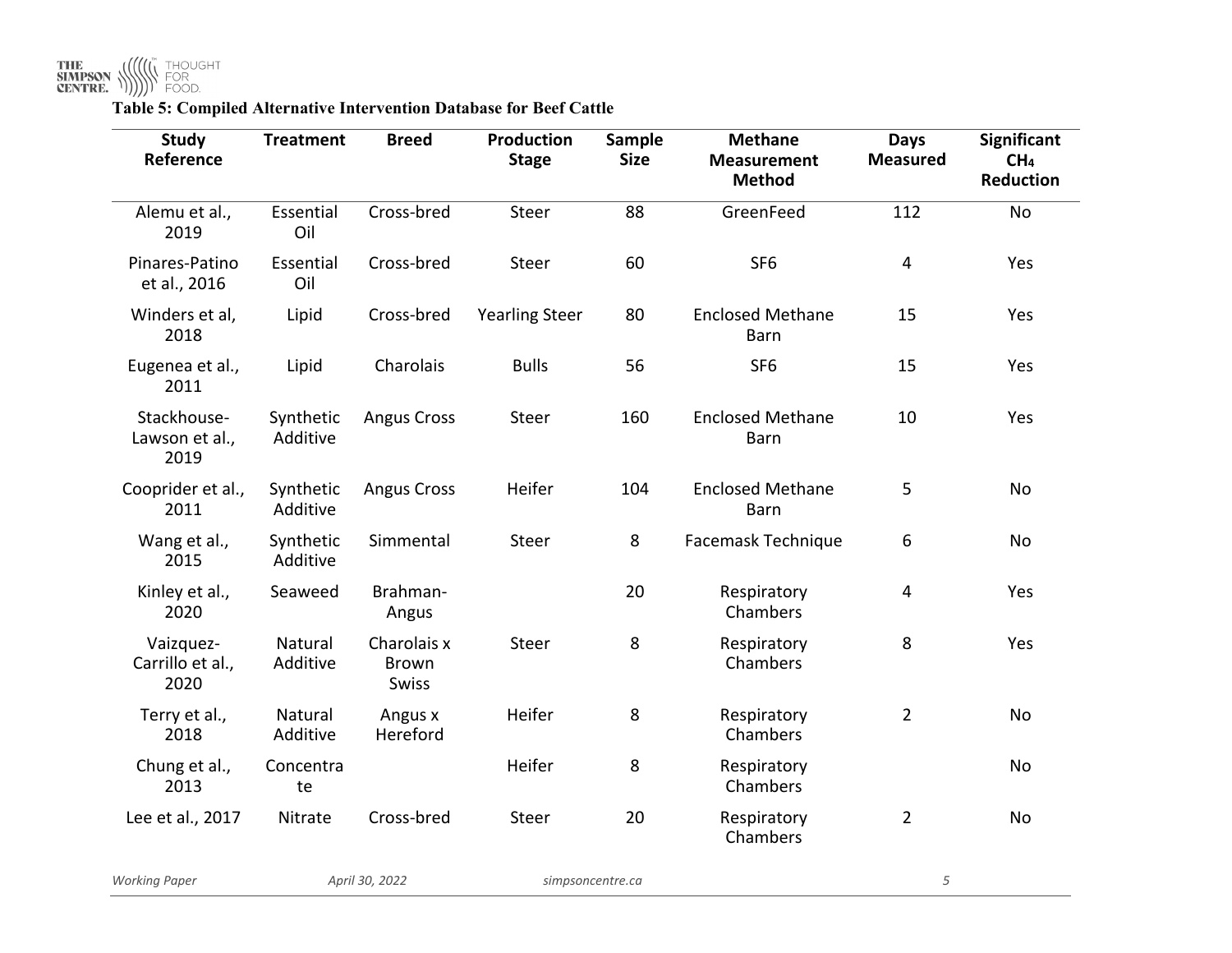THE **SIMPSON WE HOUGHT** 

| <b>Study</b><br>Reference  | <b>Treatment</b> | <b>Breed</b>           | Production<br><b>Stage</b> | Sample<br><b>Size</b> | <b>Methane</b><br><b>Measurement</b><br><b>Method</b> | <b>Days</b><br><b>Measured</b> | Significant<br>CH <sub>4</sub><br><b>Reduction</b> |
|----------------------------|------------------|------------------------|----------------------------|-----------------------|-------------------------------------------------------|--------------------------------|----------------------------------------------------|
| Lee et al., 2017           | Nitrate          | Cross-bred             | Steer                      | 108                   | Respiratory<br>Chambers                               |                                | No                                                 |
| Brown et al.,<br>2017      | Nitrate          | Holstein               | Steer                      | 24                    | SF <sub>6</sub>                                       | 8                              | Yes                                                |
| Renand et al.,<br>2019     | Forage           | Charolais              | Heifer                     | 326                   | GreenFeed                                             |                                | No                                                 |
| Hunerberg et<br>al., 2015  | Forage           |                        | Heifer                     | 16                    | Respiratory<br>Chambers                               | $\overline{4}$                 | No                                                 |
| Jonker et al.,<br>2016     | Forage           | Hereford x<br>Holstein | Heifer                     | 8                     | Respiratory<br>Chambers, SF6, and<br>GreenFeed        | $\overline{4}$                 | No                                                 |
| Du et al., 2019            | Forage           | Simmental<br>Cross     | Steer                      | 16                    |                                                       | $\overline{3}$                 | Yes                                                |
| Du et al., 2020            | Forage           | Simmental<br>Cross     | Steer                      | 16                    | Respiratory<br>Chambers                               |                                | No                                                 |
| Alemu et al.,<br>2017      | Forage           | Cross-bred             | Heifer                     | 16                    | GreenFeed                                             | 72                             | <b>No</b>                                          |
| Mahfuzal et al.,<br>2021   | Forage           | Holstein<br>and Jersey | Steer                      | 12                    | GreenFeed                                             | 3                              | No                                                 |
| Bouchard et al.,<br>2015   | Forage           |                        | <b>Yearling Steer</b>      | 20                    | SF <sub>6</sub>                                       | 730                            | No                                                 |
| Chiavegato et<br>al., 2015 | Forage           | Holstein               | <b>Finishing Steer</b>     | 12                    | <b>Enclosed Methane</b><br>Barn                       | 10                             | No                                                 |
| Boland et al.,<br>2013     | Grazing          | Limousin<br>Cross      | Heifer                     | 30                    | SF <sub>6</sub>                                       | 10                             | No                                                 |
| Miku et al.,<br>2022       | Grain            | Cross-bred             | Heifer                     | 16                    | Respiratory<br>Chambers                               | $\overline{\mathbf{4}}$        | Yes                                                |
| <b>Working Paper</b>       |                  | April 30, 2022         |                            | simpsoncentre.ca      |                                                       | 6                              |                                                    |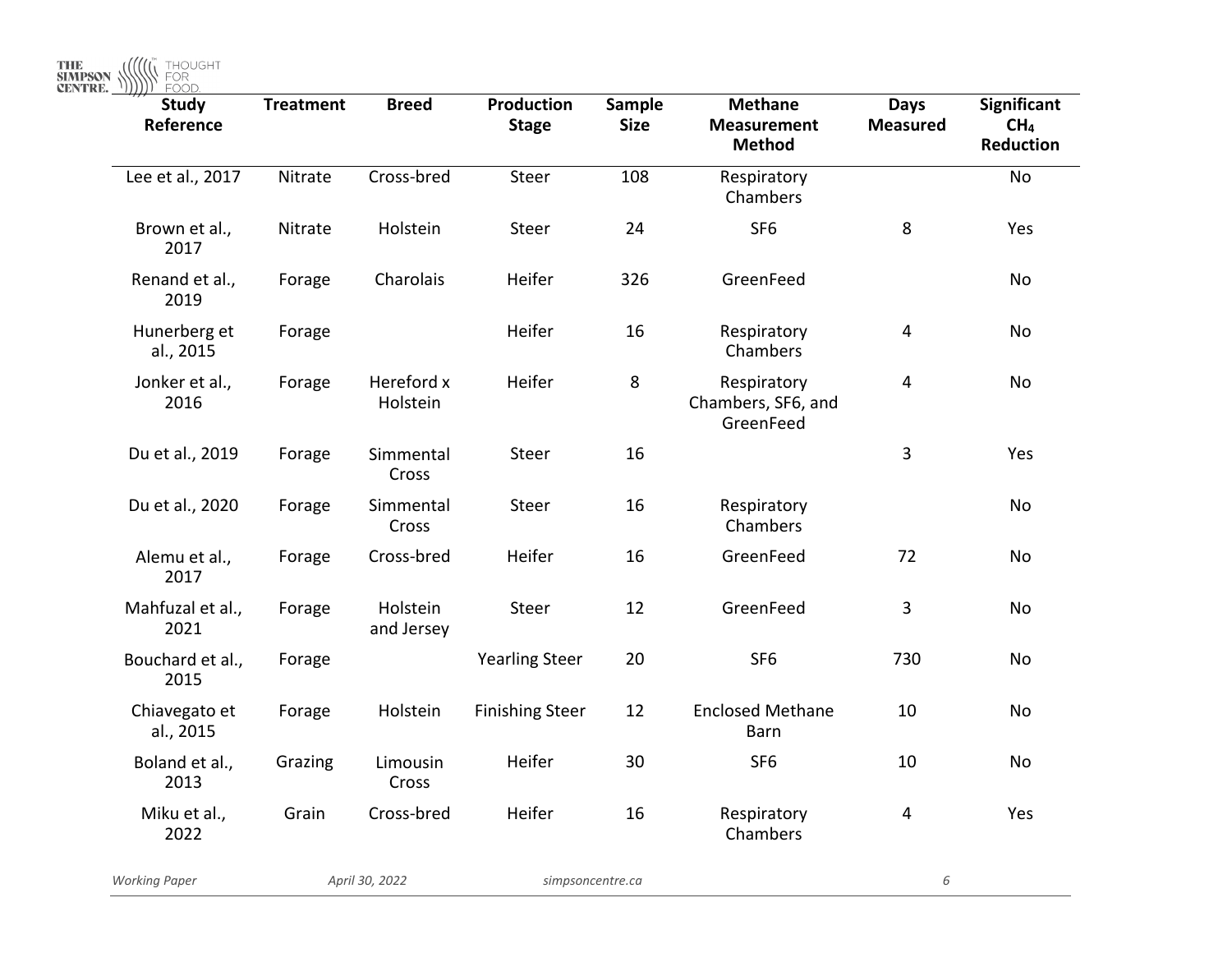THE SIMPSON WE THOUGHT

| <b>Study</b><br>Reference | <b>Treatment</b> | <b>Breed</b>       | Production<br><b>Stage</b> | Sample<br><b>Size</b> | <b>Methane</b><br><b>Measurement</b><br><b>Method</b> | <b>Days</b><br><b>Measured</b> | <b>Significant</b><br>CH <sub>4</sub><br><b>Reduction</b> |
|---------------------------|------------------|--------------------|----------------------------|-----------------------|-------------------------------------------------------|--------------------------------|-----------------------------------------------------------|
| Hunerberg et<br>al., 2013 | Grain            | Cross-bred         | Heifer                     | 16                    | Respiratory<br>Chambers                               | 4                              | Yes                                                       |
| Vyas et al., 2014         | Grain            |                    | Heifer                     | 20                    | Respiratory<br>Chambers                               | 3                              | No                                                        |
| Hunerbeg et al.,<br>2014  | Grain            | Simulated<br>study |                            | 9                     | <b>HOLOS</b>                                          |                                | No                                                        |
| Villar et al.,<br>2020    | Grain            |                    | Steer                      | 4                     | Respiratory<br>Chambers                               | $\overline{2}$                 | No                                                        |
| Min et al., 2021          | Grain            | <b>Angus Cross</b> | Steer                      | 30                    | SF <sub>6</sub>                                       | 15                             | No                                                        |

**Table 6: Compiled Alternative Database for Dairy Cattle**

| <b>Study</b><br>Reference | <b>Treatment</b> | <b>Breed</b>   | <b>Production</b><br><b>Stage</b> | <b>Sample</b><br><b>Size</b> | <b>Methane</b><br><b>Measurement</b><br><b>Method</b> | Days<br><b>Measured</b> | <b>Significant</b><br>CH <sub>4</sub><br><b>Reduction</b> |
|---------------------------|------------------|----------------|-----------------------------------|------------------------------|-------------------------------------------------------|-------------------------|-----------------------------------------------------------|
| Benchaar 2016             | Essential<br>Oil | Holstein       | Multiparous                       | 8                            | SF <sub>6</sub>                                       | 6                       | No                                                        |
| Benchaar 2020             | Essential<br>Oil | Holstein       | Lactating Cow                     | 8                            | SF <sub>6</sub>                                       | 6                       | No                                                        |
| Benchaar et al.,<br>2015  | Essential<br>Oil | Holstein       | Lactating Cow                     | 12                           | Respiratory<br>Chambers                               | 4                       | Yes                                                       |
| Darabi et al.,<br>2021    | Essential<br>Oil |                | Cow                               | 4                            | SF <sub>6</sub>                                       | 6                       | No                                                        |
| Carraz et al.,<br>2020    | Essential<br>Oil | Holstein       | Lactating Cow                     | 20                           | Respiratory<br>Chambers                               | 14                      | Yes                                                       |
| <b>Working Paper</b>      |                  | April 30, 2022 |                                   | simpsoncentre.ca             |                                                       | $\overline{7}$          |                                                           |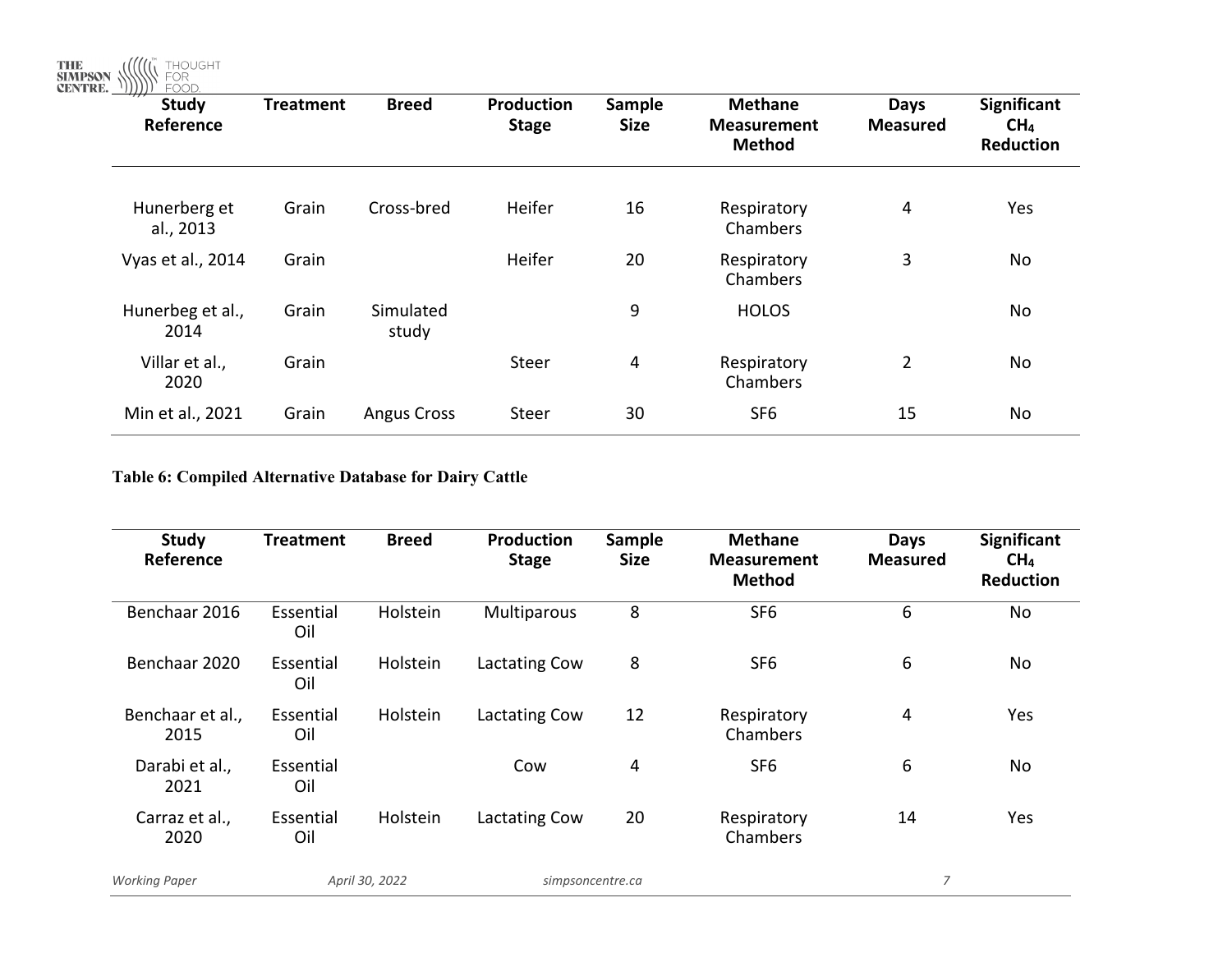THE SIMPSON WE THOUGHT

| <b>Study</b><br>Reference      | <b>Treatment</b>      | <b>Breed</b>           | <b>Production</b><br><b>Stage</b> | <b>Sample</b><br><b>Size</b> | <b>Methane</b><br><b>Measurement</b><br><b>Method</b> | <b>Days</b><br><b>Measured</b> | <b>Significant</b><br>CH <sub>4</sub><br><b>Reduction</b> |
|--------------------------------|-----------------------|------------------------|-----------------------------------|------------------------------|-------------------------------------------------------|--------------------------------|-----------------------------------------------------------|
| Hassanat and<br>Benchaar, 2021 | Essential<br>Oil      | Holstein               | Lactating Cow                     | 12                           | Respiratory<br>Chambers                               | 5                              | Yes                                                       |
| Venem et al.,<br>2015          | Essential<br>Oil      | Holstein<br>and Jersey | Lactating Cow                     | 18                           | Respiratory<br>Chambers                               | $\overline{2}$                 | No                                                        |
| Klop et al., 2017              | Essential<br>Oil      | Holstein               | Lactating Cow                     | 8                            | Respiratory<br>Chambers                               |                                | No                                                        |
| Alvarez-Hess et<br>al., 2019   | Lipid                 | Holstein               | Multiparous                       | 32                           | SF <sub>6</sub>                                       | 6                              | Yes                                                       |
| Chung et al.,<br>2011          | Lipid                 | Holstein               | Dry Cow                           | 12                           | SF <sub>6</sub>                                       | 3                              | Yes                                                       |
| Bougouin et al.,<br>2019       | Lipid                 | Holstein               | Lactating Cow                     | 4                            | Respiratory<br>Chambers                               | 6                              | No                                                        |
| Munoz et al.,<br>2019          | Lipid                 | Holstein               | Lactating Cow                     | 8                            | SF <sub>6</sub>                                       | 6                              | No                                                        |
| Moate et al.,<br>2013          | Algal Meal            | Holstein               | Lactating Cow                     | 32                           | Respiratory<br>Chambers                               | $\overline{2}$                 | No                                                        |
| Roque et al.,<br>2019          | Seaweed               | Holstein               | Lactating Cow                     | 12                           | GreenFeed                                             |                                | Yes                                                       |
| Sanchez et al.,<br>2021        | Synthetic<br>Additive | Holstein               | <b>Bulls</b>                      | 6                            | SF <sub>6</sub>                                       | 3                              | Yes                                                       |
| Zijderveld et al.,<br>2011     | Synthetic<br>Additive | Holstein               | Lactating Cow                     | 12                           | Respiratory<br>Chambers                               | 7                              | Yes                                                       |
| Martin et al.,<br>2016         | Natural<br>Additive   | Holstein               | Lactating Cow                     | 8                            | SF <sub>6</sub>                                       | 4                              | Yes                                                       |
| Guyader et al.,<br>2016        | Natural<br>Additive   | Holstein               | Lactating Cow                     | 16                           | Respiratory<br>Chambers                               | $\overline{2}$                 | Yes                                                       |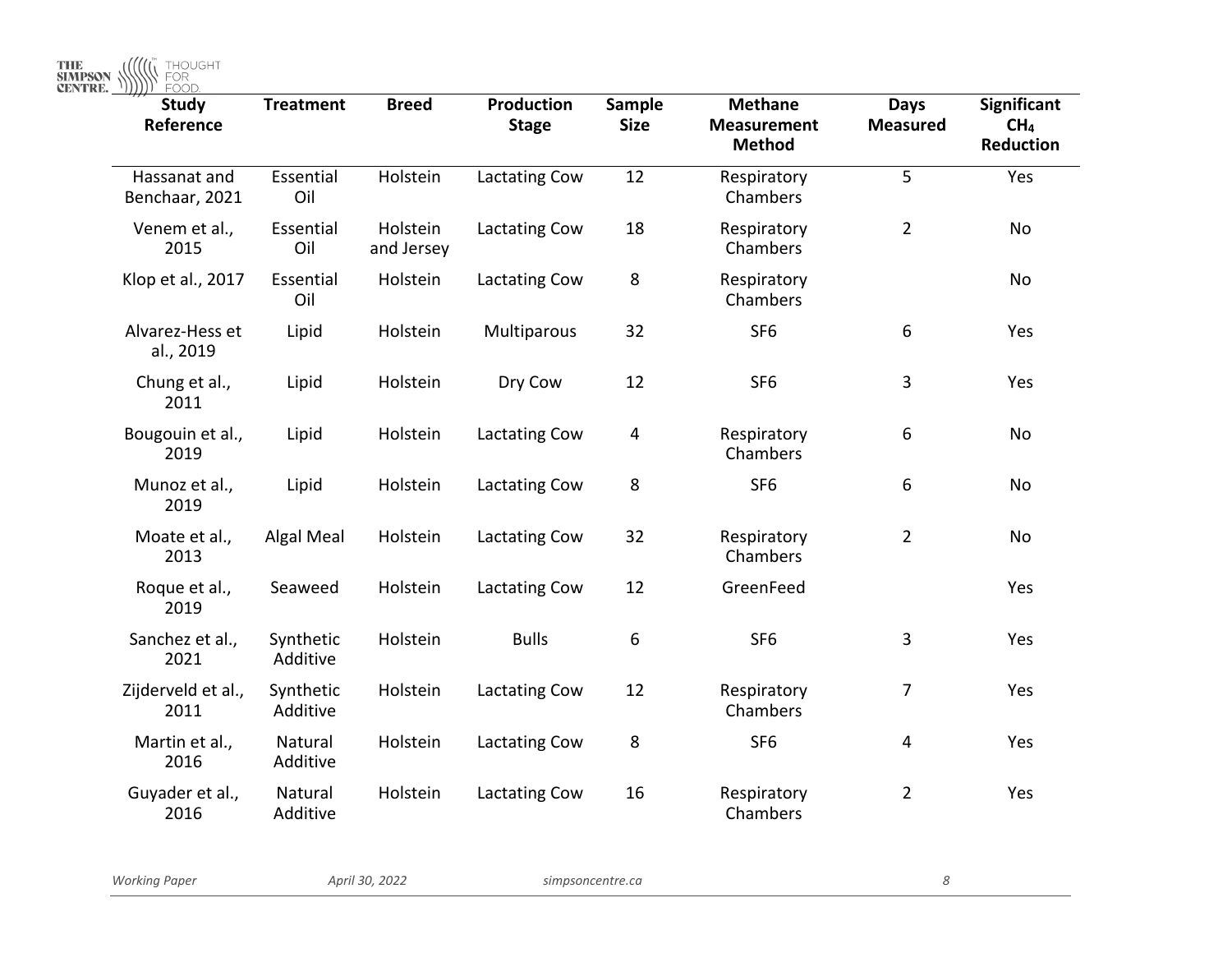| <b>Study</b><br>Reference     | <b>Treatment</b>    | <b>Breed</b>                            | <b>Production</b><br><b>Stage</b> | <b>Sample</b><br><b>Size</b> | <b>Methane</b><br><b>Measurement</b><br><b>Method</b> | <b>Days</b><br><b>Measured</b> | <b>Significant</b><br>CH <sub>4</sub><br><b>Reduction</b> |
|-------------------------------|---------------------|-----------------------------------------|-----------------------------------|------------------------------|-------------------------------------------------------|--------------------------------|-----------------------------------------------------------|
| XiaoHua et al.,<br>2017       | Natural<br>Additive | Holstein                                | Lactating Cow                     | 10                           | SF <sub>6</sub>                                       |                                | Yes                                                       |
| Philippeau et<br>al., 2017    | Natural<br>Additive | Holstein                                | Lactating Cow                     | 8                            | SF <sub>6</sub>                                       | $\boldsymbol{6}$               | Yes                                                       |
| Tekip et al.,<br>2011         | Natural<br>Additive | Holstein                                | Lactating Cow                     | 8                            | SF <sub>6</sub>                                       | $\overline{2}$                 | No                                                        |
| Sun et al., 2019              | Natural<br>Additive | Holstein                                | Lactating Cow                     | 18                           | GreenFeed                                             | 4                              | No                                                        |
| Li et al., 2021               | Yeast               | Holstein                                | Lactating Cow                     | 60                           | SF <sub>6</sub>                                       | 4                              | No                                                        |
| Meller et al.,<br>2019        | Yeast               | Jersey                                  | Lactating Cow                     | 12                           | GreenFeed                                             | 3                              | <b>No</b>                                                 |
| Lund et al., 2014             | Nitrate             | Holstein                                | Lactating Cow                     | $\overline{4}$               | Respiratory<br>Chambers                               |                                | Yes                                                       |
| Guyader et al.,<br>2015       | Nitrate<br>and Oil  | Holstein                                | Non-lactating<br>Cow              | 4                            | Respiratory<br>Chambers                               | 4                              | Yes                                                       |
| Melgar et al.,<br>2020        | Nitrate<br>and Oil  | Holstein<br>and<br>Holstein x<br>Jersey | Lactating Cow                     | 18                           | Respiratory<br>Chambers                               | $\overline{2}$                 | No                                                        |
| Munoz et al.,<br>2018         | Concentra<br>te     | Holstein                                | Lactating Cow                     | 24                           | SF <sub>6</sub>                                       | $\overline{7}$                 | No                                                        |
| Hassanat et al.,<br>2017      | Forage              | Holstein                                | Lactating Cow                     | 16                           | Respiratory<br>Chambers                               |                                | No                                                        |
| Lessire and<br>Dufrasne, 2019 | Forage              |                                         | Lactating Cow                     | 6                            | "Guardian" inserted<br>in feeding bin                 |                                | No                                                        |
| Coppa et al.,<br>2021         | Forage              | Holstein                                | Lactating Cow                     | 45                           | GreenFeed                                             |                                | <b>No</b>                                                 |
| <b>Working Paper</b>          |                     | April 30, 2022                          | simpsoncentre.ca                  |                              |                                                       | 9                              |                                                           |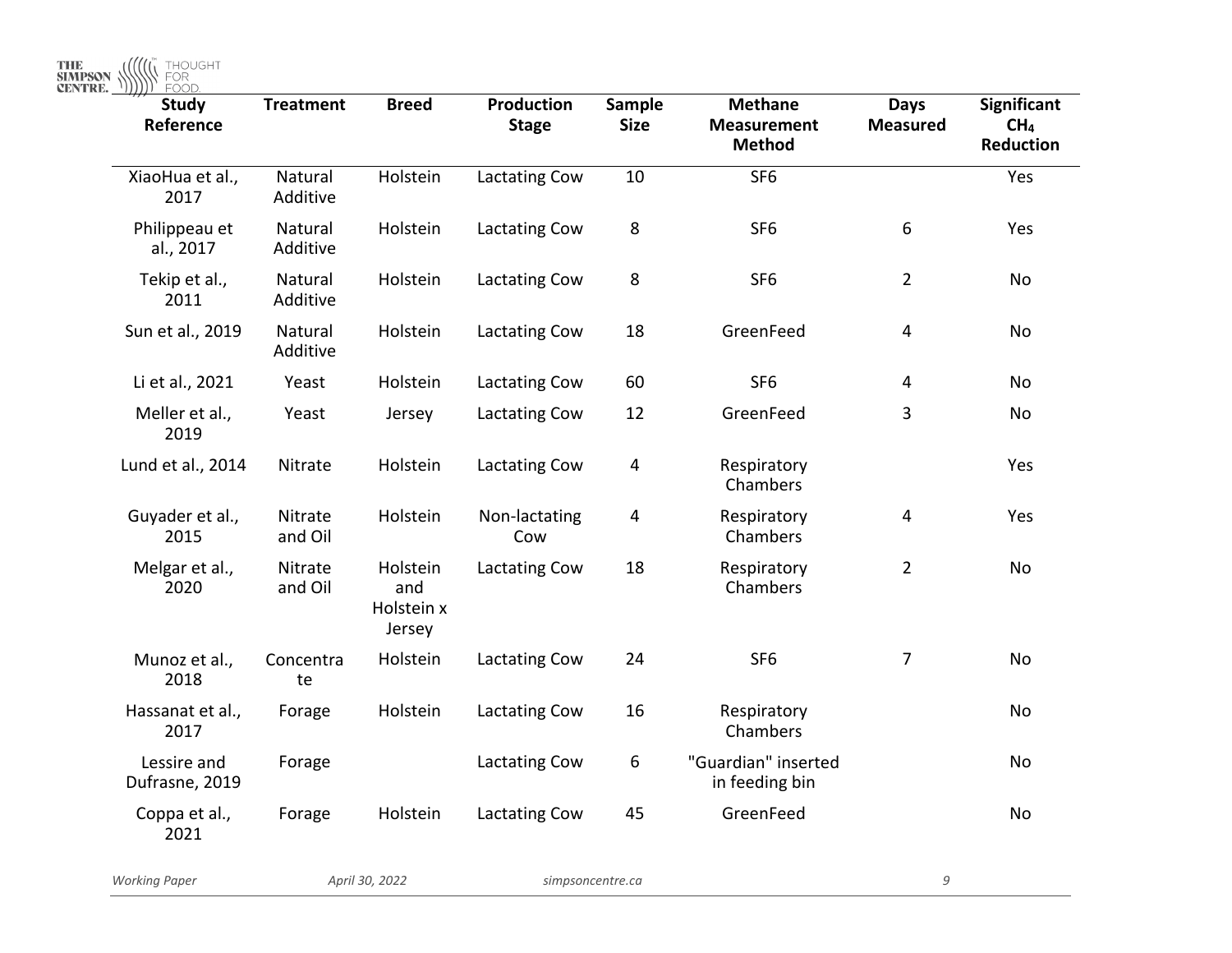THE SIMPSON WE THOUGHT

| <b>Study</b><br>Reference      | <b>Treatment</b> | <b>Breed</b>           | Production<br><b>Stage</b> | <b>Sample</b><br><b>Size</b> | <b>Methane</b><br><b>Measurement</b><br><b>Method</b> | <b>Days</b><br><b>Measured</b> | <b>Significant</b><br>CH <sub>4</sub><br>Reduction |
|--------------------------------|------------------|------------------------|----------------------------|------------------------------|-------------------------------------------------------|--------------------------------|----------------------------------------------------|
| Cameron et al.,<br>2018        | Forage           | Holstein               | Lactating Cow              | 45                           | Hand-held laser<br>methane detector<br>(LMD)          | 8                              | Yes                                                |
| Bougouin et al.,<br>2018       | Forage           | Holstein               | Lactating Cow              | 4                            | Respiratory<br>Chambers                               | 5                              | Yes                                                |
| Hatew et<br>al.,2016           | Forage           | Holstein               | Lactating Cow              | 28                           | Respiratory<br>Chambers                               | 5                              | No                                                 |
| Hammond et<br>al., 2015        | Forage           | Holstein               | Heifer                     | 8                            | Respiratory<br>Chambers                               | $\overline{4}$                 | No                                                 |
| Benchaar et al.,<br>2021       | Forage           | Holstein               | Lactating Cow              | 16                           | Respiratory<br>Chambers                               | 4                              | Yes                                                |
| Flay et al., 2019              | Forage           | Holstein<br>and Jersey | Heifer                     | 56                           | GreenFeed                                             | 25                             | No                                                 |
| Benchaar and<br>Hassanat, 2021 | Forage           | Holstein               | Lactating Cow              | 16                           | Respiratory<br>Chambers                               | $\overline{4}$                 | No                                                 |
| Mikula el al.,<br>2022         | Forage           | Holstein<br>and Jersey | Lactating Cow              | 365                          | FTIR analyzer                                         | 280                            | Yes                                                |
| Rico et al., 2016              | Forage           | Holstein               | Lactating Cow              | 27                           | Respiratory<br>Chambers                               | 3                              | No                                                 |
| Huye et al.,<br>2016           | Forage           | Holstein               | Lactating Cow              | 6                            | Respiratory<br>Chambers                               | $\overline{4}$                 | Yes                                                |
| Holtshausen et<br>al., 2021    | Forage           | Holstein               | Lactating Cow              | 120                          | Respiratory<br>Chambers                               |                                | No                                                 |
| Uddin et al.,<br>2020          | Forage           | Holstein<br>and Jersey | Lactating Cow              | 24                           | GreenFeed                                             |                                | No                                                 |
| Warner et al.,<br>2017         | Forage           | Holstein               | Lactating Cow              | 56                           | Respiratory<br>Chambers                               | 5                              | Yes                                                |
| <b>Working Paper</b>           |                  | April 30, 2022         |                            | simpsoncentre.ca             |                                                       | 10                             |                                                    |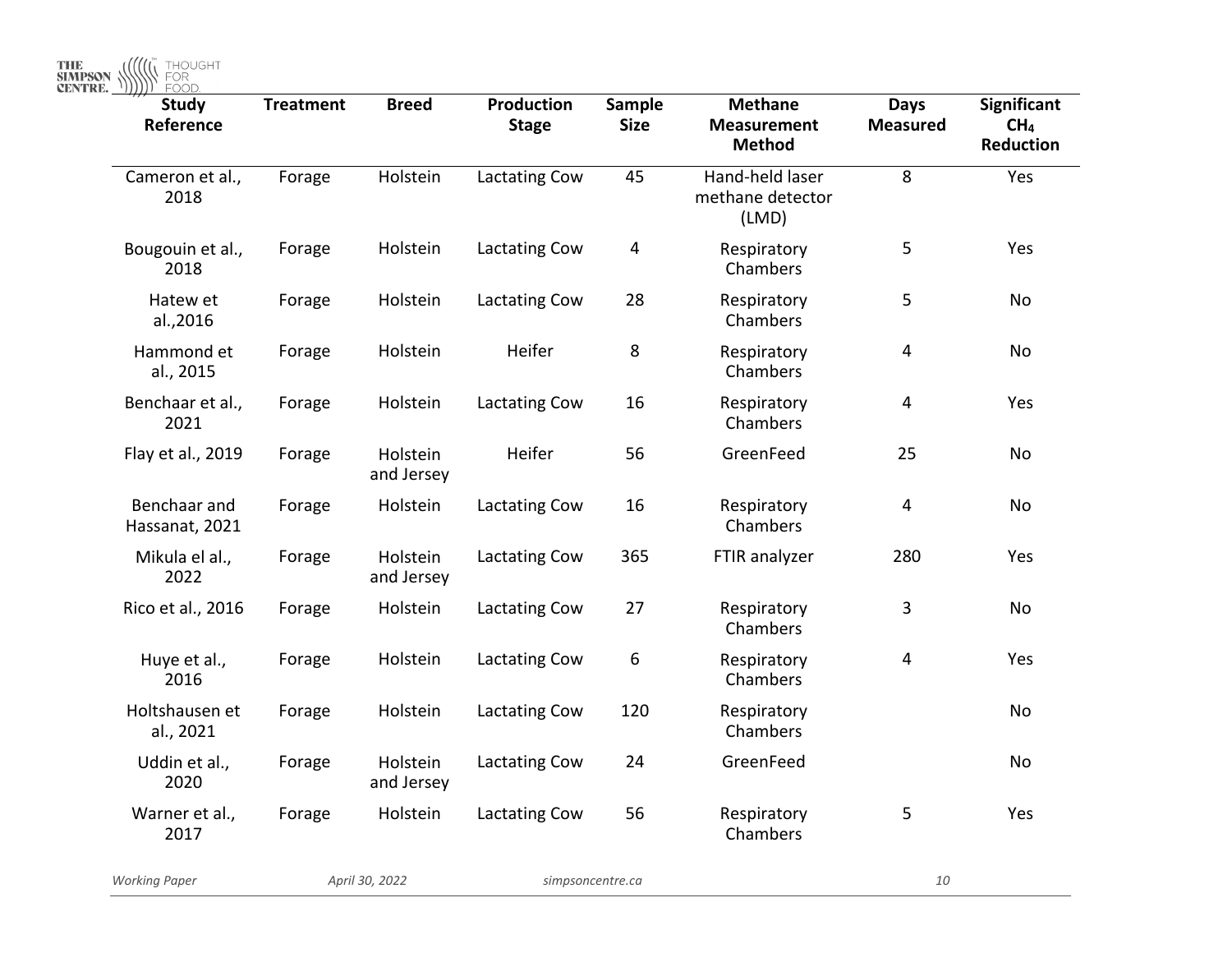THE **SIMPSON WE HOUGHT** 

| <b>Study</b><br>Reference | <b>Treatment</b> | <b>Breed</b>           | <b>Production</b><br><b>Stage</b> | <b>Sample</b><br><b>Size</b> | <b>Methane</b><br><b>Measurement</b><br><b>Method</b> | <b>Days</b><br><b>Measured</b> | <b>Significant</b><br>CH <sub>4</sub><br>Reduction |
|---------------------------|------------------|------------------------|-----------------------------------|------------------------------|-------------------------------------------------------|--------------------------------|----------------------------------------------------|
| Chung et al.,<br>2011     | Forage           | Holstein               | Non-lactating<br>Cow              | 12                           | SF <sub>6</sub>                                       | $\overline{2}$                 | Yes                                                |
| Hassanatet al.,<br>2014   | Forage           | Holstein               | Lactating Cow                     | 9                            | Respiratory<br>Chambers                               | 3                              | No                                                 |
| Harpe et al.,<br>2017     | Forage           | Holstein               | Lactating Cow                     | 12                           | GreenFeed                                             | 3                              | No                                                 |
| Hammond et<br>al., 2016   | Forage           | Holstein               | Lactating Cow                     | 44                           | GreenFeed                                             | $\overline{2}$                 | Yes                                                |
| Gislo et al., 2020        | Forage           | Holstein               | Lactating Cow                     | 8                            | Respiratory<br>Chambers                               | 5                              | No                                                 |
| O'Neil et al.,<br>2011    | Forage           | Holstein               | Lactating Cow                     | 48                           | <b>Calibrated Tracer</b><br>Technique                 | 5                              | Yes                                                |
| Staerf et al.,<br>2012    | Forage           | Holstein               | Lactating Cow                     | 6                            | Respiratory<br>Chambers                               | 8                              | No                                                 |
| Masse et al.,<br>2016     | Forage           | Holstein               | Lactating Cow                     | 9                            | Wet tip gas meters<br>(manure<br>measurement)         | 120                            | Yes                                                |
| Olijhoek et al.,<br>2018  | Forage           | Holstein<br>and Jersey | Lactating Cow                     | 20                           | Respiratory<br>Chambers                               | 3                              | No                                                 |
| Ellis et al., 2016        | Forage           | Holstein               | <b>Lactating Cow</b>              | 8                            | Respiratory<br>Chambers                               |                                | <b>No</b>                                          |
| Cueva et al.,<br>2011     | Forage           | Holstein               | <b>Lactating Cow</b>              | 48                           | GreenFeed                                             |                                | Yes                                                |
| Doreau et al.,<br>2014    | Forage           | Holstein               | Lactating Cow                     | 8                            | SF <sub>6</sub>                                       | 6                              | No                                                 |
| Chung et al.,<br>2011     | Forage           | Holstein               | Non-lactating<br>Cow              | 12                           | SF <sub>6</sub>                                       | $\overline{2}$                 | Yes                                                |
| <b>Working Paper</b>      | April 30, 2022   |                        | simpsoncentre.ca                  |                              | 11                                                    |                                |                                                    |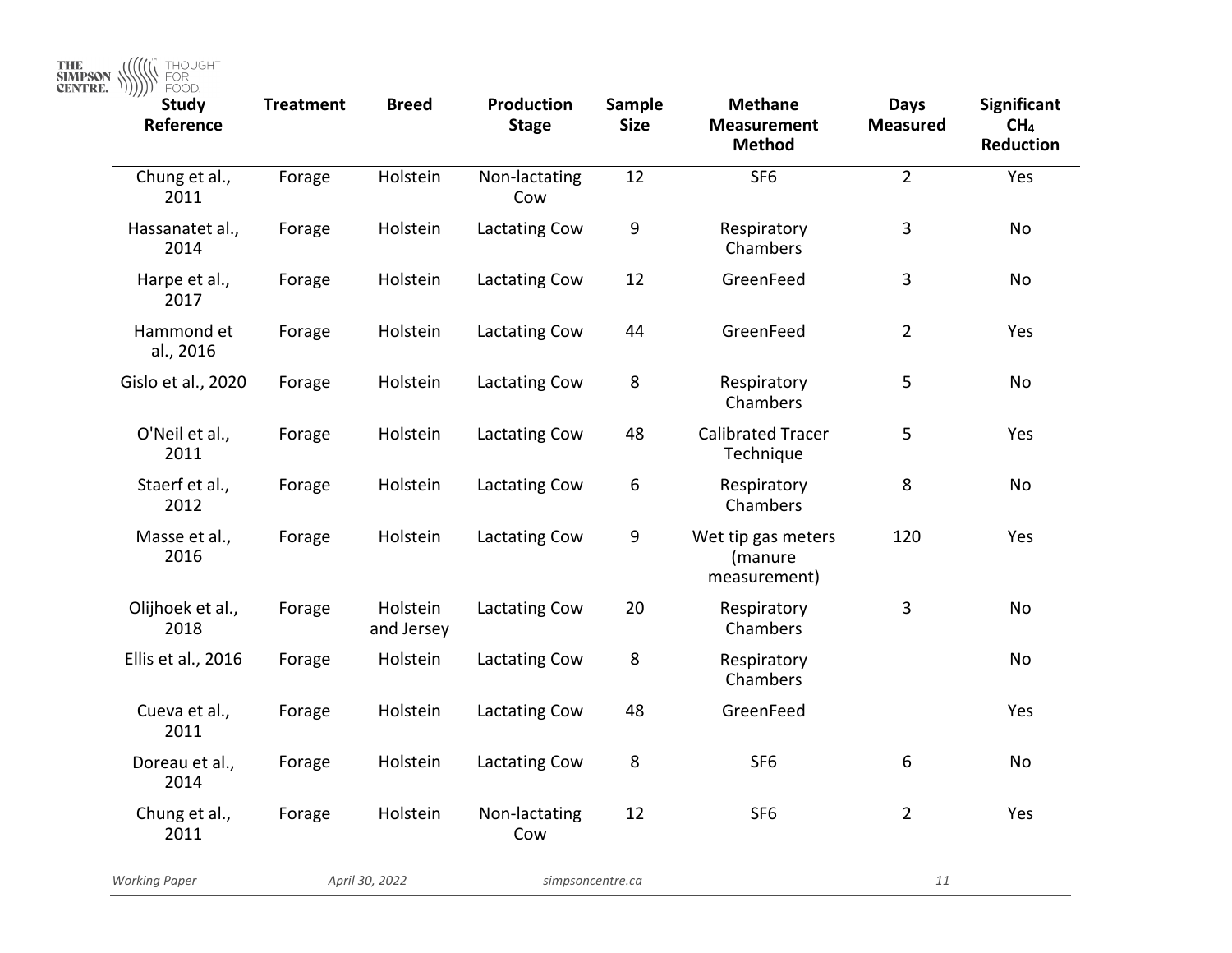| <b>Study</b><br>Reference      | <b>Treatment</b> | <b>Breed</b>   | Production<br><b>Stage</b> | Sample<br><b>Size</b> | <b>Methane</b><br><b>Measurement</b><br><b>Method</b> | <b>Days</b><br><b>Measured</b> | Significant<br>CH <sub>4</sub><br>Reduction |
|--------------------------------|------------------|----------------|----------------------------|-----------------------|-------------------------------------------------------|--------------------------------|---------------------------------------------|
| Cherif et al.,<br>2018         | Forage           | Holstein       | Cow                        | 9                     | Respiratory<br>Chambers                               | 5                              | No                                          |
| Brask et al.,<br>2013          | Forage           | Holstein       | Lactating Cow              | 6                     | Respiratory<br>Chambers                               | 4                              | Yes                                         |
| Benchaar et al.,<br>2014       | Forage           | Holstein       | Lactating Cow              | 9                     | Respiratory<br>Chambers                               | 4                              | No                                          |
| Benchaar and<br>Hassanat, 2020 | Forage           | Holstein       | Lactating Cow              | 12                    | <b>Respiratory Chamber</b>                            | 5                              | No                                          |
| Cameron et al.,<br>2017        | Forage           | Holstein       | Lactating Cow              | 45                    | Hand-held laser<br>methane detector<br>(LMD)          | 8                              | Yes                                         |
| O'Neil et al.,<br>2012         | Grazing          | Holstein       | Lactating Cow              | 48                    | SF <sub>6</sub>                                       | 5                              | No                                          |
| Ferris et al.,<br>2017         | Grazing          | Holstein       | Non-lactating<br>Cow       | 68                    | SF <sub>6</sub>                                       | 6                              | No                                          |
| Moate et al.,<br>2017          | Grain            | Holstein       | Lactating Cow              | 32                    | SF <sub>6</sub>                                       | 5                              | Yes                                         |
| Moate et al.,<br>2018          | Grain            | Holstein       | Lactating Cow              | 24                    | Respiratory<br>Chambers                               | $\overline{2}$                 | <b>No</b>                                   |
| Lopes et al.,<br>2017          | Grain            | Holstein       | <b>Lactating Cow</b>       | 15                    | GreenFeed                                             | 3                              | No                                          |
| Moate et al.,<br>2011          | Grain            | Holstein       | Lactating Cow              | 16                    | Respiratory<br>Chambers                               |                                | No                                          |
| Niu et al., 2016               | Grain            | Holstein       | Lactating Cow              | 12                    | GreenFeed                                             | 4                              | Yes                                         |
| Benchaar et al.,<br>2013       | Grain            | Holstein       | Lactating Cow              | 12                    | Respiratory<br>Chambers                               | 7                              | Yes                                         |
| <b>Working Paper</b>           |                  | April 30, 2022 |                            | simpsoncentre.ca      |                                                       | 12                             |                                             |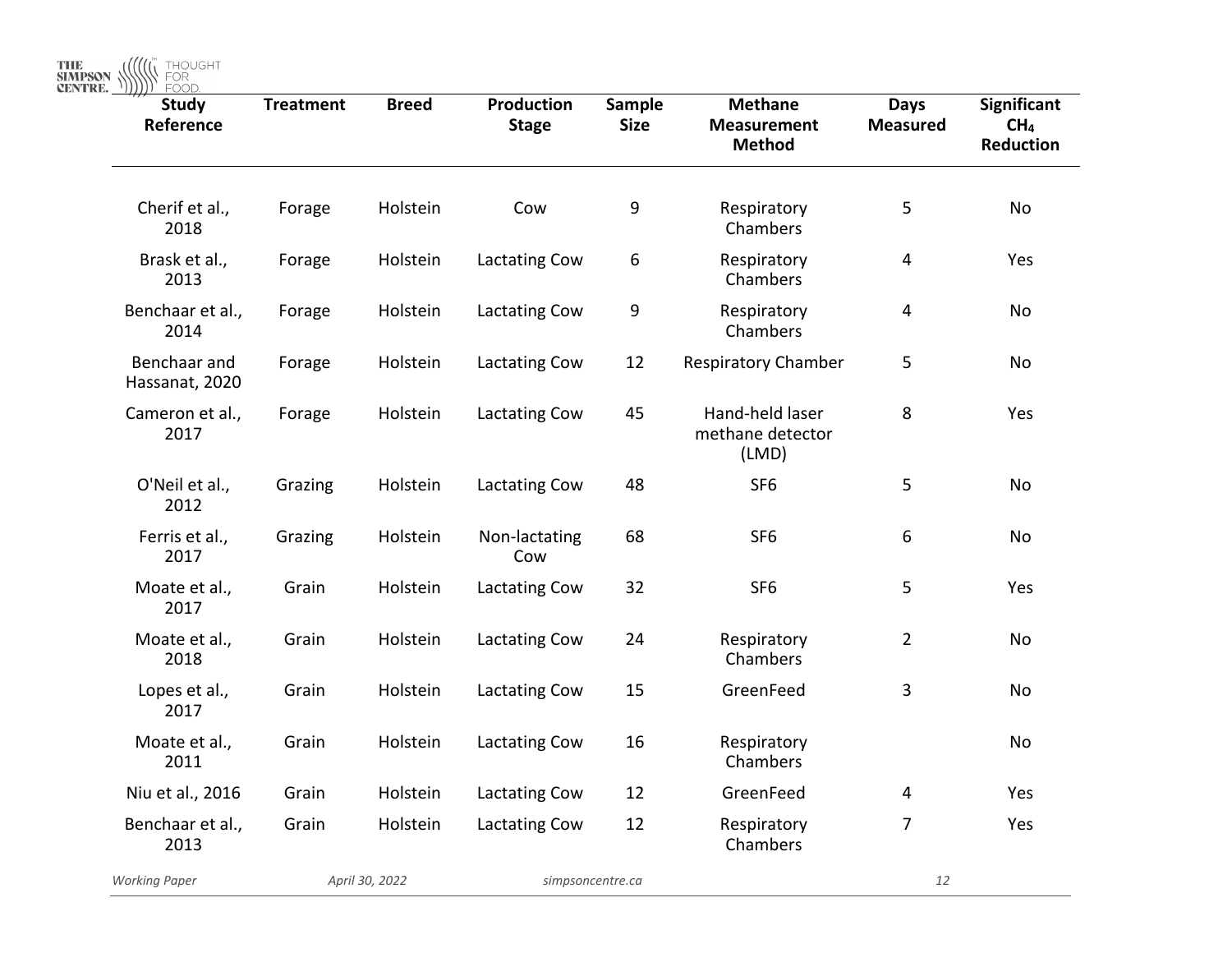THE SIMPSON WELL FOUGHT

| $\rightarrow$<br>Study<br>Reference | <b>Treatment</b> | <b>Breed</b> | <b>Production</b><br><b>Stage</b> | Sample<br><b>Size</b> | <b>Methane</b><br><b>Measurement</b><br><b>Method</b> | Days<br><b>Measured</b> | <b>Significant</b><br>CH <sub>4</sub><br><b>Reduction</b> |
|-------------------------------------|------------------|--------------|-----------------------------------|-----------------------|-------------------------------------------------------|-------------------------|-----------------------------------------------------------|
| Grainger et al.,<br>2010            | Grain            | Holstein     | Lactating Cow                     | 50                    | Respiratory<br>Chambers                               | 84                      | No                                                        |
| Borsting et al.,<br>2020            | Grain            | Holstein     | Multiparous                       | 4                     | Respiratory<br>Chambers                               | 4                       | No                                                        |